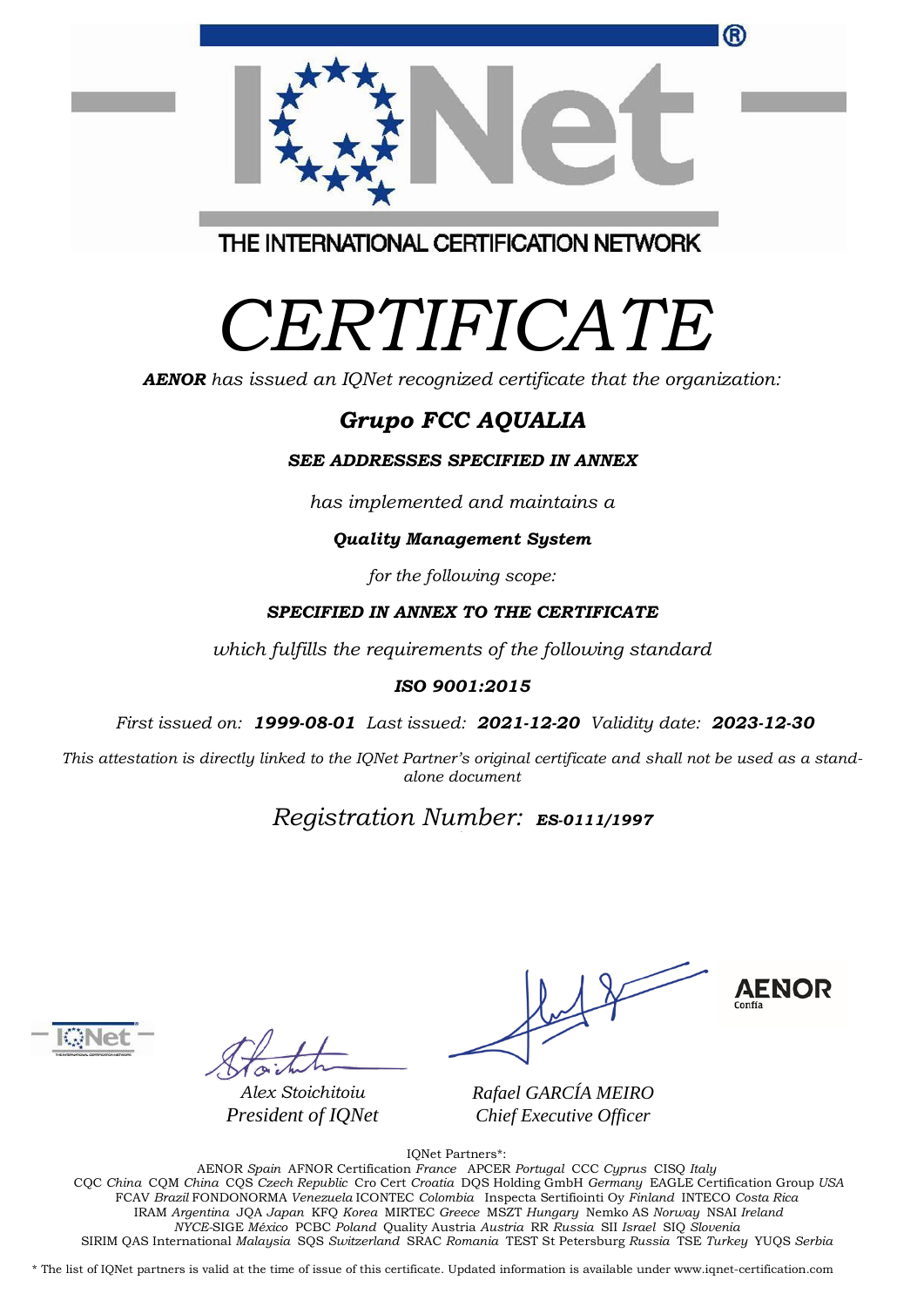|                                                                                                                                                                                                                                                                                                                                                                                                                                                                                                                                                                                                                                                                                                                                                                                                                                                                                                                                                                                                                                                                                                                                                                                                                                                                                                                                                                                                                                                                                                                                                     | ®                      |
|-----------------------------------------------------------------------------------------------------------------------------------------------------------------------------------------------------------------------------------------------------------------------------------------------------------------------------------------------------------------------------------------------------------------------------------------------------------------------------------------------------------------------------------------------------------------------------------------------------------------------------------------------------------------------------------------------------------------------------------------------------------------------------------------------------------------------------------------------------------------------------------------------------------------------------------------------------------------------------------------------------------------------------------------------------------------------------------------------------------------------------------------------------------------------------------------------------------------------------------------------------------------------------------------------------------------------------------------------------------------------------------------------------------------------------------------------------------------------------------------------------------------------------------------------------|------------------------|
|                                                                                                                                                                                                                                                                                                                                                                                                                                                                                                                                                                                                                                                                                                                                                                                                                                                                                                                                                                                                                                                                                                                                                                                                                                                                                                                                                                                                                                                                                                                                                     |                        |
| THE INTERNATIONAL CERTIFICATION NETWORK                                                                                                                                                                                                                                                                                                                                                                                                                                                                                                                                                                                                                                                                                                                                                                                                                                                                                                                                                                                                                                                                                                                                                                                                                                                                                                                                                                                                                                                                                                             |                        |
|                                                                                                                                                                                                                                                                                                                                                                                                                                                                                                                                                                                                                                                                                                                                                                                                                                                                                                                                                                                                                                                                                                                                                                                                                                                                                                                                                                                                                                                                                                                                                     |                        |
| Annex to IQNet Certificate Number ES-0111/1997<br><b>Grupo FCC AQUALIA</b>                                                                                                                                                                                                                                                                                                                                                                                                                                                                                                                                                                                                                                                                                                                                                                                                                                                                                                                                                                                                                                                                                                                                                                                                                                                                                                                                                                                                                                                                          |                        |
| Activities within the scope of IQNet Certificate Grupo FCC AQUALIA Number ES-0111/1997 include the<br>following:                                                                                                                                                                                                                                                                                                                                                                                                                                                                                                                                                                                                                                                                                                                                                                                                                                                                                                                                                                                                                                                                                                                                                                                                                                                                                                                                                                                                                                    |                        |
| The management of the full water cycle for the following processes:<br>A) Adduction without treatment plant.<br>B) Adduction with treatment plant<br>C) Water supply (distribution, control and execution of connections, analytical control of water for human consumption in accordance with<br>R.D. 140/2003 - organoleptic test, control analysis, complete analyses, tap water quality control - and legionella control).<br>D) Sewerage.<br>E) Waste water treatment.<br>F) Customer management through commercial offices.<br>G) Customer management through a customer call center.<br>H) Specification of microbiological and physicochemical parameters of water for human consumption.<br>I) Specification of microbiological and physicochemical parameters of wastewater.<br>J) Design and construction of hydraulic infrastructure works: intake, supply and sewage networks and drinking water, waste water and<br>desalination treatment plants and its associated plants.<br>K) Commercial management, design and monitoring of the contracts and projects.<br>The management of sport facilities for the following processes:<br>L) Operation, maintenance and water quality control of sport facilities gymnasiums, spas and pools).<br>M) Specification of microbiological and physicochemical parameters of pool water.<br>The upkeep and maintenance for the following processes:<br>N) Ornamental fountains.<br>The installation for the following processes:<br>O) Installation of the extension of network of natural gas. |                        |
| First issued on: 1999-08-01 Last issued: 2021-12-20 Validity date: 2023-12-30<br>This annex is only valid in connection with the above mentioned certificate.                                                                                                                                                                                                                                                                                                                                                                                                                                                                                                                                                                                                                                                                                                                                                                                                                                                                                                                                                                                                                                                                                                                                                                                                                                                                                                                                                                                       | <b>AENOR</b><br>Confía |
| Rafael GARCÍA MEIRO<br>Alex Stoichitoiu<br>Chief Executive Officer<br>President of IQNet                                                                                                                                                                                                                                                                                                                                                                                                                                                                                                                                                                                                                                                                                                                                                                                                                                                                                                                                                                                                                                                                                                                                                                                                                                                                                                                                                                                                                                                            |                        |

IQNet Partners\*:

AENOR *Spain* AFNOR Certification *France* APCER *Portugal* CCC *Cyprus* CISQ *Italy* CQC *China* CQM *China* CQS *Czech Republic*  Cro Cert *Croatia* DQS Holding GmbH *Germany* FCAV *Brazil* FONDONORMA *Venezuela* ICONTEC *Colombia* Inspecta Sertifiointi Oy *Finland* INTECO *Costa Rica* IRAM *Argentina* JQA *Japan* KFQ *Korea* MIRTEC *Greece* MSZT *Hungary* Nemko AS *Norway*  NSAI *Ireland NYCE-*SIGE *México* PCBC *Poland* Quality Austria *Austria* RR *Russia* SII *Israel* SIQ *Slovenia*  SIRIM QAS International *Malaysia* SQS *Switzerland* SRAC *Romania* TEST St Petersburg *Russia* TSE *Turkey* YUQS *Serbia* IQNet is represented in the USA by: AFNOR Certification, CISQ, DQS Holding GmbH and NSAI Inc.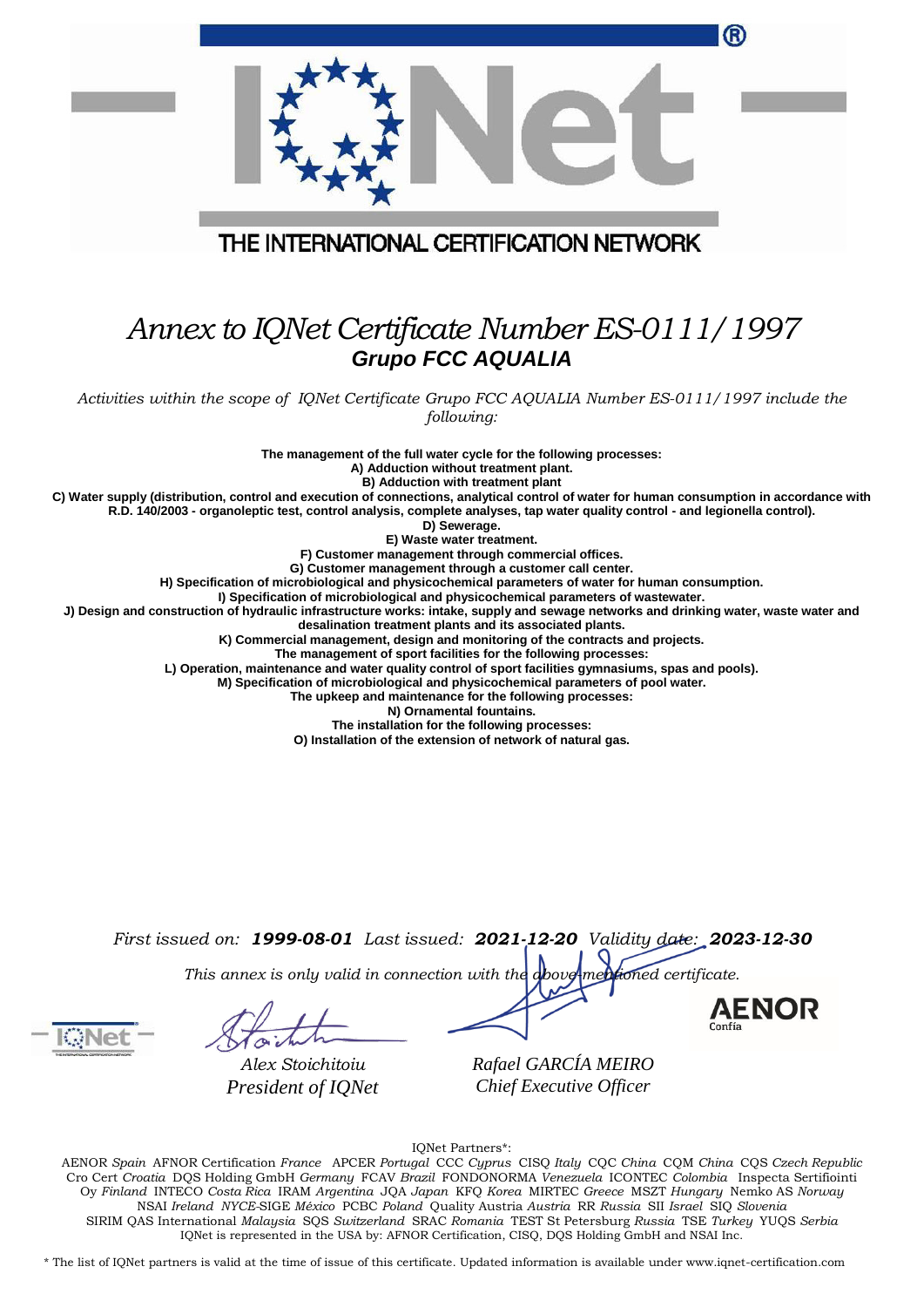|                                                                                                                                                                                                                                  | ®                                                                                                                                                                                          |  |  |
|----------------------------------------------------------------------------------------------------------------------------------------------------------------------------------------------------------------------------------|--------------------------------------------------------------------------------------------------------------------------------------------------------------------------------------------|--|--|
| THE INTERNATIONAL CERTIFICATION NETWORK                                                                                                                                                                                          |                                                                                                                                                                                            |  |  |
| Annex to IQNet Certificate Number ES-0111/1997<br><b>Grupo FCC AQUALIA</b>                                                                                                                                                       |                                                                                                                                                                                            |  |  |
| FCC AQUALIA, S.A.<br>A) B) C) D) E) F) G) H) I) J) K) L) M) N) O)<br>Oficinas Centrales (Centro permanente): AV DEL CAMINO DE<br>SANTIAGO, 40<br>28050 - MADRID                                                                  | A) B) C) D) E) F) G) H) I) J) K) O)<br>Zona I (Centro permanente): Calle FEDERICO SALMON, 13<br>28016 - MADRID                                                                             |  |  |
| A) C) D) E) F) G)<br>Zona I - Delegación Castilla La Mancha - Contrato de Almansa (Centro<br>temporal): CL VIOLETA PARRA, 1<br>02640 - ALMANSA<br>(ALBACETE)                                                                     | C) D) F) G) Zona I - Delegación Castilla La Mancha - Contrato de<br>Villaluenga de la Sagra (Centro temporal): CL DAOIZ Y VELARDE,<br>47.<br>45250 - AÑOVER DE TAJO<br>(TOLEDO)            |  |  |
| C) D) F) G) Zona I – Delegación Castilla La Mancha – Contrato de<br>Yuncler (Centro temporal): CL DAOIZ Y VELARDE, 47.<br>45250 - AÑOVER DE TAJO<br>(TOLEDO)                                                                     | E) I) Zona I – Delegación Castilla La Mancha – Contrato de EDAR<br>Benquerencia, EDAR Estiviel y EDAR Montesión (Centro temporal):<br>CL JARAMA, S/N, APDO. CORREOS 1053<br>45007 - TOLEDO |  |  |
| A) B) C) D) E) F) G) I) Zona I – Delegación Castilla La Mancha – Contrato C) D) E) F) G) Zona I – Delegación Castilla La Mancha – Contrato de<br>de Hellín (Centro temporal): CL BUENAVISTA, 48.<br>02400 - HELLIN<br>(ALBACETE) | Illescas (Centro temporal): CL ESPEJO, 1.<br>45200 - ILLESCAS<br>(TOLEDO)                                                                                                                  |  |  |
| A) C) D) E) F) G) I) Zona I - Delegación Castilla La Mancha - Contrato de A) C) D) E) F) G) I) Zona I - Delegación Castilla La Mancha -<br>La Roda (Centro temporal): CL PLAZA MAYOR, 13.<br>02630 - LA RODA<br>(ALBACETE)       | Contrato de La Solana (Centro temporal): CL CARRERA, 36.<br>13240 - LA SOLANA<br>(CIUDAD REAL)                                                                                             |  |  |
| A) B) Zona I - Delegación Castilla La Mancha - Contrato de<br>Mancomunidad Cabeza del Torcón (Centro temporal): CL<br>MAZARAMBROZ, 4.<br>45100 - SONSECA<br>(TOLEDO)                                                             | A) B) C) Zona I - Delegación Castilla La Mancha - Contrato de<br>Mancomunidad Río Algodor (Centro temporal): CL SAN ROQUE, 29.<br>16400 - TARANCON<br>(CUENCA)                             |  |  |

*This annex is only valid in connection with the above-mentioned certificate.*

*Alex Stoichitoiu President of IQNet* *Rafael GARCÍA MEIRO Chief Executive Officer*

IQNet Partners\*:

AENOR *Spain* AFNOR Certification *France* APCER *Portugal* CCC *Cyprus* CISQ *Italy* CQC *China* CQM *China* CQS *Czech Republic*  Cro Cert *Croatia* DQS Holding GmbH *Germany* FCAV *Brazil* FONDONORMA *Venezuela* ICONTEC *Colombia* Inspecta Sertifiointi Oy *Finland* INTECO *Costa Rica* IRAM *Argentina* JQA *Japan* KFQ *Korea* MIRTEC *Greece* MSZT *Hungary* Nemko AS *Norway*  NSAI *Ireland NYCE-*SIGE *México* PCBC *Poland* Quality Austria *Austria* RR *Russia* SII *Israel* SIQ *Slovenia*  SIRIM QAS International *Malaysia* SQS *Switzerland* SRAC *Romania* TEST St Petersburg *Russia* TSE *Turkey* YUQS *Serbia* IQNet is represented in the USA by: AFNOR Certification, CISQ, DQS Holding GmbH and NSAI Inc.

\* The list of IQNet partners is valid at the time of issue of this certificate. Updated information is available under www.iqnet-certification.com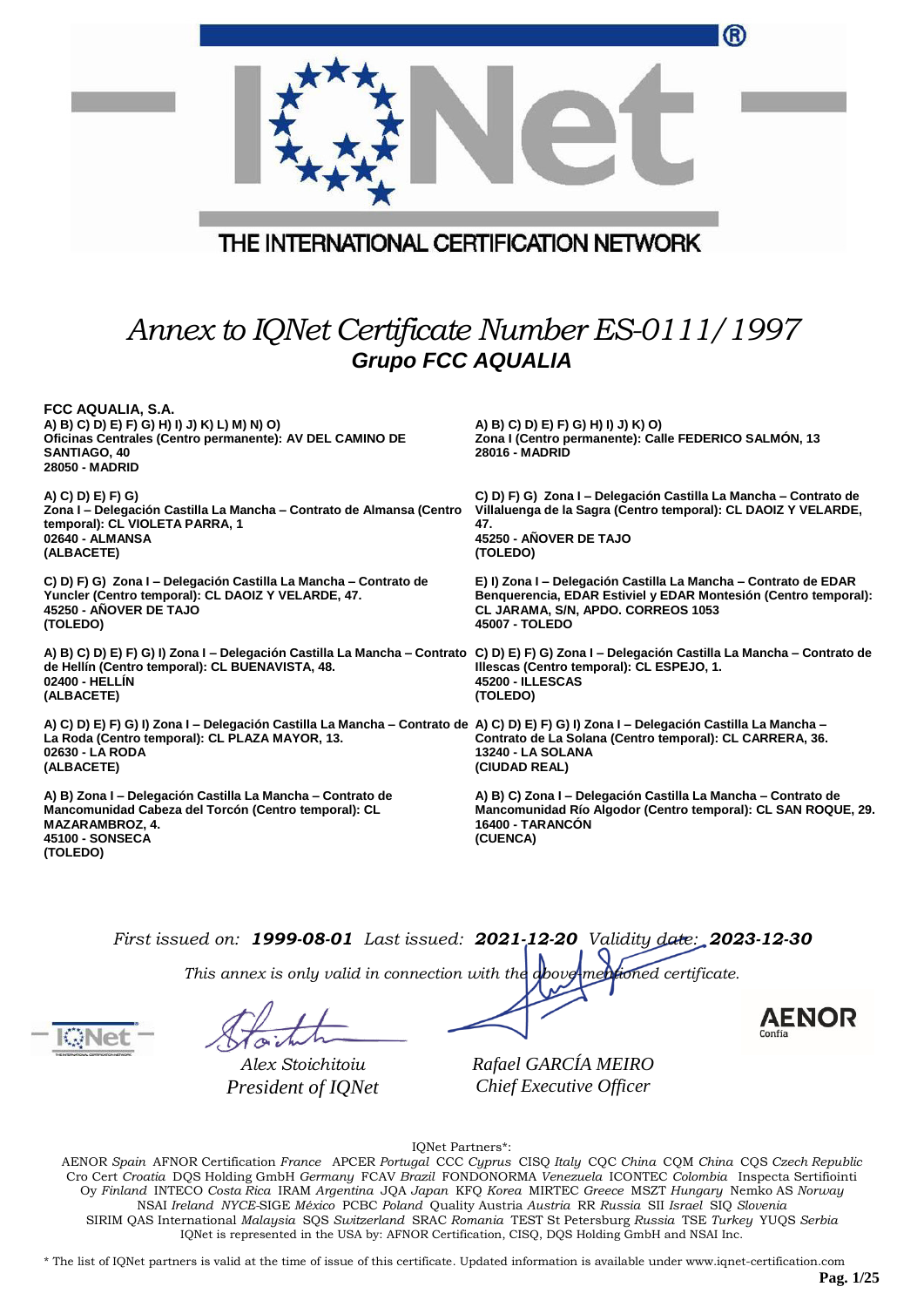|                                                                                                                                                                                                                                                        | ®                                                                                                                                                                               |
|--------------------------------------------------------------------------------------------------------------------------------------------------------------------------------------------------------------------------------------------------------|---------------------------------------------------------------------------------------------------------------------------------------------------------------------------------|
|                                                                                                                                                                                                                                                        |                                                                                                                                                                                 |
| THE INTERNATIONAL CERTIFICATION NETWORK                                                                                                                                                                                                                |                                                                                                                                                                                 |
| Annex to IQNet Certificate Number ES-0111/1997<br><b>Grupo FCC AQUALIA</b>                                                                                                                                                                             |                                                                                                                                                                                 |
| A) B) C) Zona I - Delegación Castilla La Mancha - Contrato de<br>Mancomunidad Río Algodor (Centro temporal): CL SAN ROQUE, 29.<br>45860 - VILLACAÑAS<br>(TOLEDO)                                                                                       | C) D) F) G) Zona I – Delegación Castilla La Mancha – Contrato de<br>Mancomunidad Río Guajaraz (Centro temporal): CL SANTA<br>CATALINA, 2.<br>45122 - ARGÉS<br>(TOLEDO)          |
| A) C) D) F) G) Zona I - Delegación Castilla La Mancha - Contrato de<br>Mora (Centro temporal): CL CASTILNOVO 12.<br>45400 - MORA<br>(TOLEDO)                                                                                                           | A) B) C) E) F) G) Zona I - Delegación Castilla La Mancha - Contrato<br>de Pedro Muñoz (Centro temporal): CL PALOMA, 27.<br>13620 - PEDRO MUÑOZ<br>(CIUDAD REAL)                 |
| A) C) D) E) F) G) I) Zona I - Delegación Castilla La Mancha - Contrato de C) D) E) F) G) Zona I - Delegación Castilla La Mancha - Contrato de<br>Quintanar de la Orden (Centro temporal): CL TEJEROS, 15.<br>45800 - QUINTANAR DE LA ORDEN<br>(TOLEDO) | Sonseca (Centro temporal): CL MAZARAMBROZ, 43.<br>45100 - SONSECA<br>(TOLEDO)                                                                                                   |
| A) B) C) D) E) F) G) H) I) Zona I - Delegación Castilla La Mancha -<br>Contrato de Talavera de la Reina (Centro temporal): AV DE LA<br><b>CONSTITUCIÓN, 12.</b><br>45600 - TALAVERA DE LA REINA<br>(TOLEDO)                                            | A) C) D) F) G) H) Zona I - Delegación Castilla La Mancha - Contrato<br>de Tomelloso (Centro temporal): CL INDEPENDENCIA, 41.<br>13700 - TOMELLOSO<br>(CIUDAD REAL)              |
| B) C) E) F) G) Zona I - Delegación Castilla La Mancha - Contrato de<br>Valdepeñas (Centro temporal): CL TORRECILLAS, 31.<br>13300 - VALDEPEÑAS<br>(CIUDAD REAL)                                                                                        | A) C) D) E) F) G) Zona I - Delegación Castilla La Mancha - Contrato<br>de Villacañas (Centro temporal): CL SAN ROQUE, 29.<br>45860 - VILLACAÑAS<br>(TOLEDO)                     |
| E) Zona I - Delegación Castilla La Mancha - Contrato de EDAR<br>Villacañas (Centro temporal):<br>CL ALBARDIALES, S/N CTRA. CM-410, PK-94<br>45860 - VILLACAÑAS<br>(TOLEDO)                                                                             | A) C) F) G) Zona I - Delegación Castilla La Mancha - Contrato de<br>Balsa de Ves (Centro temporal): CL LARGA, 83 - 02270<br>VILLAMALEA (AL.<br>02270 - VILLAMALEA<br>(ALBACETE) |

*This annex is only valid in connection with the above-mentioned certificate.*

*Alex Stoichitoiu President of IQNet* *Rafael GARCÍA MEIRO Chief Executive Officer*

IQNet Partners\*:

AENOR *Spain* AFNOR Certification *France* APCER *Portugal* CCC *Cyprus* CISQ *Italy* CQC *China* CQM *China* CQS *Czech Republic*  Cro Cert *Croatia* DQS Holding GmbH *Germany* FCAV *Brazil* FONDONORMA *Venezuela* ICONTEC *Colombia* Inspecta Sertifiointi Oy *Finland* INTECO *Costa Rica* IRAM *Argentina* JQA *Japan* KFQ *Korea* MIRTEC *Greece* MSZT *Hungary* Nemko AS *Norway*  NSAI *Ireland NYCE-*SIGE *México* PCBC *Poland* Quality Austria *Austria* RR *Russia* SII *Israel* SIQ *Slovenia*  SIRIM QAS International *Malaysia* SQS *Switzerland* SRAC *Romania* TEST St Petersburg *Russia* TSE *Turkey* YUQS *Serbia* IQNet is represented in the USA by: AFNOR Certification, CISQ, DQS Holding GmbH and NSAI Inc.

\* The list of IQNet partners is valid at the time of issue of this certificate. Updated information is available under www.iqnet-certification.com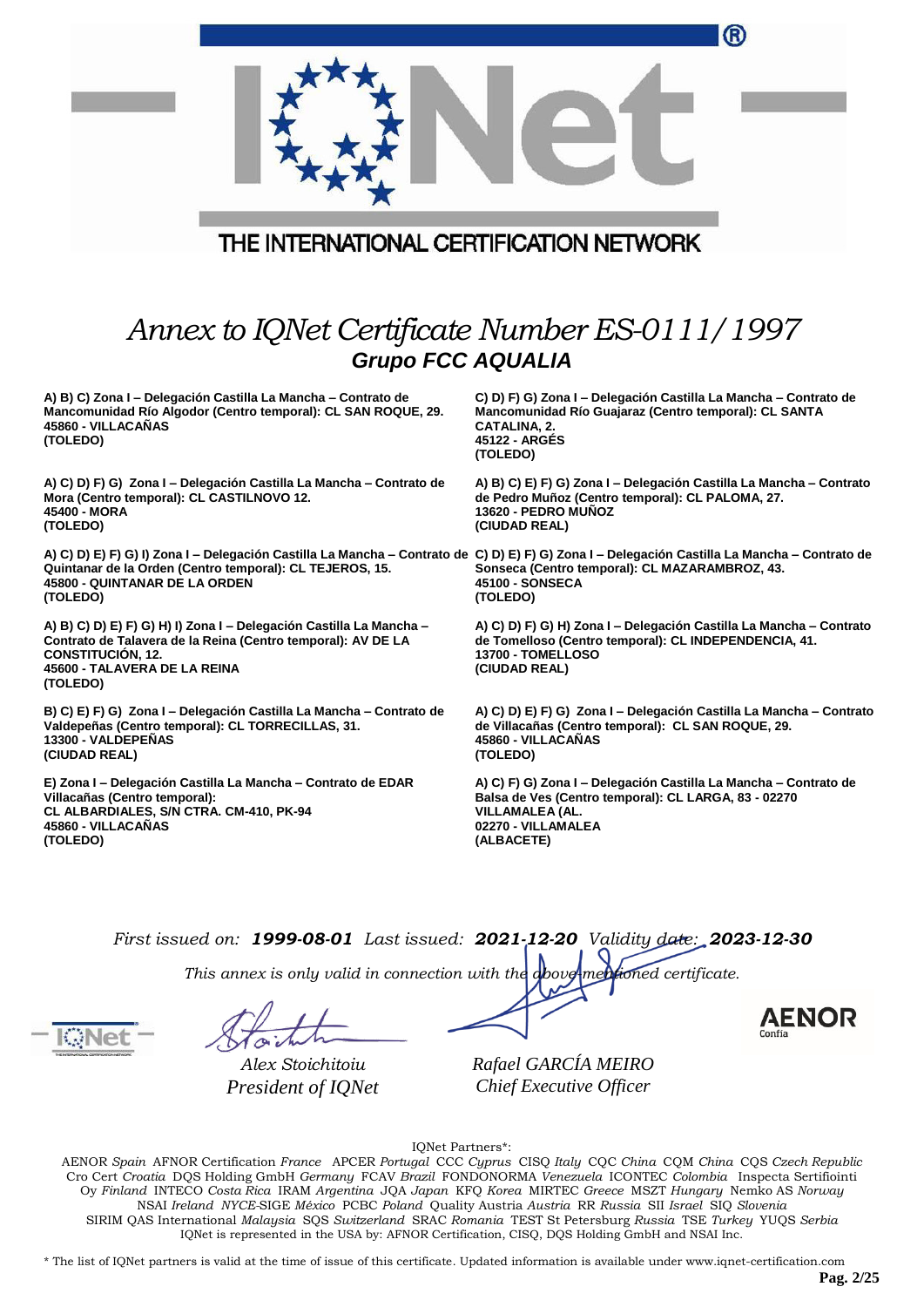|                                                                                                                                                                                                                           | ®                                                                                                                                                                                      |              |
|---------------------------------------------------------------------------------------------------------------------------------------------------------------------------------------------------------------------------|----------------------------------------------------------------------------------------------------------------------------------------------------------------------------------------|--------------|
| THE INTERNATIONAL CERTIFICATION NETWORK                                                                                                                                                                                   |                                                                                                                                                                                        |              |
| Annex to IQNet Certificate Number ES-0111/1997<br><b>Grupo FCC AQUALIA</b>                                                                                                                                                |                                                                                                                                                                                        |              |
| A) C) F) G) Zona I – Delegación Castilla La Mancha – Contrato de Casas A) C) D) F) G) Zona I – Delegación Castilla La Mancha – Contrato de<br>Ibáñez (Centro temporal): CL LARGA, 83.<br>02270 - VILLAMALEA<br>(ALBACETE) | Fuentealbilla (Centro temporal): CL LARGA, 83.<br>02270 - VILLAMALEA<br>(ALBACETE)                                                                                                     |              |
| A) C) F) G) Zona I – Delegación Castilla La Mancha – Contrato de<br>Iniesta (Centro temporal): CL LARGA, 83.<br>02270 - VILLAMALEA<br>(ALBACETE)                                                                          | A) C) F) G) Zona I – Delegación Castilla La Mancha – Contrato de<br>Mancomunidad Manserman (Centro temporal): CL LARGA, 83.<br>02270 - VILLAMALEA<br>(ALBACETE)                        |              |
| A) C) D) E) F) G) Zona I – Delegación Castilla La Mancha – Contrato de<br>Villamalea (Centro temporal): CL LARGA, 83.<br>02270 - VILLAMALEA<br>(ALBACETE)                                                                 | A) B) C) F) G) Zona I - Delegación Castilla La Mancha - Contrato de<br>Bolaños de Calatrava (Centro temporal): CL ALMAGRO, 25.<br><b>13260 - BOLANOS DE CALATRAVA</b><br>(CIUDAD REAL) |              |
| B) C) F) G) Zona I - Delegación Centro - Contrato de Alba de Tormes<br>(Centro temporal): CL SANCHEZ LLEVOT, 14, BAJO.<br>37800 - ALBA DE TORMES<br>(SALAMANCA)                                                           | B) Zona I - Delegación Centro - Contrato de Mancomunidad Cuatro<br>Caminos (Centro temporal): CL SÁNCHEZ LLEVOT, 14, BAJO.<br>37800 - ALBA DE TORMES<br>(SALAMANCA)                    |              |
| B) C) Zona I - Delegación Centro - Contrato de Mancomunidad Rutas<br>de Alba (Centro temporal): CL SÁNCHEZ LLEVOT, 14, BAJO.<br><b>37800 - ALBA DE TORMES</b><br>(SALAMANCA)                                              | A) B) C) Zona I - Delegación Centro - Contrato de Mancomunidad<br>de Aguas de Santa Teresa (Centro temporal): CL SÁNCHEZ<br>LLEVOT, 14,.<br>37800 - ALBA DE TORMES<br>(SALAMANCA)      |              |
| B) C) D) E) F) G) I) Zona I - Delegación Centro - Contrato de Ávila<br>(Centro temporal): PL DE LA CATEDRAL, 11.<br>05001 - AVILA                                                                                         | C) D) E) F) G) Zona I - Delegación Centro - Contrato de Béjar<br>(Centro temporal): CL COLÓN, 22.<br>37700 - BEJAR<br>(SALAMANCA)                                                      |              |
| A) C) Zona I - Delegación Centro - Contrato de Mancomunidad<br>Embalse de Béjar (Centro temporal): CL COLON, 22.<br>37700 - BÉJAR<br>(SALAMANCA)                                                                          | B) C) D) E) F) G) Zona I – Delegación Centro – Contrato de Boecillo<br>(Centro temporal): CL GERMAN GAMAZO Y CALVO, 12.<br>47151 - BOECILLO<br>(VALLADOLID)                            |              |
| First issued on: $1999-08-01$ Last issued: $2021-12-20$ Validity date: $2023-12-30$<br>This annex is only valid in connection with the above mentioned certificate.                                                       |                                                                                                                                                                                        |              |
|                                                                                                                                                                                                                           |                                                                                                                                                                                        | <b>AENOR</b> |

*Alex Stoichitoiu President of IQNet*

*Rafael GARCÍA MEIRO Chief Executive Officer*

IQNet Partners\*:

AENOR *Spain* AFNOR Certification *France* APCER *Portugal* CCC *Cyprus* CISQ *Italy* CQC *China* CQM *China* CQS *Czech Republic*  Cro Cert *Croatia* DQS Holding GmbH *Germany* FCAV *Brazil* FONDONORMA *Venezuela* ICONTEC *Colombia* Inspecta Sertifiointi Oy *Finland* INTECO *Costa Rica* IRAM *Argentina* JQA *Japan* KFQ *Korea* MIRTEC *Greece* MSZT *Hungary* Nemko AS *Norway*  NSAI *Ireland NYCE-*SIGE *México* PCBC *Poland* Quality Austria *Austria* RR *Russia* SII *Israel* SIQ *Slovenia*  SIRIM QAS International *Malaysia* SQS *Switzerland* SRAC *Romania* TEST St Petersburg *Russia* TSE *Turkey* YUQS *Serbia* IQNet is represented in the USA by: AFNOR Certification, CISQ, DQS Holding GmbH and NSAI Inc.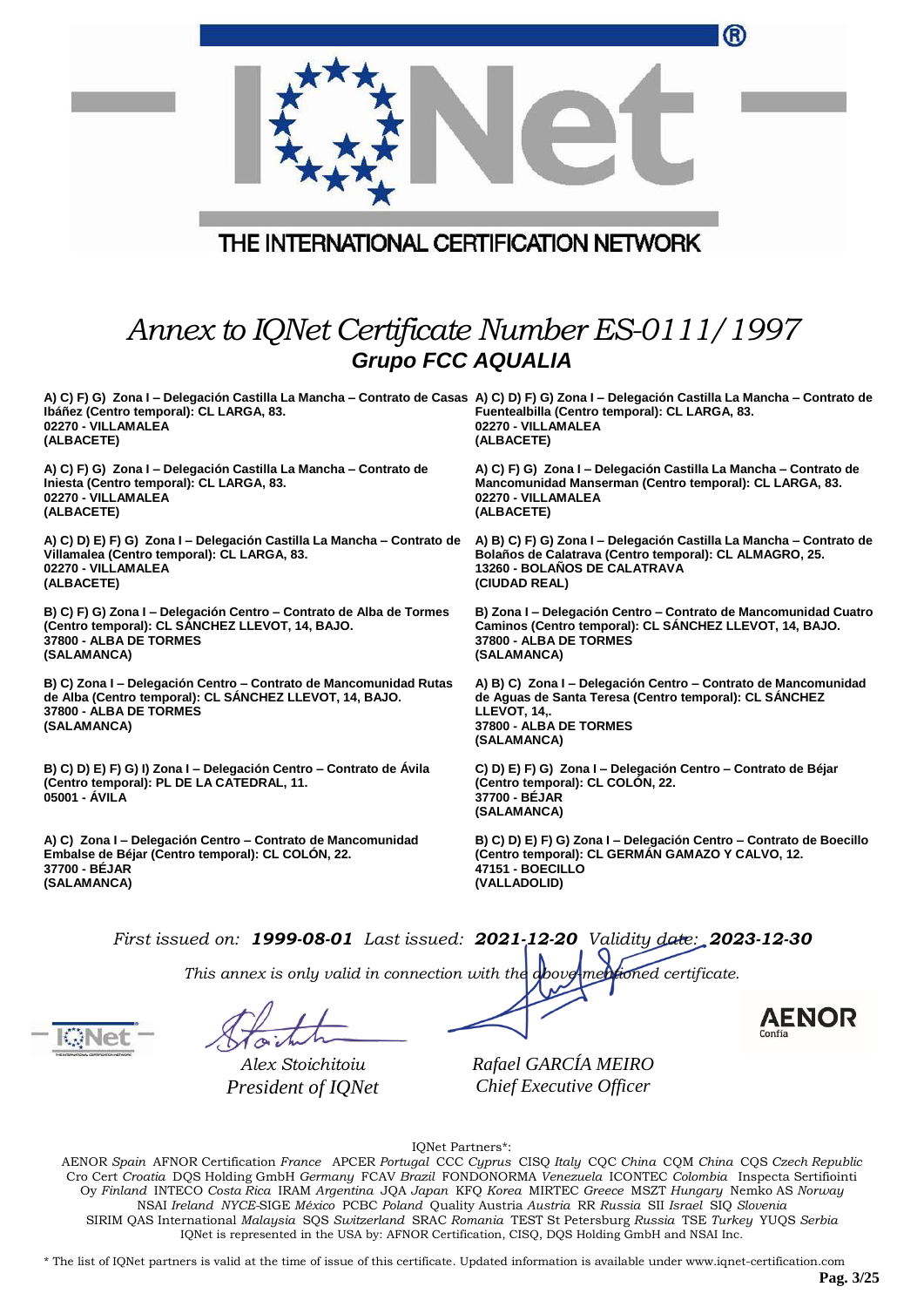|                                                                                                                                                                                                  | 0                                                                                                                                                                                                 |  |
|--------------------------------------------------------------------------------------------------------------------------------------------------------------------------------------------------|---------------------------------------------------------------------------------------------------------------------------------------------------------------------------------------------------|--|
| THE INTERNATIONAL CERTIFICATION NETWORK                                                                                                                                                          |                                                                                                                                                                                                   |  |
| Annex to IQNet Certificate Number ES-0111/1997<br><b>Grupo FCC AQUALIA</b>                                                                                                                       |                                                                                                                                                                                                   |  |
| A) C) D) E) F) G) Zona I – Delegación Centro – Contrato de Candeleda<br>(Centro temporal): CL RAMÓN Y CAJAL, 64.<br>05480 - CANDELEDA<br>(ÁVILA)                                                 | A) B) C) E) F) G) Zona I - Delegación Centro - Contrato de Ciudad<br>Rodrigo (Centro temporal): CL MATEO HERNANDEZ VEGAS, 7.<br>37500 - CIUDAD RODRIGO<br>(SALAMANCA)                             |  |
| A) C) E) F) G) Zona I – Delegación Centro – Contrato de Fuentes de<br>Oñoro (Centro temporal): CL MATEO HERNANDEZ VEGAS, 7.<br>37500 - CIUDAD RODRIGO<br>(SALAMANCA)                             | A) C) E) F) G) Zona I - Delegación Centro - Contrato de La Fuente<br>de San Esteban (Centro temporal): CL MATEO HERNÁNDEZ VEGAS<br>7.<br><b>37500 - CIUDAD RODRIGO</b><br>(SALAMANCA)             |  |
| B) Zona I - Delegación Centro - Contrato de Mancomunidad Puente La<br>Unión (Centro temporal): CL MATEO HERNANDEZ VEGAS, 7.<br><b>37500 - CIUDAD RODRIGO</b><br>(SALAMANCA)                      | D) E) I) Zona I – Delegación Centro – Contrato de EDAR Aranda de<br>Duero (Centro temporal): AV PORTUGAL, 1.<br>09400 - ARANDA DE DUERO<br>(BURGOS)                                               |  |
| E) I) Zona I - Delegación Centro - Contrato de EDAR Burgos (Centro<br>temporal): CL CORRALES, S/N (BARRIO VILLALONQUEJAR).<br>09001 - VILLALONQUEJAR<br>(BURGOS)                                 | D) Zona I - Delegación Centro - Contrato de Explotación y<br>Mantenimiento de Alcantarillado Periférico Lote 3 - Guadarrama<br>(Centro temporal):<br><b>CM HORMIGUERAS, 131</b><br>28031 - MADRID |  |
| D) Zona I - Delegación Centro - Contrato de Explotación y<br>Mantenimiento de Alcantarillado Periférico Lote 7 - Jarama (Centro<br>temporal):<br><b>CM HORMIGUERAS, 131</b><br>28031 - MADRID    | B) C) E) F) G) Zona I - Delegación Centro - Contrato de Guijuelo<br>(Centro temporal): CL FRAGUA, 9.<br>37770 - GUIJUELO<br>(SALAMANCA)                                                           |  |
| B) C) Zona I – Delegación Centro – Contrato de Mancomunidad de los<br>Municipios de Guijuelo y su entorno Comarcal (Centro temporal):<br>CR DE CESPEDOSA, S/N<br>37770 - GUIJUELO<br>(SALAMANCA) | B) C) D) F) G) Zona I - Delegación Centro - Contrato de La Adrada<br>(Centro temporal): AV CASTILLA Y LEÓN, 14, LOCAL D.<br>05430 - LA ADRADA<br>(ÁVILA)                                          |  |

*This annex is only valid in connection with the above-mentioned certificate.*

*Alex Stoichitoiu President of IQNet* *Rafael GARCÍA MEIRO Chief Executive Officer*

IQNet Partners\*:

AENOR *Spain* AFNOR Certification *France* APCER *Portugal* CCC *Cyprus* CISQ *Italy* CQC *China* CQM *China* CQS *Czech Republic*  Cro Cert *Croatia* DQS Holding GmbH *Germany* FCAV *Brazil* FONDONORMA *Venezuela* ICONTEC *Colombia* Inspecta Sertifiointi Oy *Finland* INTECO *Costa Rica* IRAM *Argentina* JQA *Japan* KFQ *Korea* MIRTEC *Greece* MSZT *Hungary* Nemko AS *Norway*  NSAI *Ireland NYCE-*SIGE *México* PCBC *Poland* Quality Austria *Austria* RR *Russia* SII *Israel* SIQ *Slovenia*  SIRIM QAS International *Malaysia* SQS *Switzerland* SRAC *Romania* TEST St Petersburg *Russia* TSE *Turkey* YUQS *Serbia* IQNet is represented in the USA by: AFNOR Certification, CISQ, DQS Holding GmbH and NSAI Inc.

\* The list of IQNet partners is valid at the time of issue of this certificate. Updated information is available under www.iqnet-certification.com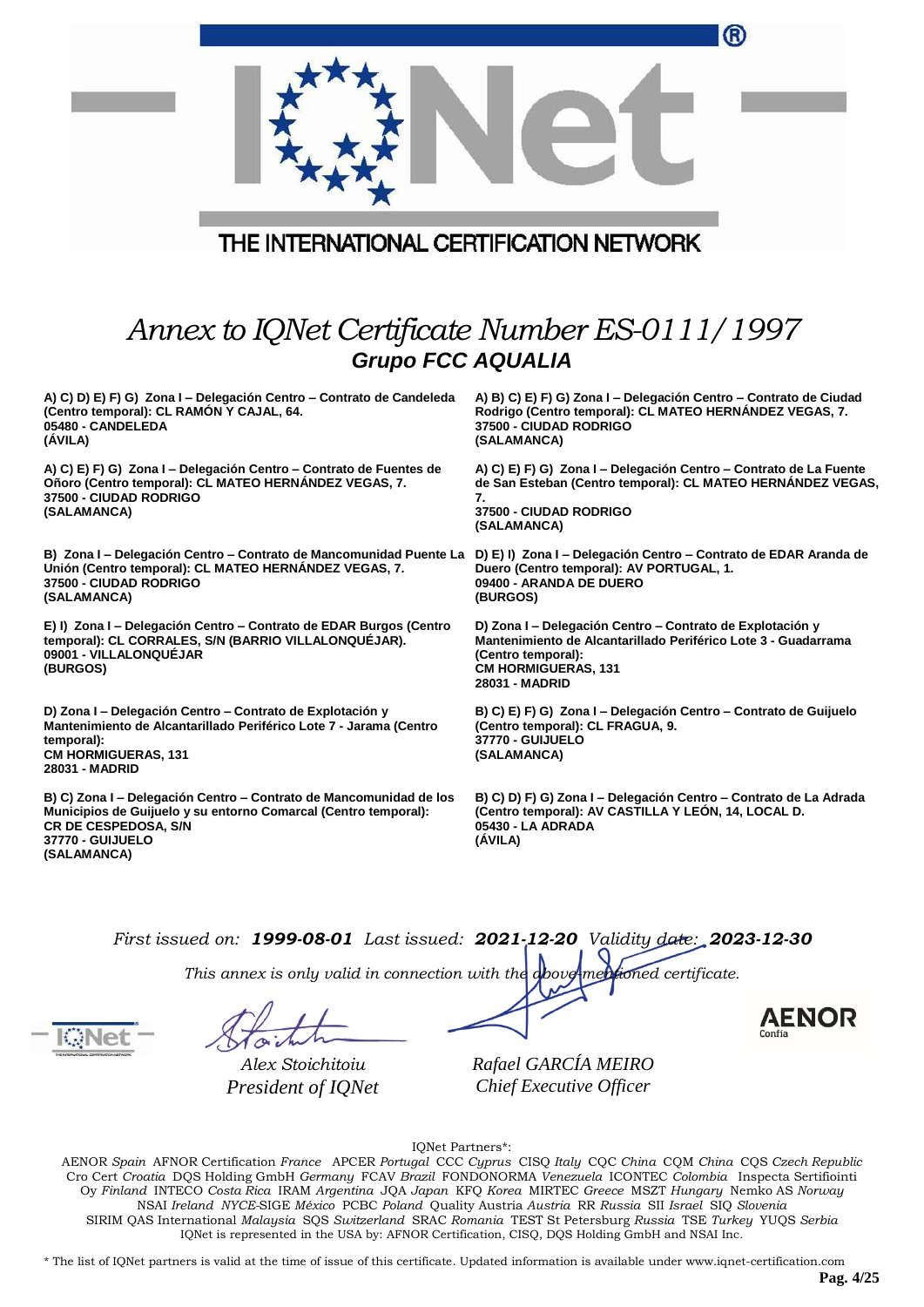|                                                                                                                                                   | 0                                                                                                                                  |
|---------------------------------------------------------------------------------------------------------------------------------------------------|------------------------------------------------------------------------------------------------------------------------------------|
| THE INTERNATIONAL CERTIFICATION NETWORK                                                                                                           |                                                                                                                                    |
| Annex to IQNet Certificate Number ES-0111/1997<br><b>Grupo FCC AQUALIA</b>                                                                        |                                                                                                                                    |
| B) C) D) E) F) G) Zona I - Delegación Centro - Contrato de La Bañeza                                                                              | B) C) Zona I - Delegación Centro - Contrato de Mancomunidad                                                                        |
| (Centro temporal): PL DOCTOR BRIVA MIRAVENT, 1.                                                                                                   | Orbigo (Centro temporal): PL DOCTOR BRIVA MIRAVENT, 1.                                                                             |
| 24750 - LA BAÑEZA                                                                                                                                 | 24750 - LA BAÑEZA                                                                                                                  |
| (LEON)                                                                                                                                            | (LEÓN)                                                                                                                             |
| A) C) D) F) G) Zona I - Delegación Centro - Contrato de Puente de                                                                                 | A) C) D) F) G) Zona I - Delegación Centro - Contrato de Turcia                                                                     |
| Villarente (Centro temporal): PL DOCTOR BRIVA MIRAVENT, 1.                                                                                        | (Centro temporal): PL DOCTOR BRIVA MIRAVENT, 1.                                                                                    |
| 24750 - LA BAÑEZA                                                                                                                                 | 24750 - LA BAÑEZA                                                                                                                  |
| (LEÓN)                                                                                                                                            | (LEON)                                                                                                                             |
| A) C) D) F) G) Zona I - Delegación Centro - Contrato de Villares de                                                                               | B) Zona I - Delegación Centro - Contrato de Mancomunidad de                                                                        |
| Orbigo (Centro temporal): PL DOCTOR BRIVA MIRAVENT, 1.                                                                                            | Ledesma (Centro temporal): CL FRANCISCO MALDONADO, 2.                                                                              |
| 24750 - LA BANEZA                                                                                                                                 | <b>37900 - SANTA MARTA DE TORMES</b>                                                                                               |
| (LEÓN)                                                                                                                                            | (SALAMANCA)                                                                                                                        |
| B C) Zona I – Delegación Centro – Contrato de Mancomunidad Cabeza                                                                                 | B) Zona I - Delegación Centro - Contrato de Mancomunidad Los                                                                       |
| De Horno (Centro temporal): CR. BERGANCIANO, KM 1.                                                                                                | Arenales (Centro temporal): CM DE LA CANALEJA, S/N.                                                                                |
| <b>37150 - VILLASECO DE LOS REYES</b>                                                                                                             | 05200 - AREVALO                                                                                                                    |
| (SALAMANCA)                                                                                                                                       | (ÁVILA)                                                                                                                            |
| B) C) Zona I - Delegación Centro - Contrato de Abastecimiento                                                                                     | C) F) G) Zona I – Delegación Centro – Contrato de Ataquines                                                                        |
| Mancomunidad Tierras de Adaja (Centro temporal): CL TOLEDO, 8.                                                                                    | (Centro temporal): CL TOLEDO, 8.                                                                                                   |
| 47400 - MEDINA DEL CAMPO                                                                                                                          | 47400 - MEDINA DEL CAMPO                                                                                                           |
| (VALLADOLID)                                                                                                                                      | (VALLADOLID)                                                                                                                       |
| C) D) E) F) G) I) Zona I - Delegación Centro - Contrato de Medina del                                                                             | C) D) E) F) G) Zona I - Delegación Centro - Contrato de Olmedo                                                                     |
| Campo (Centro temporal): CL TOLEDO, 8.                                                                                                            | (Centro temporal): CL TOLEDO, 8.                                                                                                   |
| 47400 - MEDINA DEL CAMPO                                                                                                                          | 47400 - MEDINA DEL CAMPO                                                                                                           |
| (VALLADOLID)                                                                                                                                      | (VALLADOLID)                                                                                                                       |
| B) C) D) E) F) G) Zona I - Delegación Centro - Contrato de Peñafiel<br>(Centro temporal): CL CONSTITUCIÓN, 4.<br>47300 - PEÑAFIEL<br>(VALLADOLID) | C) D) F) G) Zona I - Delegación Centro - Contrato de Aldeatejada<br>(Centro temporal): AV ALDEHUELA 44, BAJO.<br>37003 - SALAMANCA |
|                                                                                                                                                   |                                                                                                                                    |

*This annex is only valid in connection with the above-mentioned certificate.*

*Alex Stoichitoiu President of IQNet*

*Rafael GARCÍA MEIRO Chief Executive Officer*

IQNet Partners\*:

AENOR *Spain* AFNOR Certification *France* APCER *Portugal* CCC *Cyprus* CISQ *Italy* CQC *China* CQM *China* CQS *Czech Republic*  Cro Cert *Croatia* DQS Holding GmbH *Germany* FCAV *Brazil* FONDONORMA *Venezuela* ICONTEC *Colombia* Inspecta Sertifiointi Oy *Finland* INTECO *Costa Rica* IRAM *Argentina* JQA *Japan* KFQ *Korea* MIRTEC *Greece* MSZT *Hungary* Nemko AS *Norway*  NSAI *Ireland NYCE-*SIGE *México* PCBC *Poland* Quality Austria *Austria* RR *Russia* SII *Israel* SIQ *Slovenia*  SIRIM QAS International *Malaysia* SQS *Switzerland* SRAC *Romania* TEST St Petersburg *Russia* TSE *Turkey* YUQS *Serbia* IQNet is represented in the USA by: AFNOR Certification, CISQ, DQS Holding GmbH and NSAI Inc.

\* The list of IQNet partners is valid at the time of issue of this certificate. Updated information is available under www.iqnet-certification.com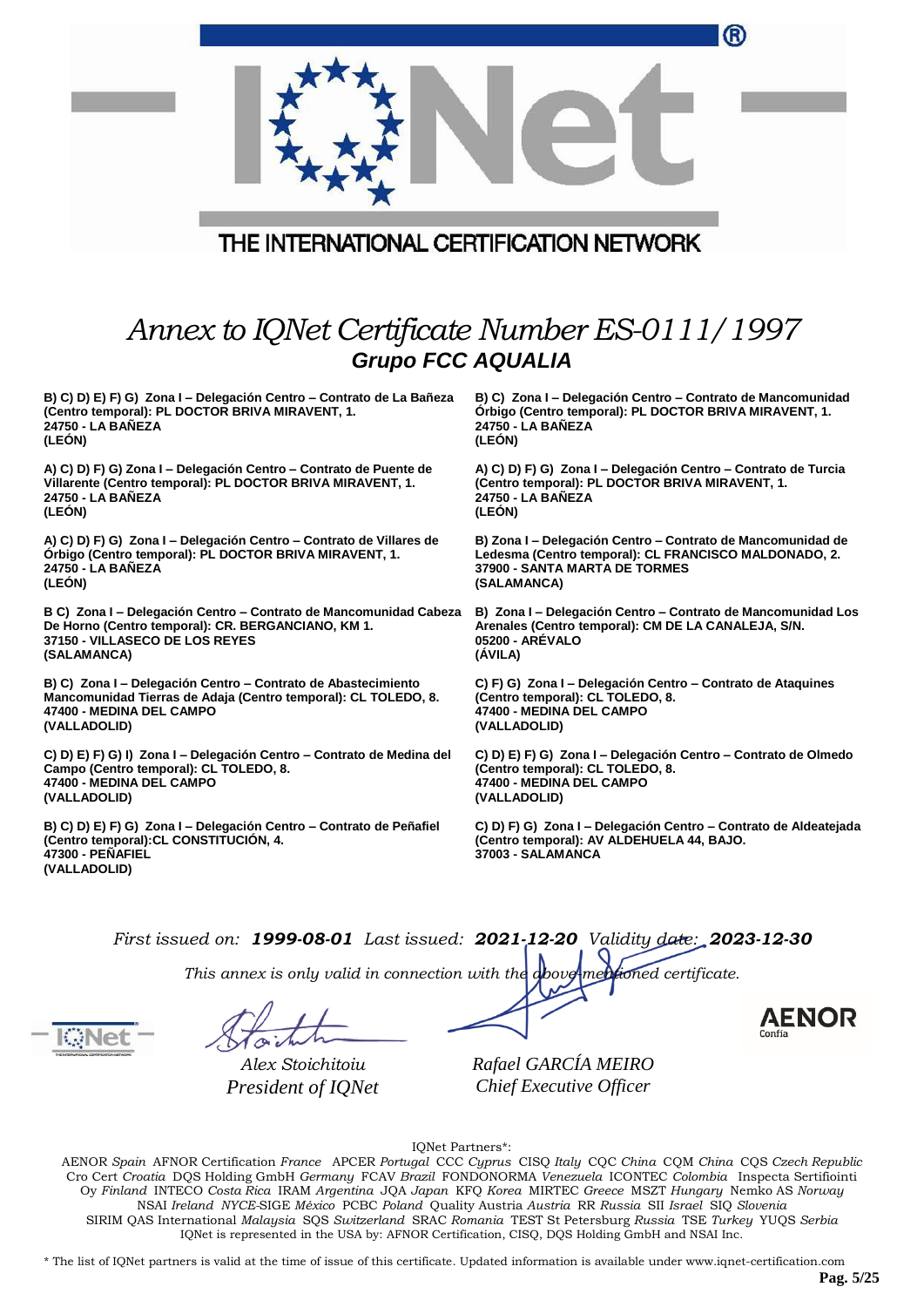| THE INTERNATIONAL CERTIFICATION NETWORK                                                                                                                                                                                                  | ®                                                                                                                                                                            |
|------------------------------------------------------------------------------------------------------------------------------------------------------------------------------------------------------------------------------------------|------------------------------------------------------------------------------------------------------------------------------------------------------------------------------|
| Annex to IQNet Certificate Number ES-0111/1997<br><b>Grupo FCC AQUALIA</b>                                                                                                                                                               |                                                                                                                                                                              |
| E) Zona I – Delegación Centro – Contrato de Las Villas (Centro<br>temporal): AV ALDEHUELA 44, BAJO.<br>37003 - SALAMANCA                                                                                                                 | B) C) D) E) F) G) H) I) Zona I – Delegación Centro – Contrato de<br>Salamanca (Centro temporal): AV ALDEHUELA 44, BAJO.<br>37003 - SALAMANCA                                 |
| D) Zona I - Delegación Centro - Contrato de Mantenimiento,<br>Conservación y Explotación Sistema Integrado Depuración "Colector<br>Norte" (Centro temporal):<br>AV ALDEHUELA 44, BAJO<br>37003 - SALAMANCA                               | B) C) D) F) G) Zona I – Delegación Centro – Contrato de San<br>Lorenzo de El Escorial (Centro temporal): CL LAS POZAS, 17.<br>28200 - SAN LORENZO DE EL ESCORIAL<br>(MADRID) |
| B) C) D) F) G) Zona I - Delegación Centro - Contrato de Santa Marta<br>(Centro temporal): CL FRANCISCO MALDONADO, 2.<br>37900 - SANTA MARTA DE TORMES<br>(SALAMANCA)                                                                     | D) E) Zona I - Delegación Centro - Contrato de EDAR Villadepalos<br>(Centro temporal): CL PUERTO MANZANAL, 1B.<br>24400 - PONFERRADA<br>(LEON)                               |
| A) C) D) E) F) G) Zona I - Delegación Galicia - Contrato de Bueu<br>(Centro temporal): RÚA DE PAZOS FONTENLA, 13, BAJO.<br>36939 - BUEU<br>(PONTEVEDRA)                                                                                  | A) C) D) E) F) G) Zona I - Delegación Galicia - Contrato de Moaña<br>(Centro temporal): RUA FRAGATA VILLA DE MADRID, 20, BAJO.<br>36958 - MOANA<br>(PONTEVEDRA)              |
| B) C) D) E) F) G) Zona I – Delegación Galicia – Contrato de Monforte de   B) C) D) F) G) Zona I – Delegación Galicia – Contrato de Nigrán<br>Lemos (Centro temporal): CL ORENSE, 15, BAJO.<br><b>27400 - MONFORTE DE LEMOS</b><br>(LUGO) | (Centro temporal): CR VAL MIÑOR, 2 - EDF. LUNA MAR.<br>36350 - NIGRAN<br>(PONTEVEDRA)                                                                                        |
| A) C) D) F) G) Zona I – Delegación Galicia – Contrato de Tomiño (Centro B) C) D) E) F) G) Zona I – Delegación Galicia – Contrato de U.T.E.<br>temporal): CR VAL MIÑOR, 2 - EDF. LUNA MAR.<br>36350 - NIGRAN<br>(PONTEVEDRA)              | Redondela (Centro temporal): AV POETA MENDIÑO, S/N.<br>36800 - REDONDELA<br>(PONTEVEDRA)                                                                                     |
| B) C) D) E) F) G) Zona I – Delegación Galicia – Contrato de Monterroso<br>(Centro temporal): RUA YAÑEZ, 9, BAJO.<br>32400 - RIBADAVIA<br>(OURENSE)                                                                                       | A) B) C) D) E) F) G) H) I) Zona I - Delegación Galicia - Contrato de<br>U.T.E. Vigo (Centro temporal): CL CANTABRIA, S/N.<br>36205 - VIGO<br>(PONTEVEDRA)                    |

*This annex is only valid in connection with the above-mentioned certificate.*

*Alex Stoichitoiu President of IQNet*

*Rafael GARCÍA MEIRO Chief Executive Officer*

IQNet Partners\*:

AENOR *Spain* AFNOR Certification *France* APCER *Portugal* CCC *Cyprus* CISQ *Italy* CQC *China* CQM *China* CQS *Czech Republic*  Cro Cert *Croatia* DQS Holding GmbH *Germany* FCAV *Brazil* FONDONORMA *Venezuela* ICONTEC *Colombia* Inspecta Sertifiointi Oy *Finland* INTECO *Costa Rica* IRAM *Argentina* JQA *Japan* KFQ *Korea* MIRTEC *Greece* MSZT *Hungary* Nemko AS *Norway*  NSAI *Ireland NYCE-*SIGE *México* PCBC *Poland* Quality Austria *Austria* RR *Russia* SII *Israel* SIQ *Slovenia*  SIRIM QAS International *Malaysia* SQS *Switzerland* SRAC *Romania* TEST St Petersburg *Russia* TSE *Turkey* YUQS *Serbia* IQNet is represented in the USA by: AFNOR Certification, CISQ, DQS Holding GmbH and NSAI Inc.

\* The list of IQNet partners is valid at the time of issue of this certificate. Updated information is available under www.iqnet-certification.com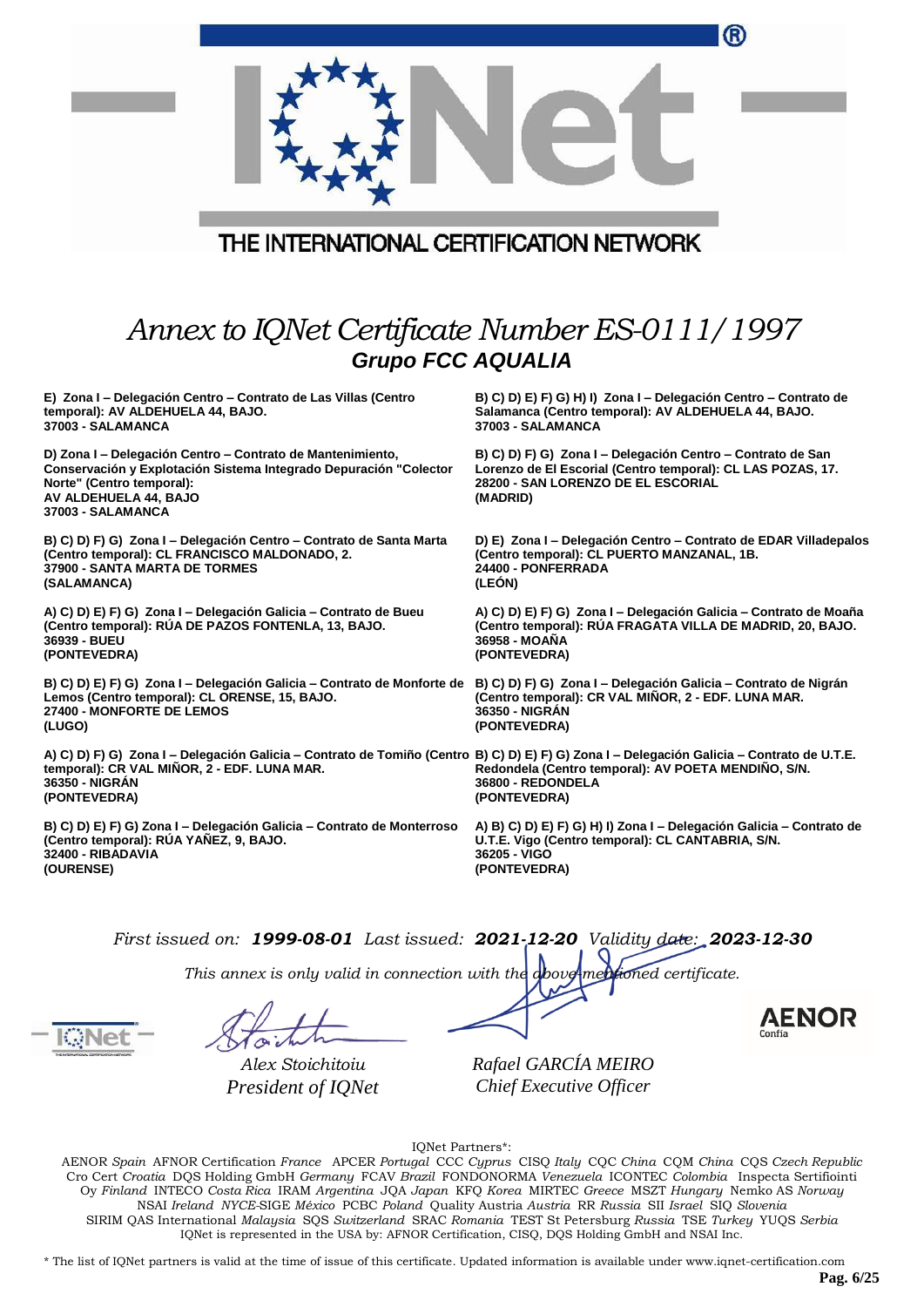| ®                                                                                                                                                                                                                                  |  |  |  |
|------------------------------------------------------------------------------------------------------------------------------------------------------------------------------------------------------------------------------------|--|--|--|
| THE INTERNATIONAL CERTIFICATION NETWORK                                                                                                                                                                                            |  |  |  |
| Annex to IQNet Certificate Number ES-0111/1997<br><b>Grupo FCC AQUALIA</b>                                                                                                                                                         |  |  |  |
| A) C) D) F) G) Zona I - Delegación Norte - Contrato de Aller<br>(Moreda) (Centro temporal): CL LA ESTACIÓN, 28, BAJO.<br>33670 - MOREDA<br>(ASTURIAS)                                                                              |  |  |  |
| D) E) I) Zona I – Delegación Norte – Contrato de EDAR's de Grado,<br>Trubia y Olloniego y Colectores San Claudio (Centro temporal): .<br>33010 - OVIEDO<br>(ASTURIAS)                                                              |  |  |  |
| D) E) I) Zona I - Delegación Norte - Contrato de EDAR Luarca (Centro<br>E) I) Zona I - Delegación Norte - Contrato de EDAR San Claudio<br>(Centro temporal): CR DE SENDIN A SAN CLAUDIO, S/N.<br>33191 - SAN CLAUDIO<br>(ASTURIAS) |  |  |  |
| B) H) Zona I - Delegación Norte - Contrato de ETAP Levinco (Centro<br>temporal): CL LEVINCO, S/N.<br>33007 - OVIEDO<br>(ASTURIAS)                                                                                                  |  |  |  |
| A) B) C) D) E) F) G) Zona I – Delegación Norte – Contrato de Lena (Pola<br>A) B) C) D) F) G) Zona I – Delegación Norte – Contrato de Llanera<br>(Centro temporal): CL LOS TILOS, 2, BAJO.<br>33424 - POSADA<br>(ASTURIAS)          |  |  |  |
| C) D) F) G) Zona I – Delegación Norte – Contrato de Reinosa (Centro<br>temporal): CL SOL, 6.<br>39200 - REINOSA<br>(CANTABRIA)                                                                                                     |  |  |  |
| A) B) C) D) F) G) Zona I – Delegación Norte – Contrato de Santa Cruz de B) C) D) F) G) H) I) Zona I – Delegación Norte – Contrato de<br>Santander (Centro temporal): PO GENERAL DAVILA, 330.<br>39007 - SANTANDER<br>(CANTABRIA)   |  |  |  |
| A) B) C) D) E) F) G) H) Zona I – Delegación Norte – Contrato de U.T.E.                                                                                                                                                             |  |  |  |

*This annex is only valid in connection with the above-mentioned certificate.*

*Alex Stoichitoiu President of IQNet*

*Rafael GARCÍA MEIRO Chief Executive Officer*

IQNet Partners\*:

AENOR *Spain* AFNOR Certification *France* APCER *Portugal* CCC *Cyprus* CISQ *Italy* CQC *China* CQM *China* CQS *Czech Republic*  Cro Cert *Croatia* DQS Holding GmbH *Germany* FCAV *Brazil* FONDONORMA *Venezuela* ICONTEC *Colombia* Inspecta Sertifiointi Oy *Finland* INTECO *Costa Rica* IRAM *Argentina* JQA *Japan* KFQ *Korea* MIRTEC *Greece* MSZT *Hungary* Nemko AS *Norway*  NSAI *Ireland NYCE-*SIGE *México* PCBC *Poland* Quality Austria *Austria* RR *Russia* SII *Israel* SIQ *Slovenia*  SIRIM QAS International *Malaysia* SQS *Switzerland* SRAC *Romania* TEST St Petersburg *Russia* TSE *Turkey* YUQS *Serbia* IQNet is represented in the USA by: AFNOR Certification, CISQ, DQS Holding GmbH and NSAI Inc.

\* The list of IQNet partners is valid at the time of issue of this certificate. Updated information is available under www.iqnet-certification.com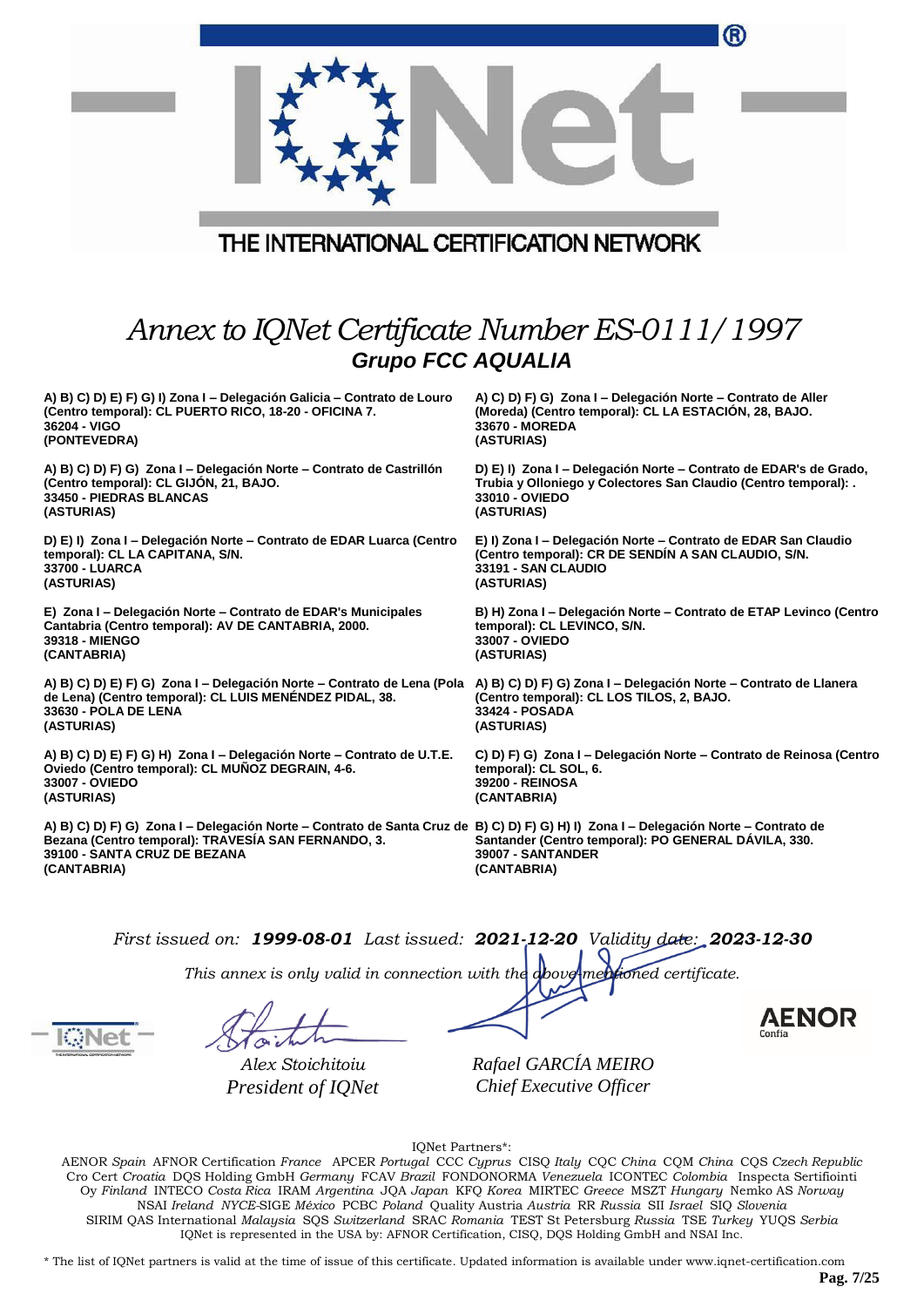|                                                                                                                                                                                                                                                  | ®                                                                                                                                                                                         |
|--------------------------------------------------------------------------------------------------------------------------------------------------------------------------------------------------------------------------------------------------|-------------------------------------------------------------------------------------------------------------------------------------------------------------------------------------------|
| THE INTERNATIONAL CERTIFICATION NETWORK                                                                                                                                                                                                          |                                                                                                                                                                                           |
| Annex to IQNet Certificate Number ES-0111/1997<br><b>Grupo FCC AQUALIA</b>                                                                                                                                                                       |                                                                                                                                                                                           |
| D) E) I) Zona I - Delegación Norte - Contrato de Sistema de Colectores<br>Nora-Noreña (Centro temporal): POLÍGONO ESPÍRITU SANTO, 34.<br>33010 - OVIEDO<br>(ASTURIAS)                                                                            | D) E) I) Zona I – Delegación Norte – Contrato de Sistemas de<br>saneamiento Llanes y Ribadedeva (Centro temporal): AV DE LAS<br><b>GAVIOTA.</b><br>33500 - LLANES<br>(ASTURIAS)           |
| C) Zona I - Delegación Norte - Contrato de Mantenimiento Red Baja<br>Udal Sareak (USSA-A) (Centro temporal): PO CAMPO VOLANTIN.<br>48007 - BILBAO<br>(BIZKAIA)                                                                                   | A) B) C) D) E) F) G) Zona I - Delegación Norte - Contrato de Valdés<br>(Luarca) (Centro temporal): AV ÁLVARO DE ALBORNOZ, 1, BAJO<br>IZDA. -.<br>33700 - LUARCA<br>(ASTURIAS)             |
| A) B) C) D) E) F) G) Zona I – Delegación Norte – Contrato de Villaviciosa A) B) C) D) E) F) G) H) I) J) Zona II (Centro permanente): CL<br>(Centro temporal): CL MAXIMINO MIYAR, 4, BAJO.<br>33300 - VILLAVICIOSA<br>(ASTURIAS)                  | BALMES, 36.<br>08007 - BARCELONA                                                                                                                                                          |
| C) D) F) G) Zona II - Delegación Baleares - Contrato de Formentera<br>(Centro temporal): CL VUIT D'AGOST, 23.<br>07860 - SAN FRANCISCO JAVIER<br>(ILLES BALEARS)                                                                                 | A) C) D) F) G) Zona II - Delegación Baleares - Contrato de Ibiza<br>(Centro temporal): CL SANT CRISTOFOL, 24.<br>07800 - EIVISSA<br>(ILLES BALEARS)                                       |
| A) C) D) F) G) Zona II - Delegación Baleares - Contrato de Llucmajor -<br>S'Arenal (Centro temporal): CL Mª ANTONIA SALVÀ, 58.<br>07600 - LLUCMAJOR<br>(ILLES BALEARS)                                                                           | A) C) D) E) F) G) Zona II - Delegación Baleares - Contrato de Sant<br>Josep de Sa Talaia (Centro temporal): CL PERE ESCANELLAS, 21.<br>07830 - SANT JOSEP DE SA TALAIA<br>(ILLES BALEARS) |
| A) C) D) F) G) Zona II - Delegación Baleares - Contrato de Santa Eulària A) C) D) F) G) Zona II - Delegación Baleares - Contrato de Sóller<br>des Riu (Centro temporal): CL PINTOR PUGET, 4.<br>07840 - SANTA EULARIA DES RIU<br>(ILLES BALEARS) | (Centro temporal): CL ROMAGUERA, 32.<br>07100 - SOLLER<br>(ILLES BALEARS)                                                                                                                 |
| A) B) C) D) F) G) H) Zona II – Delegación Levante – Contrato de Abarán A) B) C) F) G) Zona II – Delegación Levante – Contrato de Els<br>(Centro temporal): AV CONSTITUCIÓN, 19.<br>30550 - ABARAN<br>(MURCIA)                                    | Poblets (Centro temporal): CL ABU ZEYAN, 11.<br>03700 - DENIA<br>(ALICANTE)                                                                                                               |
| First issued on: $1999-08-01$ Last issued: $2021-12-20$ Validity date: $2023-12-30$<br>This annex is only valid in connection with the above mentioned certificate.                                                                              |                                                                                                                                                                                           |
|                                                                                                                                                                                                                                                  | AENOR                                                                                                                                                                                     |

Haith

*Alex Stoichitoiu President of IQNet* *Rafael GARCÍA MEIRO Chief Executive Officer*

IQNet Partners\*:

AENOR *Spain* AFNOR Certification *France* APCER *Portugal* CCC *Cyprus* CISQ *Italy* CQC *China* CQM *China* CQS *Czech Republic*  Cro Cert *Croatia* DQS Holding GmbH *Germany* FCAV *Brazil* FONDONORMA *Venezuela* ICONTEC *Colombia* Inspecta Sertifiointi Oy *Finland* INTECO *Costa Rica* IRAM *Argentina* JQA *Japan* KFQ *Korea* MIRTEC *Greece* MSZT *Hungary* Nemko AS *Norway*  NSAI *Ireland NYCE-*SIGE *México* PCBC *Poland* Quality Austria *Austria* RR *Russia* SII *Israel* SIQ *Slovenia*  SIRIM QAS International *Malaysia* SQS *Switzerland* SRAC *Romania* TEST St Petersburg *Russia* TSE *Turkey* YUQS *Serbia* IQNet is represented in the USA by: AFNOR Certification, CISQ, DQS Holding GmbH and NSAI Inc.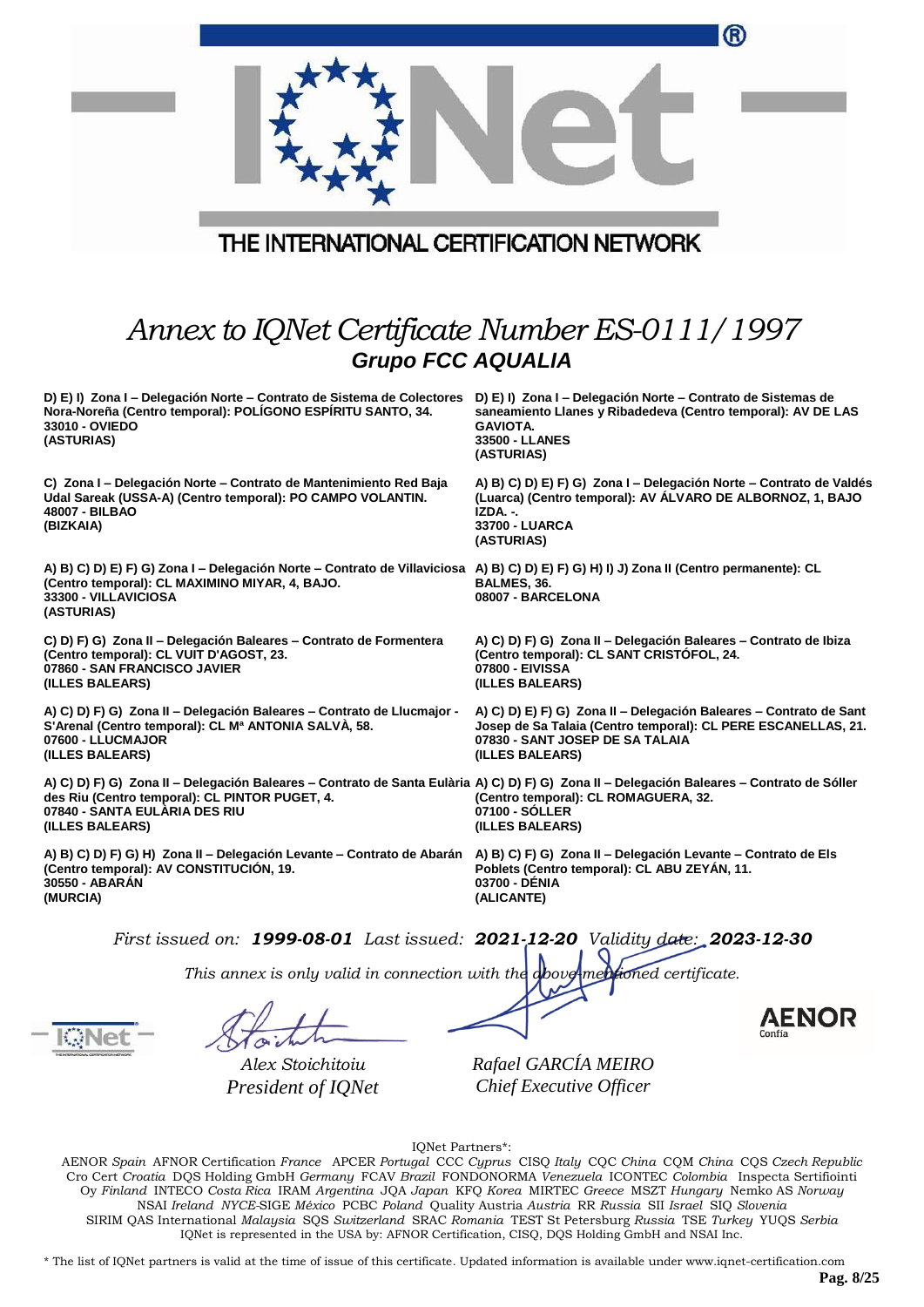|                                                                                                                                                                                                                   | ®                                                                                  |  |  |
|-------------------------------------------------------------------------------------------------------------------------------------------------------------------------------------------------------------------|------------------------------------------------------------------------------------|--|--|
| THE INTERNATIONAL CERTIFICATION NETWORK                                                                                                                                                                           |                                                                                    |  |  |
|                                                                                                                                                                                                                   |                                                                                    |  |  |
| Annex to IQNet Certificate Number ES-0111/1997<br><b>Grupo FCC AQUALIA</b>                                                                                                                                        |                                                                                    |  |  |
| C) D) E) F) G) Zona II – Delegación Levante – Contrato de Albal (Centro C) D) F) G) Zona II – Delegación Levante – Contrato de Albatera<br>temporal): CL MAESTRO RAMÓN SANCHÍS, 7.<br>46760 - ALBAL<br>(VALENCIA) | (Centro temporal): CL MAESTRO MANUEL SERRAT, 12.<br>03340 - ALBATERA<br>(ALICANTE) |  |  |
| C) D) F) G) Zona II - Delegación Levante - Contrato de Hondón de los                                                                                                                                              | C) D) F) G) Zona II - Delegación Levante - Contrato de Alboraya                    |  |  |
| Frailes (Centro temporal): CL JUAN CARLOS I, 20 A.                                                                                                                                                                | (Centro temporal): PL DEL CARMEN, 6.                                               |  |  |
| 03689 - HONDÓN DE LOS FRAILES                                                                                                                                                                                     | <b>46003 - VALENCIA</b>                                                            |  |  |
| (ALICANTE)                                                                                                                                                                                                        | (VALENCIA)                                                                         |  |  |
| A) C) F) G) Zona II - Delegación Levante - Contrato de Alcoi (Centro                                                                                                                                              | A) C) F) G) Zona II - Delegación Levante - Contrato de Cañada                      |  |  |
| temporal): CL GOYA, 5.                                                                                                                                                                                            | (Centro temporal): CL GOYA, 5.                                                     |  |  |
| 03801 - ALCOI                                                                                                                                                                                                     | 03801 - ALCOI                                                                      |  |  |
| (ALICANTE)                                                                                                                                                                                                        | (ALICANTE)                                                                         |  |  |
| C) D) F) G) Zona II - Delegación Levante - Contrato de Calasparra                                                                                                                                                 | A) B) C) D) F) G) Zona II - Delegación Levante - Contrato de Callosa               |  |  |
| (Centro temporal): AV JUAN RAMON JIMENEZ, 66.                                                                                                                                                                     | de Segura (Centro temporal): PL DE ESPAÑA, 4.                                      |  |  |
| 30420 - CALASPARRA                                                                                                                                                                                                | 03360 - CALLOSA DE SEGURA                                                          |  |  |
| (MURCIA)                                                                                                                                                                                                          | (ALICANTE)                                                                         |  |  |
| A) C) D) F) G) Zona II – Delegación Levante – Contrato de Caravaca de                                                                                                                                             | A) B) C) D) F) G) H) Zona II - Delegación Levante - Contrato de                    |  |  |
| la Cruz (Centro temporal): CL CARTAGENA, 18.                                                                                                                                                                      | Denia (Centro temporal): CL ABU ZEYAN, 11.                                         |  |  |
| 30400 - CARAVACA DE LA CRUZ                                                                                                                                                                                       | 03700 - DÉNIA                                                                      |  |  |
| (MURCIA)                                                                                                                                                                                                          | (ALICANTE)                                                                         |  |  |
| C) F) G) Zona II - Delegación Levante - Contrato de Jesús Pobre                                                                                                                                                   | C) D) E) F) G) Zona II - Delegación Levante - Contrato de Fortuna                  |  |  |
| (Centro temporal): CL ABU ZEYÁN, 11.                                                                                                                                                                              | (Centro temporal): AV SALVADOR ALLENDE, 51.                                        |  |  |
| 03700 - DÉNIA                                                                                                                                                                                                     | 03620 - FORTUNA                                                                    |  |  |
| (ALICANTE)                                                                                                                                                                                                        | (ALICANTE)                                                                         |  |  |
| A) B) C) D) F) G) Zona II - Delegación Levante - Contrato de La Nucía                                                                                                                                             | A) C) F) G) Zona II - Delegación Levante - Contrato de Llíria (Centro              |  |  |
| (Centro temporal): CL LA ERMITA, 51.                                                                                                                                                                              | temporal): CL METGE MIGUEL PÉREZ, 20.                                              |  |  |
| 03530 - LA NUCIA                                                                                                                                                                                                  | 46160 - LLIRIA                                                                     |  |  |
| (ALICANTE)                                                                                                                                                                                                        | (VALENCIA)                                                                         |  |  |
| First issued on: 1999-08-01 Last issued: 2021-12-20 Validity date: 2023-12-30                                                                                                                                     |                                                                                    |  |  |

*This annex is only valid in connection with the above-mentioned certificate.*

*Alex Stoichitoiu President of IQNet* *Rafael GARCÍA MEIRO Chief Executive Officer*

IQNet Partners\*: AENOR *Spain* AFNOR Certification *France* APCER *Portugal* CCC *Cyprus* CISQ *Italy* CQC *China* CQM *China* CQS *Czech Republic*  Cro Cert *Croatia* DQS Holding GmbH *Germany* FCAV *Brazil* FONDONORMA *Venezuela* ICONTEC *Colombia* Inspecta Sertifiointi Oy *Finland* INTECO *Costa Rica* IRAM *Argentina* JQA *Japan* KFQ *Korea* MIRTEC *Greece* MSZT *Hungary* Nemko AS *Norway*  NSAI *Ireland NYCE-*SIGE *México* PCBC *Poland* Quality Austria *Austria* RR *Russia* SII *Israel* SIQ *Slovenia*  SIRIM QAS International *Malaysia* SQS *Switzerland* SRAC *Romania* TEST St Petersburg *Russia* TSE *Turkey* YUQS *Serbia* IQNet is represented in the USA by: AFNOR Certification, CISQ, DQS Holding GmbH and NSAI Inc.

\* The list of IQNet partners is valid at the time of issue of this certificate. Updated information is available under www.iqnet-certification.com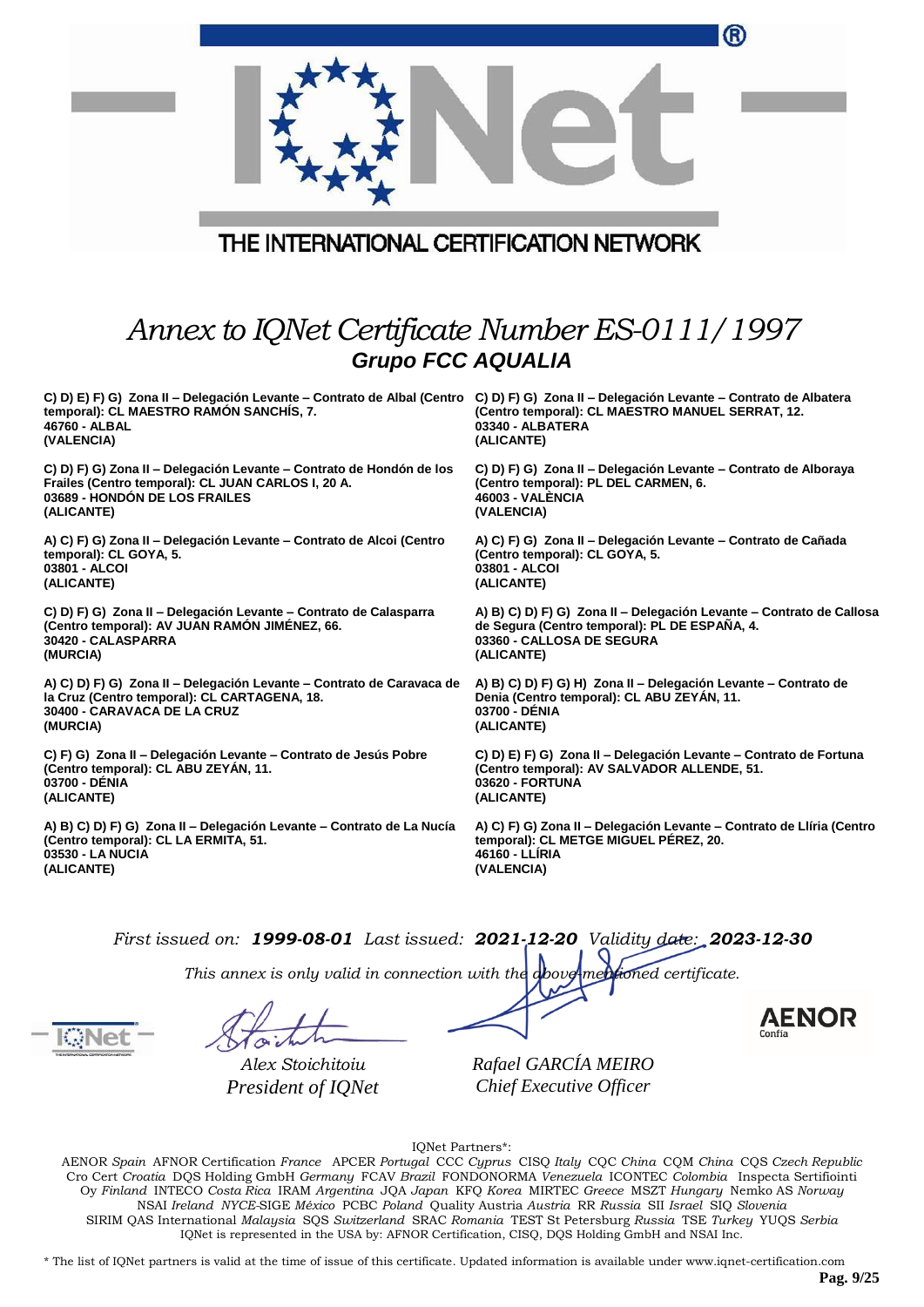|                                                                      | ®                                                                  |  |
|----------------------------------------------------------------------|--------------------------------------------------------------------|--|
| THE INTERNATIONAL CERTIFICATION NETWORK                              |                                                                    |  |
|                                                                      |                                                                    |  |
| Annex to IQNet Certificate Number ES-0111/1997                       |                                                                    |  |
| <b>Grupo FCC AQUALIA</b>                                             |                                                                    |  |
| C) D) F) G) Zona II – Delegación Levante – Contrato de Los Alcázares | C) D) F) G) Zona II - Delegación Levante - Contrato de Mazarrón    |  |
| (Centro temporal): CL SANTA TERESA, 38.                              | (Centro temporal): CL LA VIA, 131.                                 |  |
| 30710 - LOS ALCÁZARES                                                | <b>30870 - MAZARRON</b>                                            |  |
| (MURCIA)                                                             | (MURCIA)                                                           |  |
| C) D) F) G) Zona II – Delegación Levante – Contrato de Mula (Centro  | C) D) F) G) Zona II - Delegación Levante - Contrato de Novelda     |  |
| temporal): CL PEDRO LLAMAS RUIZ, 4.                                  | (Centro temporal): CL MARIA CRISTINA, 68.                          |  |
| 30170 - MULA                                                         | 03660 - NOVELDA                                                    |  |
| (MURCIA)                                                             | (ALICANTE)                                                         |  |
| C) D) F) G) Zona II – Delegación Levante – Contrato de Puerto        | C) D) F) G) Zona II – Delegación Levante – Contrato de San Pedro   |  |
| Lumbreras (Centro temporal): PO DE LA RAMBLA, 4.                     | del Pinatar (Centro temporal): CL FLORIDABLANCA, 1.                |  |
| 30890 - PUERTO LUMBRERAS                                             | 30740 - SAN PEDRO DEL PINATAR                                      |  |
| (MURCIA)                                                             | (MURCIA)                                                           |  |
| A) C) D) E) F) G) Zona II - Delegación Levante - Contrato de Villena | A) C) F) G) Zona II - Delegación Levante - Contrato de Yecla       |  |
| (Centro temporal): PI DEL MERCADO, 19 A.                             | (Centro temporal): CL ESTEBAN DÍAZ, 33.                            |  |
| 03400 - VILLENA                                                      | 30510 - YECLA                                                      |  |
| (ALICANTE)                                                           | (MURCIA)                                                           |  |
| B) Zona II – Delegación Levante – Contrato de Desaladora Mutxamell   | A) Zona II - Delegación Nordeste - Contrato de Abastecimiento      |  |
| (Centro temporal): PARTIDA EL CATALAR, S/N.                          | Bajo Ebro Aragonés (Centro temporal): CL ANDADOR PUBLIO            |  |
| 03110 - MUTXAMEL                                                     | CORDO.                                                             |  |
| (ALICANTE)                                                           | 50012 - ZARAGOZA                                                   |  |
| A) Zona II - Delegación Nordeste - Contrato de Abastecimiento        | A) B) C) F) G) Zona II - Delegación Nordeste - Contrato de Térmens |  |
| Zaragoza (Centro temporal): CL ANDADOR PUBLIO CORDÓN, 1.             | (Centro temporal): RAMBLA FERRAN, 21.                              |  |
| 50012 - ZARAGOZA                                                     | 25007 - LLEIDA                                                     |  |
| A) B) C) D) F) G) Zona II - Delegación Nordeste - Contrato de Anglès | A) C) D) F) G) Zona II - Delegación Nordeste - Contrato de Arnedo  |  |
| (Centro temporal): CL AVALL, 27.                                     | (Centro temporal): PO CONSTITUCIÓN, 29.                            |  |
| <b>17160 - ANGLÈS</b>                                                | 26580 - ARNEDO                                                     |  |
| (GIRONA)                                                             | (LA RIOJA)                                                         |  |

*This annex is only valid in connection with the above-mentioned certificate.*

*Alex Stoichitoiu President of IQNet*

*Rafael GARCÍA MEIRO Chief Executive Officer*

IQNet Partners\*:

AENOR *Spain* AFNOR Certification *France* APCER *Portugal* CCC *Cyprus* CISQ *Italy* CQC *China* CQM *China* CQS *Czech Republic*  Cro Cert *Croatia* DQS Holding GmbH *Germany* FCAV *Brazil* FONDONORMA *Venezuela* ICONTEC *Colombia* Inspecta Sertifiointi Oy *Finland* INTECO *Costa Rica* IRAM *Argentina* JQA *Japan* KFQ *Korea* MIRTEC *Greece* MSZT *Hungary* Nemko AS *Norway*  NSAI *Ireland NYCE-*SIGE *México* PCBC *Poland* Quality Austria *Austria* RR *Russia* SII *Israel* SIQ *Slovenia*  SIRIM QAS International *Malaysia* SQS *Switzerland* SRAC *Romania* TEST St Petersburg *Russia* TSE *Turkey* YUQS *Serbia* IQNet is represented in the USA by: AFNOR Certification, CISQ, DQS Holding GmbH and NSAI Inc.

\* The list of IQNet partners is valid at the time of issue of this certificate. Updated information is available under www.iqnet-certification.com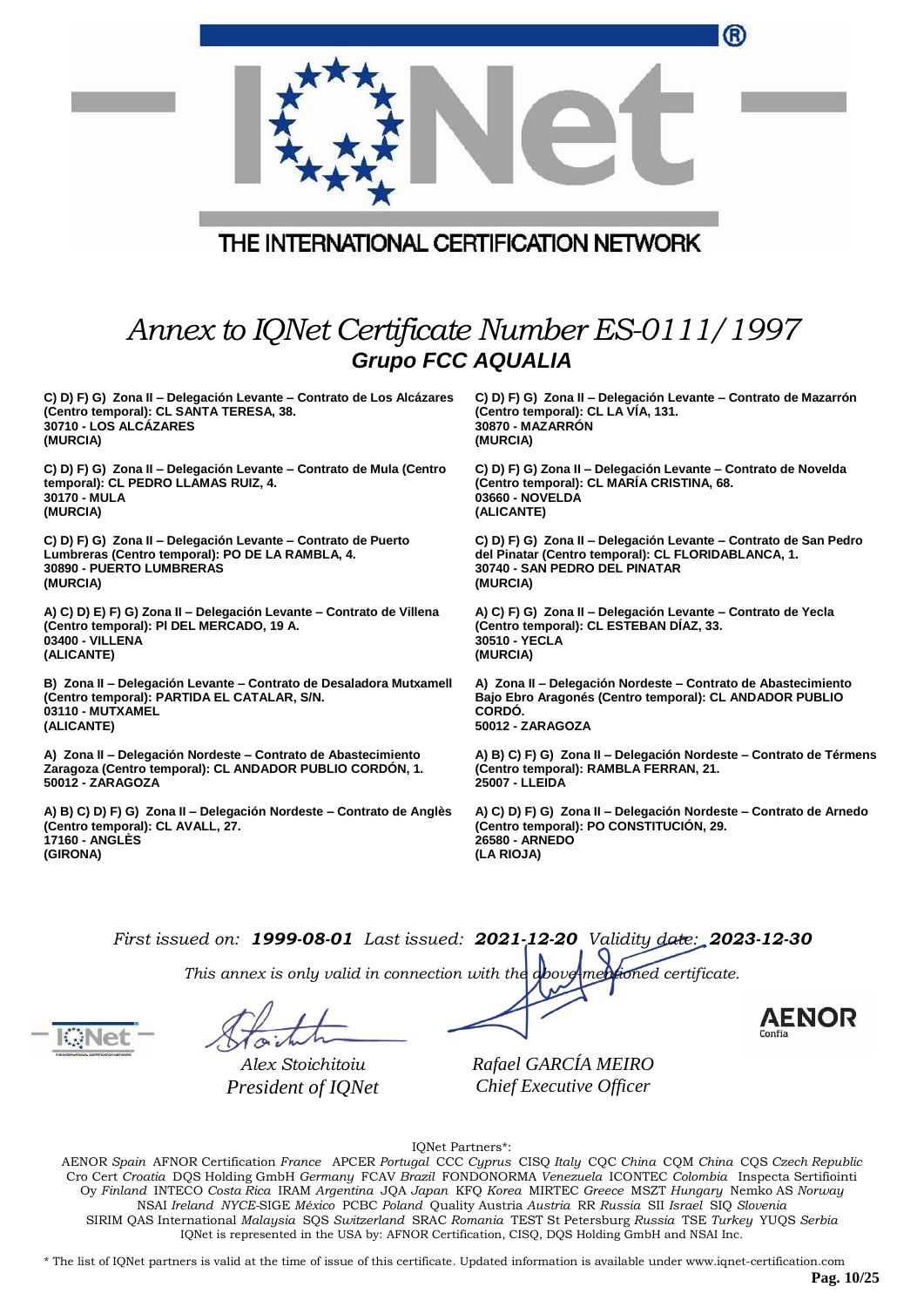|                                                                                                                                                                 | ®                                                                                                                                                                         |
|-----------------------------------------------------------------------------------------------------------------------------------------------------------------|---------------------------------------------------------------------------------------------------------------------------------------------------------------------------|
| THE INTERNATIONAL CERTIFICATION NETWORK                                                                                                                         |                                                                                                                                                                           |
| Annex to IQNet Certificate Number ES-0111/1997                                                                                                                  |                                                                                                                                                                           |
| <b>Grupo FCC AQUALIA</b>                                                                                                                                        |                                                                                                                                                                           |
| B) C) D) F) G) Zona II - Delegación Nordeste - Contrato de Calahorra<br>(Centro temporal): CL ANTONIO MACHADO, 12.<br>26500 - CALAHORRA<br>(LA RIOJA)           | A) B) C) F) G) Zona II - Delegación Nordeste - Contrato de Cassà -<br>Serra Brava (Centro temporal): CL AMPLE, 39.<br>17244 - CASSÀ DE LA SELVA<br>(GIRONA)               |
| E) I) Zona II - Delegación Nordeste - Contrato de Depurteruel (Centro<br>temporal): CR TORRELACARCEL - ALBA, KM. 2.<br>44395 - ALBA<br>(TERUEL)                 | E) I) Zona II - Delegación Nordeste - Contrato de EDAR Caspe,<br>EDAR Maella y EDAR Calaceite (Centro temporal): CM DE<br>PESCADORES, S/N.<br>50700 - CASPE<br>(ZARAGOZA) |
| E) I) Zona II – Delegación Nordeste – Contrato de EDAR Lleida (Centro<br>temporal): CAMI DE SOT DE FONTANET, 29.<br>25197 - LLEIDA                              | E) I) Zona II - Delegación Nordeste - Contrato de EDAR Tarazona<br>(Centro temporal): CR DE TUDELA, PARCELA DEPURADORA, S/N.<br>50500 - TARAZONA<br>(ZARAGOZA)            |
| E) I) Zona II - Delegación Nordeste - Contrato de EDAR's Borja y<br>Magallón (Centro temporal): CR MALLÉN, KM. 1,5.<br>50540 - BORJA, ZARAGOZA<br>(ZARAGOZA)    | E) I) Zona II - Delegación Nordeste - Contrato de EDAR's Huesca y<br>Almudévar (Centro temporal): CR SARIÑERA, KM. 2.<br><b>22196 - HUESCA</b>                            |
| A) C) D) F) G) H) Zona II - Delegación Nordeste - Contrato de El<br>Vendrell (Centro temporal): CL CARNISSERIA, 7.<br><b>43700 - EL VENDRELL</b><br>(TARRAGONA) | C) D) F) G) Zona II - Delegación Nordeste - Contrato de<br>Empuriabrava (Centro temporal): PLAÇA BRUEL, 1.<br>17487 - EMPURIABRAVA<br>(GIRONA)                            |
| B) C) D) F) G) Zona II - Delegación Nordeste - Contrato de Fraga<br>(Centro temporal): PL DE ESPAÑA, 23.<br>22520 - FRAGA<br>(HUESCA)                           | A) C) D) F) G) Zona II – Delegación Nordeste – Contrato de<br>Llagostera (Centro temporal): CL CONSELLERS, 11.<br>17240 - LLAGOSTERA<br>(GIRONA)                          |
| C) D) F) G) Zona II - Delegación Nordeste - Contrato de Lleida (Centro<br>temporal): RAMBLA FERRAN, 21.<br>25007 - LLEIDA                                       | C) F) G) Zona II – Delegación Nordeste – Contrato de Lloret de Mar<br>(Centro temporal): PASSATGE TORRE CAMPDERA 1.<br>17310 - LLORET DE MAR<br>(GIRONA)                  |
| First issued on: 1999-08-01 Last issued: $2021-12-20$ Validity date: $2023-12-30$                                                                               |                                                                                                                                                                           |

*This annex is only valid in connection with the above-mentioned certificate.*

*Alex Stoichitoiu President of IQNet*

*Rafael GARCÍA MEIRO Chief Executive Officer*

IQNet Partners\*:

AENOR *Spain* AFNOR Certification *France* APCER *Portugal* CCC *Cyprus* CISQ *Italy* CQC *China* CQM *China* CQS *Czech Republic*  Cro Cert *Croatia* DQS Holding GmbH *Germany* FCAV *Brazil* FONDONORMA *Venezuela* ICONTEC *Colombia* Inspecta Sertifiointi Oy *Finland* INTECO *Costa Rica* IRAM *Argentina* JQA *Japan* KFQ *Korea* MIRTEC *Greece* MSZT *Hungary* Nemko AS *Norway*  NSAI *Ireland NYCE-*SIGE *México* PCBC *Poland* Quality Austria *Austria* RR *Russia* SII *Israel* SIQ *Slovenia*  SIRIM QAS International *Malaysia* SQS *Switzerland* SRAC *Romania* TEST St Petersburg *Russia* TSE *Turkey* YUQS *Serbia* IQNet is represented in the USA by: AFNOR Certification, CISQ, DQS Holding GmbH and NSAI Inc.

\* The list of IQNet partners is valid at the time of issue of this certificate. Updated information is available under www.iqnet-certification.com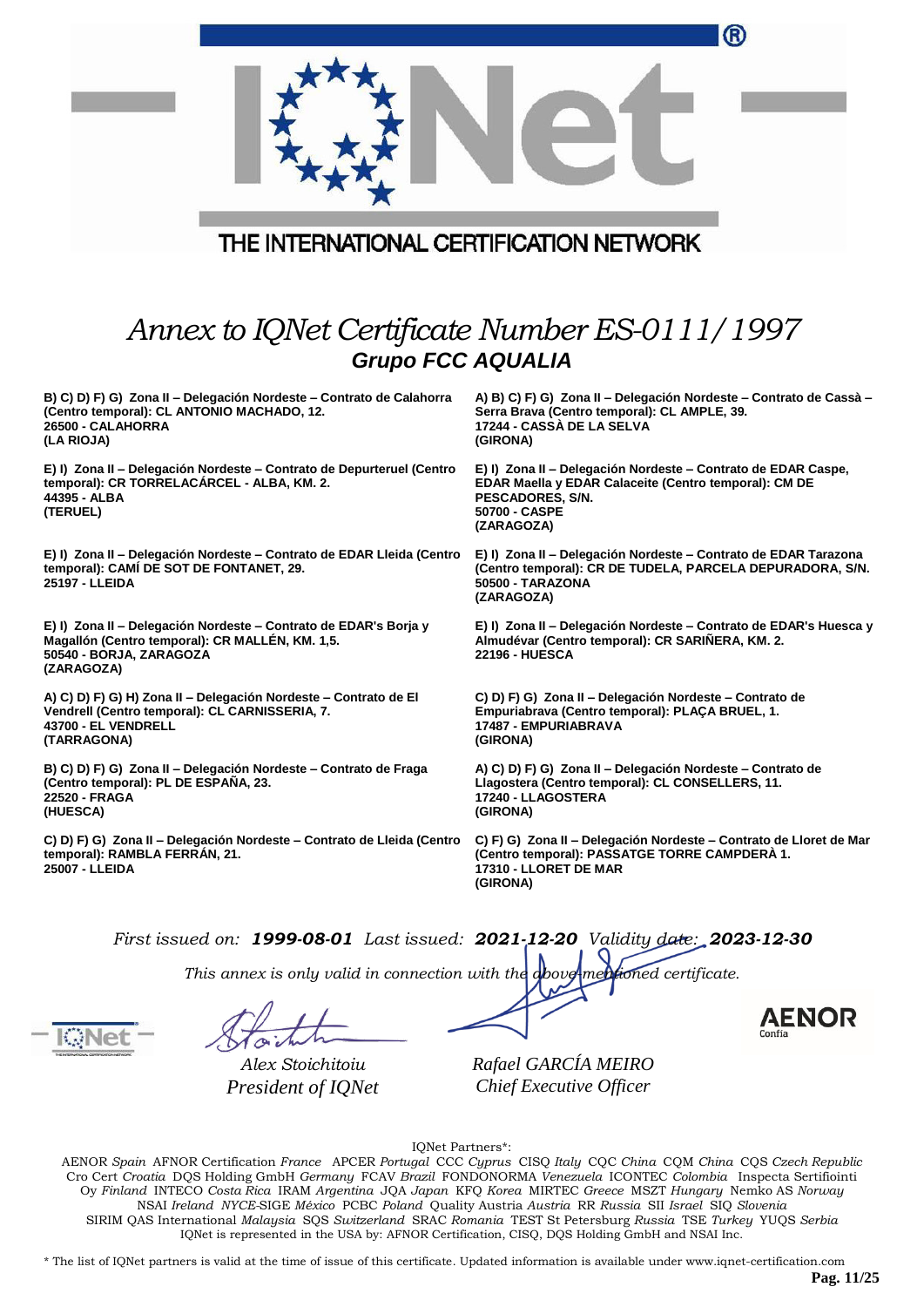|                                                                                                                                                                                                                                           | ®                                                                                                                                                              |
|-------------------------------------------------------------------------------------------------------------------------------------------------------------------------------------------------------------------------------------------|----------------------------------------------------------------------------------------------------------------------------------------------------------------|
| THE INTERNATIONAL CERTIFICATION NETWORK                                                                                                                                                                                                   |                                                                                                                                                                |
|                                                                                                                                                                                                                                           |                                                                                                                                                                |
| Annex to IQNet Certificate Number ES-0111/1997<br><b>Grupo FCC AQUALIA</b>                                                                                                                                                                |                                                                                                                                                                |
| A) B) C) D) H) Zona II - Delegación Nordeste - Contrato de<br>Mancomunidad de Mairaga (Centro temporal): POLIGON ABACO, 12.<br>31300 - TAFALLA<br>(NAVARRA)                                                                               | A) C) Zona II - Delegación Nordeste - Contrato de Mancomunitat de<br>Pinyana (Centro temporal): RAMBLA FERRÁN, 21.<br>25007 - LLEIDA                           |
| A) B) C) F) G) Zona II – Delegación Nordeste – Contrato de Molins de Rei C) D) F) G) Zona II – Delegación Nordeste – Contrato de Huércanos<br>(Centro temporal): CL JACINT VERDAGUER, 104.<br>08750 - MOLINS DE REI<br>(BARCELONA)        | (Centro temporal): CL SAN PEDRO, 3.<br>26300 - NAJERA<br>(LA RIOJA)                                                                                            |
| A) C) D) F) G) Zona II - Delegación Nordeste - Contrato de Nájera<br>(Centro temporal): CL SAN PEDRO, 3.<br>26300 - NÁJERA<br>(LA RIOJA)                                                                                                  | E) Zona II - Delegación Nordeste - Contrato de Ribera Alta de<br>Navarra (NILSA) (Centro temporal): CL ANTONIO MACHADO, 12.<br>26500 - CALAHORRA<br>(LA RIOJA) |
| A) B) C) F) G) Zona II – Delegación Nordeste – Contrato de Platja d'Aro<br>- Abastecimiento (Centro temporal): AV MADRID, 10.<br>17250 - PLATJA D'ARO<br>(GIRONA)                                                                         | D) Zona II - Delegación Nordeste - Contrato de Platja d'Aro -<br>Alcantarillado (Centro temporal): AV MADRID, 10.<br>17250 - PLATJA D'ARO<br>(GIRONA)          |
| A) Zona II - Delegación Nordeste - Contrato de Mancomunidad Rio<br>Molina (Centro temporal): CL MAYOR, 62 BIS.<br>26510 - PRADEJÓN<br>(LA RIOJA)                                                                                          | C) D) F) G) Zona II – Delegación Nordeste – Contrato de Pradejón<br>(Centro temporal): CL MAYOR, 62 BIS.<br>26510 - PRADEJÓN<br>(LA RIOJA)                     |
| A) C) F) G) Zona II - Delegación Nordeste - Contrato de Roda de Ter<br>(Centro temporal): CL FERRÁN ALZINA, 41.<br>08510 - RODA DE TER<br>(BARCELONA)                                                                                     | C) D) F) G) Zona II - Delegación Nordeste - Contrato de Vilanova de<br>la Barca (Centro temporal): Rambla Ferrán, 21.<br>25007 - LLEIDA                        |
| C) F) G) Zona II - Delegación Nordeste - Contrato de Sant Andreu de la A) B) C) F) G) H) Zona II - Delegación Nordeste - Contrato de Sant<br>Barca (Centro temporal): CL JOSEP PLA, 26.<br>08740 - SANT ANDREU DE LA BARCA<br>(BARCELONA) | Feliú de Guíxols (Centro temporal): CL BOURG DE PEAGE, 20-22.<br>17220 - SANT FELIU DE GUIXOLS<br>(GIRONA)                                                     |
| First issued on: 1999-08-01 Last issued: 2021-12-20 Validity date: 2023-12-30                                                                                                                                                             |                                                                                                                                                                |

*This annex is only valid in connection with the above-mentioned certificate.*

*Alex Stoichitoiu President of IQNet* *Rafael GARCÍA MEIRO Chief Executive Officer*

IQNet Partners\*:

AENOR *Spain* AFNOR Certification *France* APCER *Portugal* CCC *Cyprus* CISQ *Italy* CQC *China* CQM *China* CQS *Czech Republic*  Cro Cert *Croatia* DQS Holding GmbH *Germany* FCAV *Brazil* FONDONORMA *Venezuela* ICONTEC *Colombia* Inspecta Sertifiointi Oy *Finland* INTECO *Costa Rica* IRAM *Argentina* JQA *Japan* KFQ *Korea* MIRTEC *Greece* MSZT *Hungary* Nemko AS *Norway*  NSAI *Ireland NYCE-*SIGE *México* PCBC *Poland* Quality Austria *Austria* RR *Russia* SII *Israel* SIQ *Slovenia*  SIRIM QAS International *Malaysia* SQS *Switzerland* SRAC *Romania* TEST St Petersburg *Russia* TSE *Turkey* YUQS *Serbia* IQNet is represented in the USA by: AFNOR Certification, CISQ, DQS Holding GmbH and NSAI Inc.

\* The list of IQNet partners is valid at the time of issue of this certificate. Updated information is available under www.iqnet-certification.com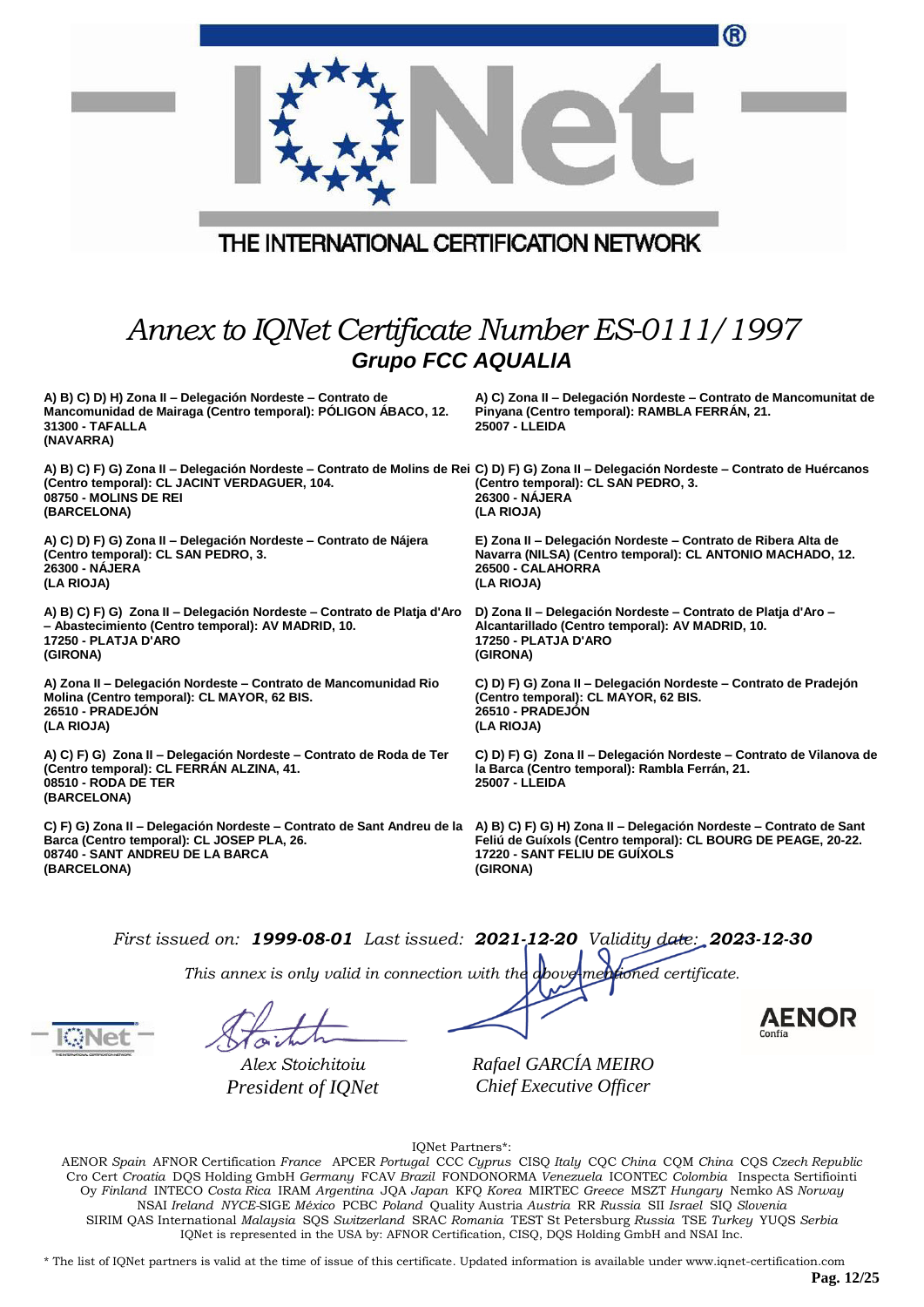|                                                                                                                                                                                                    | ®                                                                                                                                                                                                   |  |
|----------------------------------------------------------------------------------------------------------------------------------------------------------------------------------------------------|-----------------------------------------------------------------------------------------------------------------------------------------------------------------------------------------------------|--|
| THE INTERNATIONAL CERTIFICATION NETWORK                                                                                                                                                            |                                                                                                                                                                                                     |  |
| Annex to IQNet Certificate Number ES-0111/1997                                                                                                                                                     |                                                                                                                                                                                                     |  |
| <b>Grupo FCC AQUALIA</b>                                                                                                                                                                           |                                                                                                                                                                                                     |  |
| C) D) F) G) Zona II - Delegación Nordeste - Contrato de Sant Fost de<br>Campsentelles (Centro temporal): PLAÇA DE LA VILA, 2.<br>08105 - SANT FOST DE CAMPSENTELLES<br>(BARCELONA)                 | A) B) C) D) E) F) G) Zona II - Delegación Nordeste - Contrato de<br>Tordera (Centro temporal): PLAÇA CONCORDIA, S/N, GALERIES<br><b>COMERCIALS, LOCAL.</b><br><b>08490 - TORDERA</b><br>(BARCELONA) |  |
| A) C) F) G) Zona II - Delegación Nordeste - Contrato de Aigües de<br>Vallirana (Centro temporal): CL CONCA DE TREMP, 14.<br>08759 - VALLIRANA<br>(BARCELONA)                                       | A) C) D) F) G) Zona II - Delegación Nordeste - Contrato de Vallirana<br>(Centro temporal): CL CONCA DE TREMP, 14.<br>08759 - VALLIRANA<br>(BARCELONA)                                               |  |
| D) E) I) Zona II - Delegación Nordeste - Contrato de Depuracion Rioja<br>Alta (Centro temporal): CM DEL CAMPILLO, 100.<br>26300 - NÁJERA<br>(LA RIOJA)                                             | E) I) Zona II - Delegación Nordeste - Contrato de EDAR Barbastro<br>(Centro temporal): CM DE LA BOQUERA, KM. 1.<br>22300 - BARBASTRO<br>(HUESCA)                                                    |  |
| D) E) Zona II – Delegación Nordeste – Contrato de Nilsa Tudela (Centro<br>temporal): CR NA-134, KM. 2.<br>31500 - TUDELA<br>(NAVARRA)                                                              | E) I) Zona II - Delegación Nordeste - Contrato de EDAR Río Huerva<br>(Centro temporal):<br>CM FUENTE DE LA JUNQUERA, S/N<br>50410 - CUARTE DE HUERVA<br>(ZARAGOZA)                                  |  |
| A) B) C) D) E) F) G) H) I) J) Zona III (Centro permanente): AV KANSAS<br>CITY, 9 - 2ª PTA.<br><b>41007 - SEVILLA</b>                                                                               | A) C) D) E) F) G) Zona III - Delegación Andalucía I - Contrato de<br>Baena (Centro temporal): CL NICOLÁS ALCALÁ, 6 - BAJO<br>DERECHA.<br>14850 - BAENA<br>(CORDOBA)                                 |  |
| A) C) D) E) F) G) Zona III - Delegación Andalucía I - Contrato de<br>Bollullos Par del Condado (Centro temporal): CL PÉREZ Y VACAS, 25 -<br>LOCA.<br>21710 - BOLLULLOS PAR DEL CONDADO<br>(HUELVA) | E) I) Zona III - Delegación Andalucía I - Contrato de EDAR Ranilla<br>(Centro temporal): BARRIADA PALMETE, S/N.<br><b>41006 - SEVILLA</b>                                                           |  |
|                                                                                                                                                                                                    |                                                                                                                                                                                                     |  |

*This annex is only valid in connection with the above-mentioned certificate.*

*Alex Stoichitoiu President of IQNet* *Rafael GARCÍA MEIRO Chief Executive Officer*

AENOR

IQNet Partners\*:

AENOR *Spain* AFNOR Certification *France* APCER *Portugal* CCC *Cyprus* CISQ *Italy* CQC *China* CQM *China* CQS *Czech Republic*  Cro Cert *Croatia* DQS Holding GmbH *Germany* FCAV *Brazil* FONDONORMA *Venezuela* ICONTEC *Colombia* Inspecta Sertifiointi Oy *Finland* INTECO *Costa Rica* IRAM *Argentina* JQA *Japan* KFQ *Korea* MIRTEC *Greece* MSZT *Hungary* Nemko AS *Norway*  NSAI *Ireland NYCE-*SIGE *México* PCBC *Poland* Quality Austria *Austria* RR *Russia* SII *Israel* SIQ *Slovenia*  SIRIM QAS International *Malaysia* SQS *Switzerland* SRAC *Romania* TEST St Petersburg *Russia* TSE *Turkey* YUQS *Serbia* IQNet is represented in the USA by: AFNOR Certification, CISQ, DQS Holding GmbH and NSAI Inc.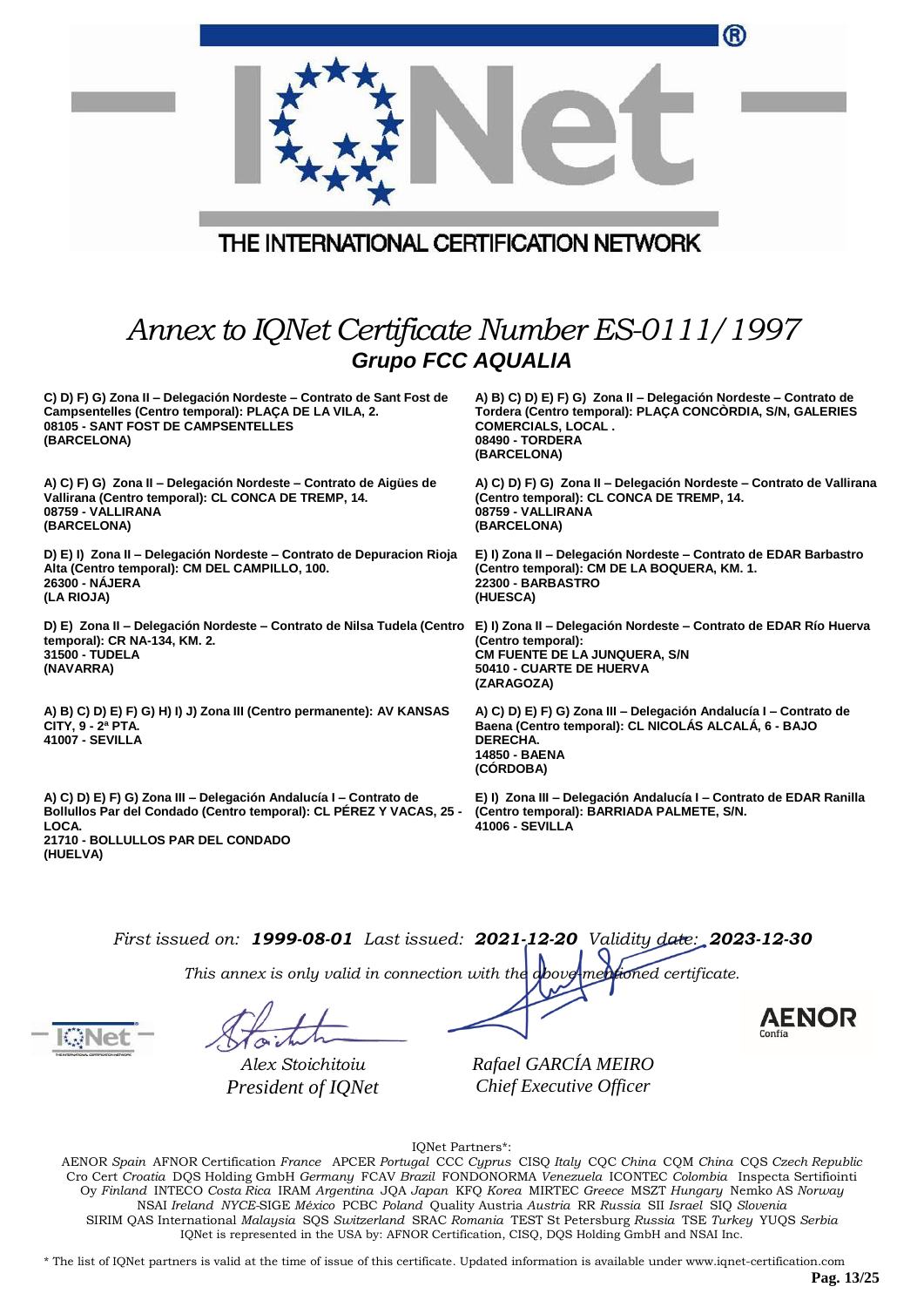|                                                                                                                                                                                                                                                            | ®                                                                                                                                                                                        |  |  |
|------------------------------------------------------------------------------------------------------------------------------------------------------------------------------------------------------------------------------------------------------------|------------------------------------------------------------------------------------------------------------------------------------------------------------------------------------------|--|--|
| THE INTERNATIONAL CERTIFICATION NETWORK                                                                                                                                                                                                                    |                                                                                                                                                                                          |  |  |
|                                                                                                                                                                                                                                                            |                                                                                                                                                                                          |  |  |
| Annex to IQNet Certificate Number ES-0111/1997<br><b>Grupo FCC AQUALIA</b>                                                                                                                                                                                 |                                                                                                                                                                                          |  |  |
| C) D) E) F) G) Zona III – Delegación Andalucía I – Contrato de La Palma A) C) D) F) G) Zona III – Delegación Andalucía I – Contrato de Lepe<br>del Condado (Centro temporal): CL VIRGEN DEL SOCORRO, 7 - BAJO.<br>21700 - LA PALMA DEL CONDADO<br>(HUELVA) | (Centro temporal): CL GUADALETE, 21 - LOCAL 4.<br>21440 - LEPE<br>(HUELVA)                                                                                                               |  |  |
| B) C) D) F) G) H) Zona III - Delegación Andalucía I - Contrato de Lora<br>del Río (Centro temporal): CL SALINAS, 1.<br>41440 - LORA DEL RÍO<br>(SEVILLA)                                                                                                   | A) C) D) E) F) G) H) I) Zona III - Delegación Andalucía I - Contrato<br>de Matalascañas - El Rocío (Centro temporal): CL MUÑÓZ PAVÓN,<br>S/N.<br>21750 - EL ROCIO<br>(HUELVA)            |  |  |
| A) C) D) E) F) G) Zona III – Delegación Andalucía I – Contrato de Moguer A) C) F) G) Zona III – Delegación Andalucía I – Contrato de Morón de<br>- Mazagón (Centro temporal): CL LA RÁBIDA, 12 - BAJO.<br><b>21800 - MOGUER</b><br>(HUELVA)                | la Frontera (Centro temporal): CL LA CARRERA, 11.<br>41530 - MORÓN DE LA FRONTERA<br>(SEVILLA)                                                                                           |  |  |
| D) Delegación Andalucía I - Contrato de Morón de la Frontera -<br>Alcantarillado (Centro temporal): CL LA CARRERA, 11.<br>41530 - MORON DE LA FRONTERA<br>(SEVILLA)                                                                                        | A) C) D) F) G) Zona III – Delegación Andalucía I – Contrato de<br>Pozoblanco (Centro temporal): CL ÚRSULA MUÑÓZ, 1 - ESQUINA<br><b>PLAZA CONSTIT.</b><br>14400 - POZOBLANCO<br>(CÓRDOBA) |  |  |
| A) C) D) F) G) Zona III - Delegación Andalucía I - Contrato de Puente<br>Genil (Centro temporal): CL PAREJO Y CAÑERO, 19 - BAJO.<br>14500 - PUENTE GENIL<br>(CÓRDOBA)                                                                                      | A) C) D) F) G) Zona III - Delegación Andalucía I - Contrato de San<br>Juan del Puerto (Centro temporal): CL POZONUEVO, 77.<br>21610 - SAN JUAN DEL PUERTO<br>(HUELVA)                    |  |  |
| B) C) D) E) F) G) Zona III - Delegación Andalucía I - Contrato de<br>Valverde del Camino (Centro temporal): CL SANTA ÁNGELA DE LA<br><b>CRUZ, 23.</b><br>21600 - VALVERDE DEL CAMINO<br>(HUELVA)                                                           | E) I) Zona III - Delegación Andalucía II - Contrato de Puerto de<br>Santa María - EDAR Las Galeras (Centro temporal): AV LIBERTAD.<br>11500 - EL PUERTO DE SANTA MARÍA<br>(CADIZ)        |  |  |
|                                                                                                                                                                                                                                                            |                                                                                                                                                                                          |  |  |
| First issued on: 1999-08-01 Last issued: 2021-12-20 Validity date: 2023-12-30                                                                                                                                                                              |                                                                                                                                                                                          |  |  |
| This annex is only valid in connection with the above mentioned certificate.                                                                                                                                                                               |                                                                                                                                                                                          |  |  |
|                                                                                                                                                                                                                                                            | <b>AENOR</b>                                                                                                                                                                             |  |  |
| Alex Stoichitoiu<br>President of IQNet                                                                                                                                                                                                                     | Rafael GARCÍA MEIRO<br>Chief Executive Officer                                                                                                                                           |  |  |

IQNet Partners\*:

AENOR *Spain* AFNOR Certification *France* APCER *Portugal* CCC *Cyprus* CISQ *Italy* CQC *China* CQM *China* CQS *Czech Republic*  Cro Cert *Croatia* DQS Holding GmbH *Germany* FCAV *Brazil* FONDONORMA *Venezuela* ICONTEC *Colombia* Inspecta Sertifiointi Oy *Finland* INTECO *Costa Rica* IRAM *Argentina* JQA *Japan* KFQ *Korea* MIRTEC *Greece* MSZT *Hungary* Nemko AS *Norway*  NSAI *Ireland NYCE-*SIGE *México* PCBC *Poland* Quality Austria *Austria* RR *Russia* SII *Israel* SIQ *Slovenia*  SIRIM QAS International *Malaysia* SQS *Switzerland* SRAC *Romania* TEST St Petersburg *Russia* TSE *Turkey* YUQS *Serbia* IQNet is represented in the USA by: AFNOR Certification, CISQ, DQS Holding GmbH and NSAI Inc.

\* The list of IQNet partners is valid at the time of issue of this certificate. Updated information is available under www.iqnet-certification.com

**Pag. 14/25**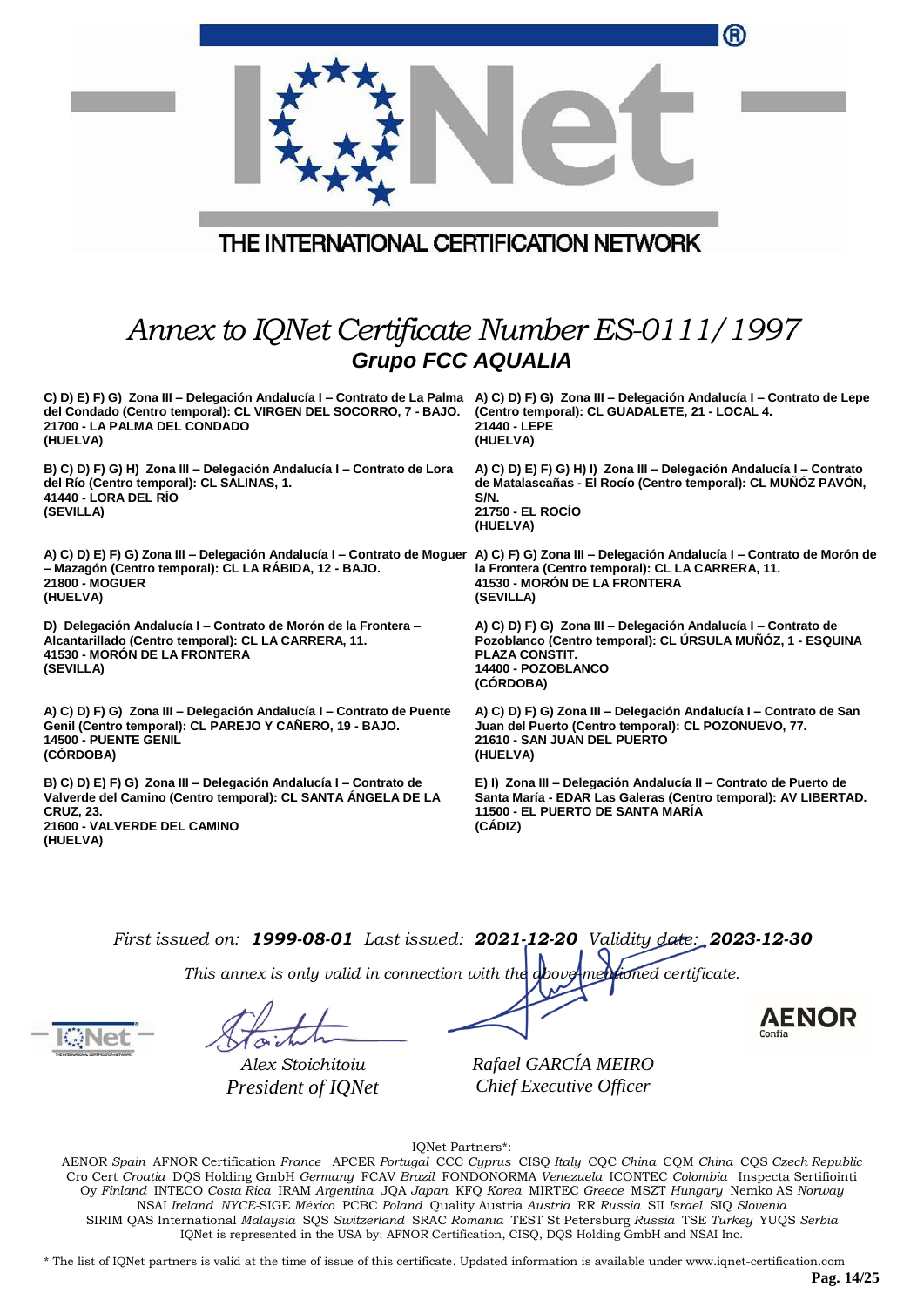|                                                                                                                                                                                                                                                                                                                    | ®                                                                                                                                                                                         |  |
|--------------------------------------------------------------------------------------------------------------------------------------------------------------------------------------------------------------------------------------------------------------------------------------------------------------------|-------------------------------------------------------------------------------------------------------------------------------------------------------------------------------------------|--|
| THE INTERNATIONAL CERTIFICATION NETWORK                                                                                                                                                                                                                                                                            |                                                                                                                                                                                           |  |
| Annex to IQNet Certificate Number ES-0111/1997<br><b>Grupo FCC AQUALIA</b>                                                                                                                                                                                                                                         |                                                                                                                                                                                           |  |
| A) C) D) E) F) G) Zona III - Delegación Andalucía II - Contrato de<br>Alcaidesa (Centro temporal): URBANIZACIÓN LOMA DEL REY, LOCAL<br>36-A.<br>11300 - ALCAIDESA<br>(CÁDIZ)                                                                                                                                       | A) B) C) D) E) F) G) H) I) Zona III - Delegación Andalucía II -<br>Contrato de Algeciras (Centro temporal): AV VIRGEN DEL CARMEN,<br>S/N - CENTRO CÍVICO.<br>11202 - ALGECIRAS<br>(CADIZ) |  |
| A) C) D) E) F) G) I) Zona III - Delegación Andalucía II - Contrato de<br>Arcos de la Frontera (Centro temporal): CL CRISTOBAL ROMERO, 5 –<br>BAJO.<br><b>11630 - ARCOS DE LA FRONTERA</b><br>(CADIZ)                                                                                                               | A) C) D) E) F) G) Zona III - Delegación Andalucía II - Contrato de<br>Barbate (Centro temporal): PASEO MARÍTIMO, EDIF. ESPIGÓN,<br>LOCAL.<br><b>11160 - BARBATE</b><br>(CADIZ)            |  |
| C) D) F) G) Zona III - Delegación Andalucía II - Contrato de Chipiona<br>(Centro temporal): CL ARAUCARIA, 51.<br>11550 - CHIPIONA<br>(CÁDIZ)                                                                                                                                                                       | E) I) Zona III - Delegación Andalucía II - Contrato de EDAR Chipiona<br>(Centro temporal): CAÑADA REAL DE CHAPITEL, S/N.<br>11550 - CHIPIONA<br>(CÁDIZ)                                   |  |
| E) I) Zona III – Delegación Andalucía II – Contrato de EDAR Guadalete<br>(Centro temporal): POLIGONO EL PORTAL - EDAR GUADALETE.<br>11400 - JEREZ DE LA FRONTERA<br>(CÁDIZ)                                                                                                                                        | E) I) Zona III - Delegación Andalucía II - Contrato de EDAR El Torno<br>/ La Barrosa (Centro temporal): URBANIZACIÓN DOÑA VIOLETA.<br>11139 - CHICLANA DE LA FRONTERA<br>(CÁDIZ)          |  |
| C) D) E) F) G) I) Zona III – Delegación Andalucia II – Contrato de La Linea A) C) D) F) G) Zona III – Delegación Andalucia II – Contrato de Rota<br>de la Concepción (Centro temporal): CL SAN PEDRO DE ALCÁNTARA,. (Centro temporal): CL COMPÁS DEL CONVENTO, 11.<br>11300 - LA LÍNEA DE LA CONCEPCIÓN<br>(CÁDIZ) | 11520 - ROTA<br>(CADIZ)                                                                                                                                                                   |  |
| C) D) E) F) G) I) Zona III - Delegación Andalucía II - Contrato de<br>Sanlúcar de Barrameda (Centro temporal): CL HERMANO FERMÍN,<br><b>ESQUINA CL .</b><br>11540 - SANLÚCAR DE BARRAMEDA<br>(CADIZ)                                                                                                               | D) E) Zona III - Delegación Andalucía II - Contrato de Saneamiento<br>Tarifa (Centro temporal): CL NUMANCIA, 10.<br><b>11380 - TARIFA</b><br>(CADIZ)                                      |  |
|                                                                                                                                                                                                                                                                                                                    |                                                                                                                                                                                           |  |

*This annex is only valid in connection with the above-mentioned certificate.*

*Alex Stoichitoiu President of IQNet* *Rafael GARCÍA MEIRO Chief Executive Officer*

AENOR

IQNet Partners\*:

AENOR *Spain* AFNOR Certification *France* APCER *Portugal* CCC *Cyprus* CISQ *Italy* CQC *China* CQM *China* CQS *Czech Republic*  Cro Cert *Croatia* DQS Holding GmbH *Germany* FCAV *Brazil* FONDONORMA *Venezuela* ICONTEC *Colombia* Inspecta Sertifiointi Oy *Finland* INTECO *Costa Rica* IRAM *Argentina* JQA *Japan* KFQ *Korea* MIRTEC *Greece* MSZT *Hungary* Nemko AS *Norway*  NSAI *Ireland NYCE-*SIGE *México* PCBC *Poland* Quality Austria *Austria* RR *Russia* SII *Israel* SIQ *Slovenia*  SIRIM QAS International *Malaysia* SQS *Switzerland* SRAC *Romania* TEST St Petersburg *Russia* TSE *Turkey* YUQS *Serbia* IQNet is represented in the USA by: AFNOR Certification, CISQ, DQS Holding GmbH and NSAI Inc.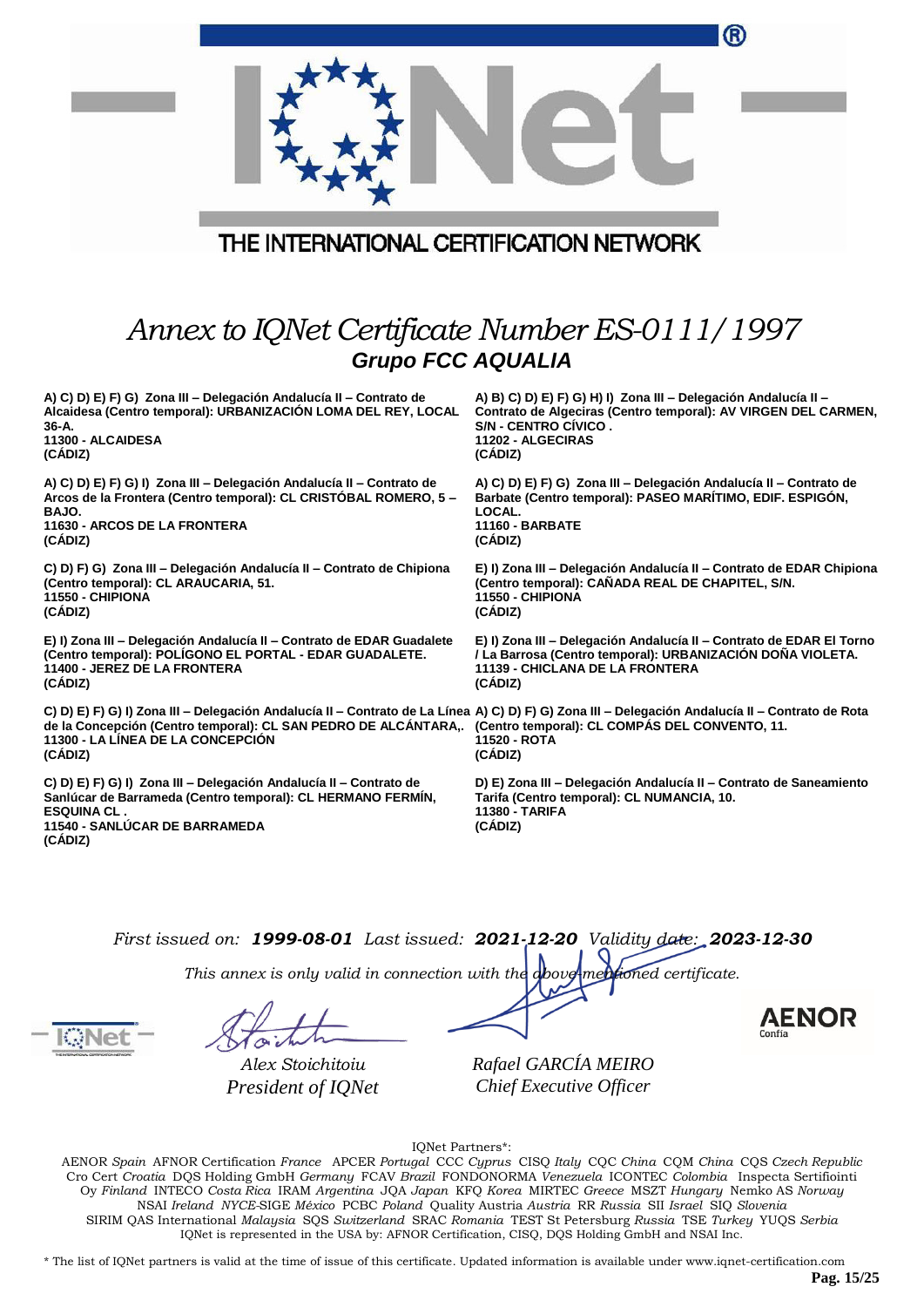|                                                                                                                                                                                                                                 | ®                                                                                                                                                                                                |
|---------------------------------------------------------------------------------------------------------------------------------------------------------------------------------------------------------------------------------|--------------------------------------------------------------------------------------------------------------------------------------------------------------------------------------------------|
| THE INTERNATIONAL CERTIFICATION NETWORK                                                                                                                                                                                         |                                                                                                                                                                                                  |
| Annex to IQNet Certificate Number ES-0111/1997<br><b>Grupo FCC AQUALIA</b>                                                                                                                                                      |                                                                                                                                                                                                  |
| B) C) F) G) Zona III - Delegación Andalucía II - Contrato de Tarifa<br>(Centro temporal): CL NUMANCIA, 10.<br>11380 - TARIFA<br>(CÁDIZ)                                                                                         | A) C) D) E) F) G) Zona III - Delegación Andalucía II - Contrato de<br>Villamartín (Centro temporal): CL EL SANTO, 7.<br>11650 - VILLAMARTIN<br>(CÁDIZ)                                           |
| A) C) D) E) F) G) H) I) Zona III - Delegación Andalucía III - Contrato de<br>Almería (Centro temporal): CL GONZÁLEZ GARBIN, 22.<br>04001 - ALMERÍA                                                                              | A) C) D) F) G) Zona III - Delegación Andalucía III - Contrato de<br>Mancomunidad de Municipios del Bajo Andarax (Centro temporal):<br><b>CL ARCI.</b><br>04230 - HUÉRCAL DE ALMERÍA<br>(ALMERÍA) |
| A) C) D) E) F) G) H) I) Zona III - Delegación Andalucía III - Contrato de<br>Berja (Centro temporal): CL CARRERA DE GRANADA, 12.<br>04760 - BERJA<br>(ALMERIA)                                                                  | A) B) C) D) E) F) G) H) I) Zona III - Delegación Andalucía III -<br>Contrato de Jaén (Centro temporal): CL RAFAEL ORTEGA<br>SAGRISTA, 15 BAJO.<br>23001 - JAEN                                   |
| A) C) D) E) F) G) Zona III - Delegación Andalucía III - Contrato de Jódar<br>(Centro temporal): CL DOMINGO ARROQUIA, 33 - BAJO.<br>23500 - JODAR<br>(JAÉN)                                                                      | A) C) D) F) G) Zona III - Delegación Andalucía III - Contrato de<br>Martos (Centro temporal): AV DE LOS ACEITUNEROS, 4 - BAJO.<br><b>23600 - MARTOS</b><br>(JAÉN)                                |
| A) C) D) F) G) Zona III - Delegación Andalucía IV - Contrato de Cártama A) C) D) E) F) G) I) Zona III - Delegación Andalucía IV - Contrato de<br>(Centro temporal): CL JUAN CARLOS I, 98 - BAJO.<br>29570 - CARTAMA<br>(MÁLAGA) | Ronda (Centro temporal): CL PADRE MARIANO SOUBIRÓN, 19.<br>29400 - RONDA<br>(MÁLAGA)                                                                                                             |
| A) C) D) F) G) Zona III - Delegación Andalucía IV - Contrato de Torrox<br>(Centro temporal): AV COMPLETA, 39 - BAJO.<br>29793 - TORROX<br>(MÁLAGA)                                                                              | A) C) D) F) G) Zona III - Delegación Andalucía IV - Contrato de Vélez<br>- Málaga (Centro temporal): CONJUNTO EL CARMEN, LOCAL 17 A<br>YC.<br>29700 - VELEZ<br>(MÁLAGA)                          |
| A) B) C) D) E) F) G) I) Zona III – Delegación Extremadura – Contrato de<br>Badajoz (Centro temporal): CL MONTESINOS, 28.<br>06002 - BADAJOZ                                                                                     | E) I) Zona III - Delegación Extremadura - Contrato de EDAR's<br>Campiña Sur (Centro temporal): CL LOS LABRADORES, PK 1-3.<br>06900 - LLERENA<br>(BADAJOZ)                                        |
| First issued on: 1999-08-01 Last issued: 2021-12-20 Validity date: 2023-12-30                                                                                                                                                   |                                                                                                                                                                                                  |
| This annex is only valid in connection with the above mentioned certificate.                                                                                                                                                    | <b>AENOR</b>                                                                                                                                                                                     |
|                                                                                                                                                                                                                                 |                                                                                                                                                                                                  |

*Alex Stoichitoiu President of IQNet*

*Rafael GARCÍA MEIRO Chief Executive Officer*

IQNet Partners\*:

AENOR *Spain* AFNOR Certification *France* APCER *Portugal* CCC *Cyprus* CISQ *Italy* CQC *China* CQM *China* CQS *Czech Republic*  Cro Cert *Croatia* DQS Holding GmbH *Germany* FCAV *Brazil* FONDONORMA *Venezuela* ICONTEC *Colombia* Inspecta Sertifiointi Oy *Finland* INTECO *Costa Rica* IRAM *Argentina* JQA *Japan* KFQ *Korea* MIRTEC *Greece* MSZT *Hungary* Nemko AS *Norway*  NSAI *Ireland NYCE-*SIGE *México* PCBC *Poland* Quality Austria *Austria* RR *Russia* SII *Israel* SIQ *Slovenia*  SIRIM QAS International *Malaysia* SQS *Switzerland* SRAC *Romania* TEST St Petersburg *Russia* TSE *Turkey* YUQS *Serbia* IQNet is represented in the USA by: AFNOR Certification, CISQ, DQS Holding GmbH and NSAI Inc.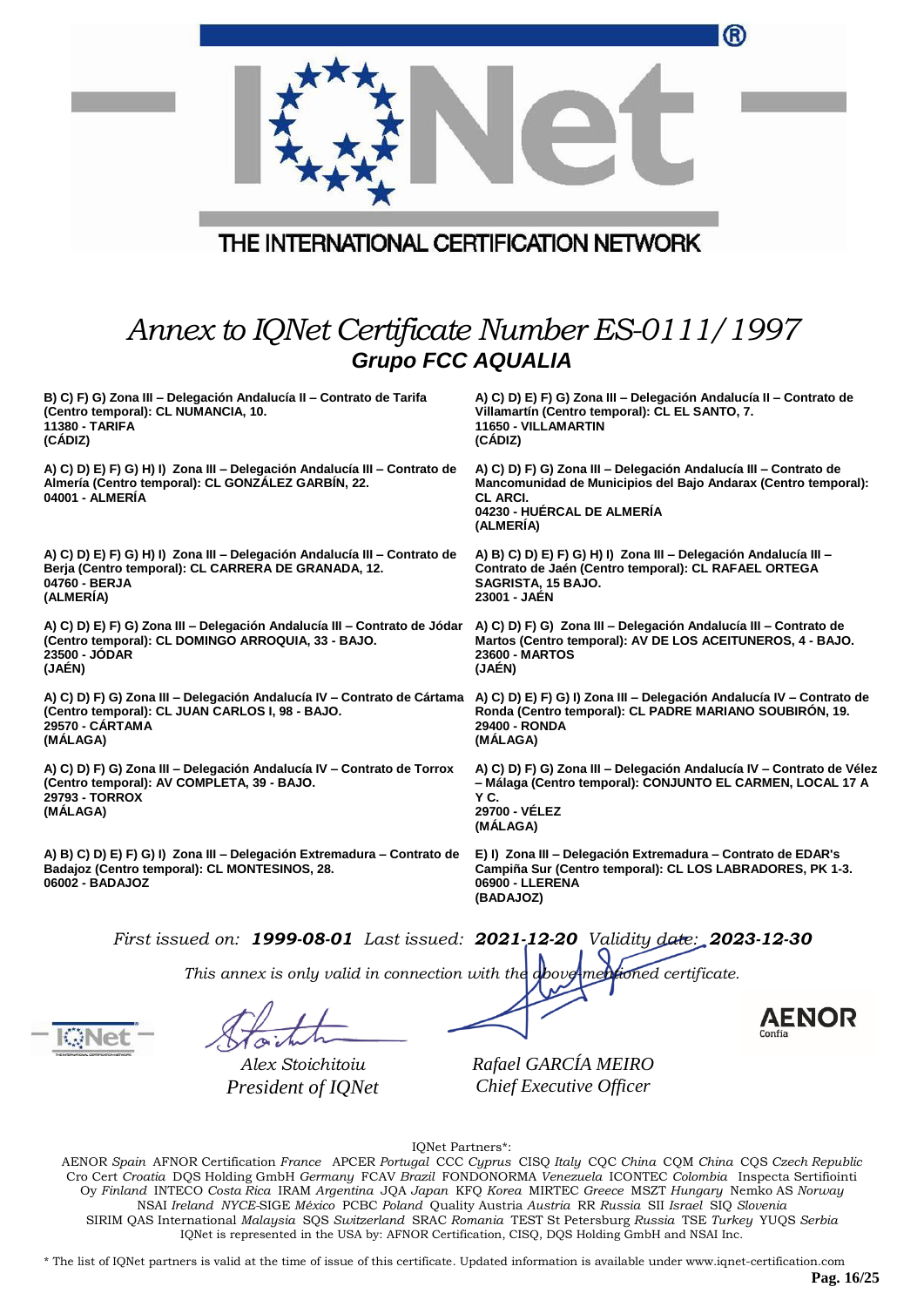|                                                                                                                                                                   | ®                                                                                                                                                                  |
|-------------------------------------------------------------------------------------------------------------------------------------------------------------------|--------------------------------------------------------------------------------------------------------------------------------------------------------------------|
|                                                                                                                                                                   |                                                                                                                                                                    |
| THE INTERNATIONAL CERTIFICATION NETWORK                                                                                                                           |                                                                                                                                                                    |
|                                                                                                                                                                   |                                                                                                                                                                    |
| Annex to IQNet Certificate Number ES-0111/1997                                                                                                                    |                                                                                                                                                                    |
| <b>Grupo FCC AQUALIA</b>                                                                                                                                          |                                                                                                                                                                    |
| C) F) G) Zona III - Delegación Extremadura - Contrato de<br>Mancomunidad de La Serena (Centro temporal): AV GENERAL LUXÁN,<br>2.<br>06420 - CASTUERA<br>(BADAJOZ) | A) C) F) G) Zona III – Delegación Extremadura – Contrato de Fuente<br>del Arco (Centro temporal): CL CIEZA DE LEÓN, 19.<br>06900 - LLERENA<br>(BADAJOZ)            |
| A) B) C) Zona III – Delegación Extremadura – Contrato de<br>Mancomunidad de Llerena (Centro temporal): CL CIEZA DE LEÓN, 19.<br>06900 - LLERENA<br>(BADAJOZ)      | A) C) F) G) Zona III – Delegación Extremadura – Contrato de Puebla<br>del Maestre (Centro temporal): CL CIEZA DE LEÓN, 19.<br>06900 - LLERENA<br>(BADAJOZ)         |
| C) F) G) Zona III - Delegación Extremadura - Contrato de Almendral<br>(Centro temporal): CL CIEZA DE LEON, 19.<br>06900 - LLERENA<br>(BADAJOZ)                    | C) F) G) Zona III – Delegación Extremadura – Contrato de Corte de<br>Peleas (Centro temporal): CL CIEZA DE LEÓN, 19.<br>06900 - LLERENA<br>(BADAJOZ)               |
| C) F) G) Zona III – Delegación Extremadura – Contrato de La Albuera<br>(Centro temporal): CL CIEZA DE LEÓN, 19.<br>06900 - LLERENA<br>(BADAJOZ)                   | A) C) F) G) Zona III – Delegación Extremadura – Contrato de La<br>Morera (Centro temporal): CL CIEZA DE LEON, 19.<br>06900 - LLERENA<br>(BADAJOZ)                  |
| C) F) G) Zona III - Delegación Extremadura - Contrato de La Parra<br>(Centro temporal): CL CIEZA DE LEÓN, 19.<br>06900 - LLERENA<br>(BADAJOZ)                     | A) B) C) F) G) Zona III - Delegación Extremadura - Contrato de<br>Mancomunidad de Nogales (Centro temporal): CL PEDRO Y JOSE<br>ZARALLO, 1.<br>06150 - SANTA MARTA |

**C) F) G) Zona III – Delegación Extremadura – Contrato de Salvaleón (Centro temporal): CL CIEZA DE LEÓN, 19. 06900 - LLERENA (BADAJOZ)**

**C) E) F) G) Zona III – Delegación Extremadura – Contrato de Salvatierra de los Barros (Centro temporal): CL PEDRO Y JOSÉ ZARALLO, 1. 06150 - SANTA MARTA (BADAJOZ)**

*First issued on: 1999-08-01 Last issued: 2021-12-20 Validity date: 2023-12-30*

**(BADAJOZ)**

*This annex is only valid in connection with the above-mentioned certificate.*

*Alex Stoichitoiu President of IQNet*

*Rafael GARCÍA MEIRO Chief Executive Officer*

AENOR

IQNet Partners\*:

AENOR *Spain* AFNOR Certification *France* APCER *Portugal* CCC *Cyprus* CISQ *Italy* CQC *China* CQM *China* CQS *Czech Republic*  Cro Cert *Croatia* DQS Holding GmbH *Germany* FCAV *Brazil* FONDONORMA *Venezuela* ICONTEC *Colombia* Inspecta Sertifiointi Oy *Finland* INTECO *Costa Rica* IRAM *Argentina* JQA *Japan* KFQ *Korea* MIRTEC *Greece* MSZT *Hungary* Nemko AS *Norway*  NSAI *Ireland NYCE-*SIGE *México* PCBC *Poland* Quality Austria *Austria* RR *Russia* SII *Israel* SIQ *Slovenia*  SIRIM QAS International *Malaysia* SQS *Switzerland* SRAC *Romania* TEST St Petersburg *Russia* TSE *Turkey* YUQS *Serbia* IQNet is represented in the USA by: AFNOR Certification, CISQ, DQS Holding GmbH and NSAI Inc.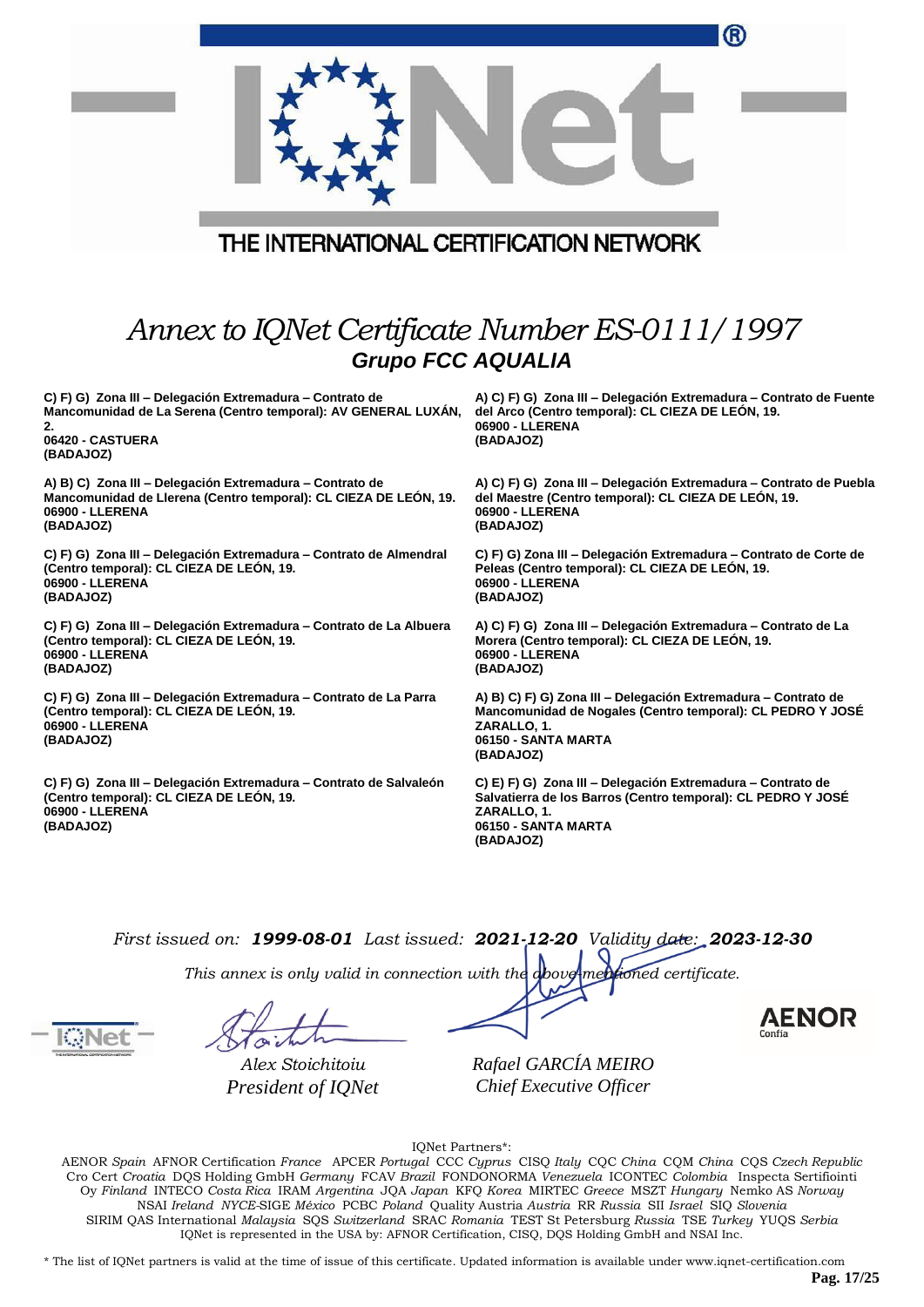|                                                                                                                                                                                                                                                         | ®                                                                                                                                                                        |
|---------------------------------------------------------------------------------------------------------------------------------------------------------------------------------------------------------------------------------------------------------|--------------------------------------------------------------------------------------------------------------------------------------------------------------------------|
|                                                                                                                                                                                                                                                         |                                                                                                                                                                          |
| THE INTERNATIONAL CERTIFICATION NETWORK                                                                                                                                                                                                                 |                                                                                                                                                                          |
| Annex to IQNet Certificate Number ES-0111/1997<br><b>Grupo FCC AQUALIA</b>                                                                                                                                                                              |                                                                                                                                                                          |
| C) E) F) G) Zona III – Delegación Extremadura – Contrato de Santa Marta C) F) G) Zona III – Delegación Extremadura – Contrato de Solana de<br>de los Barros (Centro temporal): CL PEDRO Y JOSÉ ZARALLO, 1.<br>06150 - SANTA MARTA<br>(BADAJOZ)          | los Barros (Centro temporal): CL CIEZA DE LEÓN, 19.<br>06900 - LLERENA<br>(BADAJOZ)                                                                                      |
| A) C) F) G) Zona III - Delegación Extremadura - Contrato de Torre de<br>Miguel Sesmero (Centro temporal): CL CIEZA DE LEON, 19.<br>06900 - LLERENA<br>(BADAJOZ)                                                                                         | A) B) C) D) E) F) G) H) I) Zona III - Delegación Extremadura -<br>Contrato de U.T.E. Mérida (Centro temporal): Cl Atarazanas, 19.<br>06800 - MERIDA<br>(BADAJOZ)         |
| A) C) D) E) F) G) Zona III - Delegación Extremadura - Contrato de<br>Olivenza (Centro temporal): CL RAMON Y CAJAL, 3.<br>06100 - OLIVENZA<br>(BADAJOZ)                                                                                                  | C) E) F) G) Zona III - Delegación Extremadura - Contrato de<br>Calamonte (Centro temporal): AV MERIDA - EDIFICIO MULTIUSOS.<br>06810 - CALAMONTE<br>(BADAJOZ)            |
| C) D) F) G) Zona III - Delegación Canarias - Contrato de Candelaria<br>(Centro temporal): AV DE LOS MENCEYES, 18 - EDIFICIO NATALIA B.<br>38530 - CANDELARIA<br>(SANTA CRUZ DE TENERIFE)                                                                | C) F) G) Zona III - Delegación Canarias - Contrato de Gáldar<br>(Centro temporal): CL CUARTA DEL AGUA, 9.<br>35460 - GALDAR<br>(LAS PALMAS)                              |
| C) D) F) G) Zona III – Delegación Canarias – Contrato de Güímar (Centro A) C) D) F) G) Zona III – Delegación Canarias – Contrato de Ingenio<br>temporal): CL LA LAGUNA, 29.<br>38500 - GÜÍMAR<br>(SANTA CRUZ DE TENERIFE)                               | (Centro temporal): AV LA GLORIA, 31.<br><b>35250 - INGENIO</b><br>(LAS PALMAS)                                                                                           |
| A) C) D) F) G) Zona III - Delegación Canarias - Contrato de Puerto de la C) F) G) Zona III - Delegación Canarias - Contrato de Tegueste<br>Cruz (Centro temporal): CL MANUEL YANES BARRETO, 1.<br>38400 - PUERTO DE LA CRUZ<br>(SANTA CRUZ DE TENERIFE) | (Centro temporal): CL CAMPAMENTO, 4.<br><b>38280 - TEGUESTE</b><br>(SANTA CRUZ DE TENERIFE)                                                                              |
| H) I) Laboratorio de Oviedo (Centro permanente): CL IRLANDA, 11 -<br><b>POL. IND. ESPIRITU SANTO.</b><br>33010 - OVIEDO<br>(ASTURIAS)                                                                                                                   | H) I) Laboratorio de Lleida (Centro permanente): PARQUE<br>CIENTÍFICO Y TECNOLÓGICO AGROALIMENTARIO DE LLEIDA -<br><b>EDIFICIO INCUBA,</b><br>25003 - LLEIDA<br>(LERIDA) |
| First issued on: 1999-08-01 Last issued: 2021-12-20 Validity date: 2023-12-30                                                                                                                                                                           |                                                                                                                                                                          |

*This annex is only valid in connection with the above-mentioned certificate.*

*Alex Stoichitoiu President of IQNet* *Rafael GARCÍA MEIRO Chief Executive Officer*

IQNet Partners\*:

AENOR *Spain* AFNOR Certification *France* APCER *Portugal* CCC *Cyprus* CISQ *Italy* CQC *China* CQM *China* CQS *Czech Republic*  Cro Cert *Croatia* DQS Holding GmbH *Germany* FCAV *Brazil* FONDONORMA *Venezuela* ICONTEC *Colombia* Inspecta Sertifiointi Oy *Finland* INTECO *Costa Rica* IRAM *Argentina* JQA *Japan* KFQ *Korea* MIRTEC *Greece* MSZT *Hungary* Nemko AS *Norway*  NSAI *Ireland NYCE-*SIGE *México* PCBC *Poland* Quality Austria *Austria* RR *Russia* SII *Israel* SIQ *Slovenia*  SIRIM QAS International *Malaysia* SQS *Switzerland* SRAC *Romania* TEST St Petersburg *Russia* TSE *Turkey* YUQS *Serbia* IQNet is represented in the USA by: AFNOR Certification, CISQ, DQS Holding GmbH and NSAI Inc.

\* The list of IQNet partners is valid at the time of issue of this certificate. Updated information is available under www.iqnet-certification.com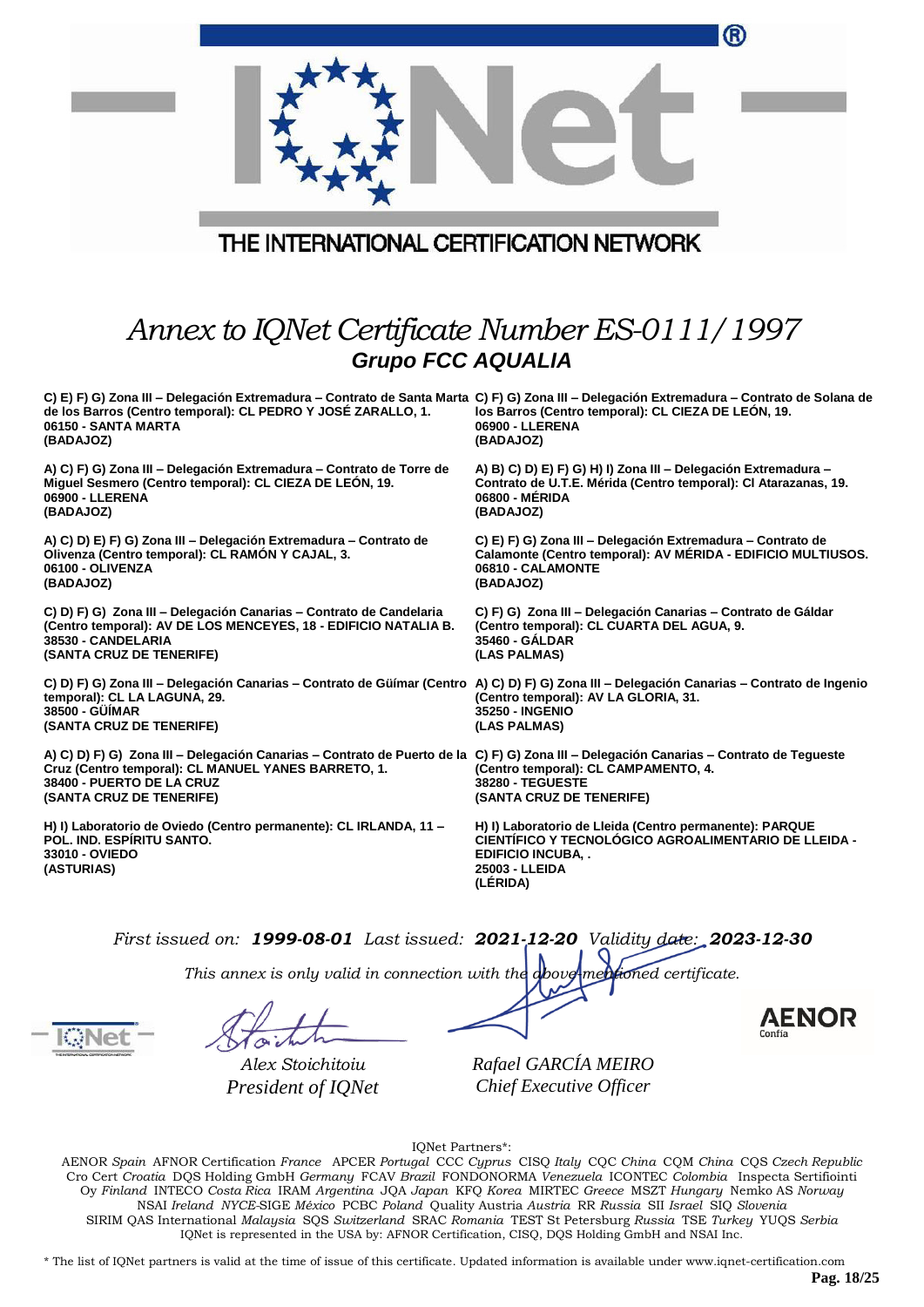|                                                                                                                                                                                                    | ®                                                                                                                                                                |
|----------------------------------------------------------------------------------------------------------------------------------------------------------------------------------------------------|------------------------------------------------------------------------------------------------------------------------------------------------------------------|
|                                                                                                                                                                                                    |                                                                                                                                                                  |
| THE INTERNATIONAL CERTIFICATION NETWORK                                                                                                                                                            |                                                                                                                                                                  |
| Annex to IQNet Certificate Number ES-0111/1997<br><b>Grupo FCC AQUALIA</b>                                                                                                                         |                                                                                                                                                                  |
| H) Laboratorio de Ávila (Centro permanente): CR ÁVILA-VILLACASTÍN, H) Laboratorio de Jerez (Centro permanente): POL. IND. RONDA<br>KM. 5.<br>05004 - AVILA<br>(AVILA)                              | OESTE, LOCAL 24.<br>11408 - JEREZ DE LA FRONTERA<br>(CÁDIZ)                                                                                                      |
| H) Laboratorio de Canarias (Centro permanente): CL HERMANO<br>PEDRO, 15.<br>38670 - ADEJE<br>(SANTA CRUZ DE TENERIFE)                                                                              | H) Laboratorio de Badajoz (Centro permanente): CM SANTA<br><b>ENGRACIA, S/N.</b><br>06007 - BADAJOZ                                                              |
| H) Laboratorio de Vigo (Centro permanente): CL CANTABRIA, S/N<br>(EDIFICIO CASAL/LABORATORIO).<br>36206 - VIGO<br>(CANTABRIA)                                                                      | G) Aqualia contact (Centro Telefónico de Atención al Cliente)<br>(Centro permanente): CL TEIDE, 3 - 3ª PLANTA.<br>28703 - SAN SEBASTIAN DE LOS REYES<br>(MADRID) |
| A) B) C) D) E) F) G) H) I) J) Internacional (Centro permanente): AV DEL<br><b>CAMINO DE SANTIAGO, 40.</b><br>28050 - MADRID                                                                        | A) B) C) D) E) F) G) H) I) J) Región Europa (Centro permanente): AV<br>DEL CAMINO DE SANTIAGO, 40.<br>28050 - MADRID                                             |
| D) E) F) G) I) K) Región Middle East and North Africa (Centro<br>permanente): AV DEL CAMINO DE SANTIAGO, 40.<br>28050 - MADRID                                                                     | J) K) Región América (Centro permanente): 1101 BRICKELL<br><b>AVENUE, SUITE 1601.</b><br>33131 - MIAMI(MIAMI-DADE COUNTY)<br><b>Estados Unidos de América</b>    |
| AQUALIA MÉXICO, S.A. DE C.V.<br>J) K) (Centro permanente):<br>AV 5 DE FEBRERO, 1351 - CORPORATIVO EMPRESALIA, ED. ROBLE,<br>OF. 304 - COLONIA FELIPE CARRILLO PUERTO - CP76138<br><b>QUERETARO</b> |                                                                                                                                                                  |
| <b>México</b>                                                                                                                                                                                      |                                                                                                                                                                  |
| AGUAS Y SERVICIOS DE LA COSTA TROPICAL DE GRANADA A.I.E.<br>B) C) D) E) F) H) I) (Centro temporal): PL JAVIER DE BURGOS, 5.                                                                        |                                                                                                                                                                  |

**18600 - MOTRIL (GRANADA)**

*First issued on: 1999-08-01 Last issued: 2021-12-20 Validity date: 2023-12-30*

*This annex is only valid in connection with the above-mentioned certificate.*

*Alex Stoichitoiu President of IQNet* *Rafael GARCÍA MEIRO Chief Executive Officer*

IQNet Partners\*:

AENOR *Spain* AFNOR Certification *France* APCER *Portugal* CCC *Cyprus* CISQ *Italy* CQC *China* CQM *China* CQS *Czech Republic*  Cro Cert *Croatia* DQS Holding GmbH *Germany* FCAV *Brazil* FONDONORMA *Venezuela* ICONTEC *Colombia* Inspecta Sertifiointi Oy *Finland* INTECO *Costa Rica* IRAM *Argentina* JQA *Japan* KFQ *Korea* MIRTEC *Greece* MSZT *Hungary* Nemko AS *Norway*  NSAI *Ireland NYCE-*SIGE *México* PCBC *Poland* Quality Austria *Austria* RR *Russia* SII *Israel* SIQ *Slovenia*  SIRIM QAS International *Malaysia* SQS *Switzerland* SRAC *Romania* TEST St Petersburg *Russia* TSE *Turkey* YUQS *Serbia* IQNet is represented in the USA by: AFNOR Certification, CISQ, DQS Holding GmbH and NSAI Inc.

\* The list of IQNet partners is valid at the time of issue of this certificate. Updated information is available under www.iqnet-certification.com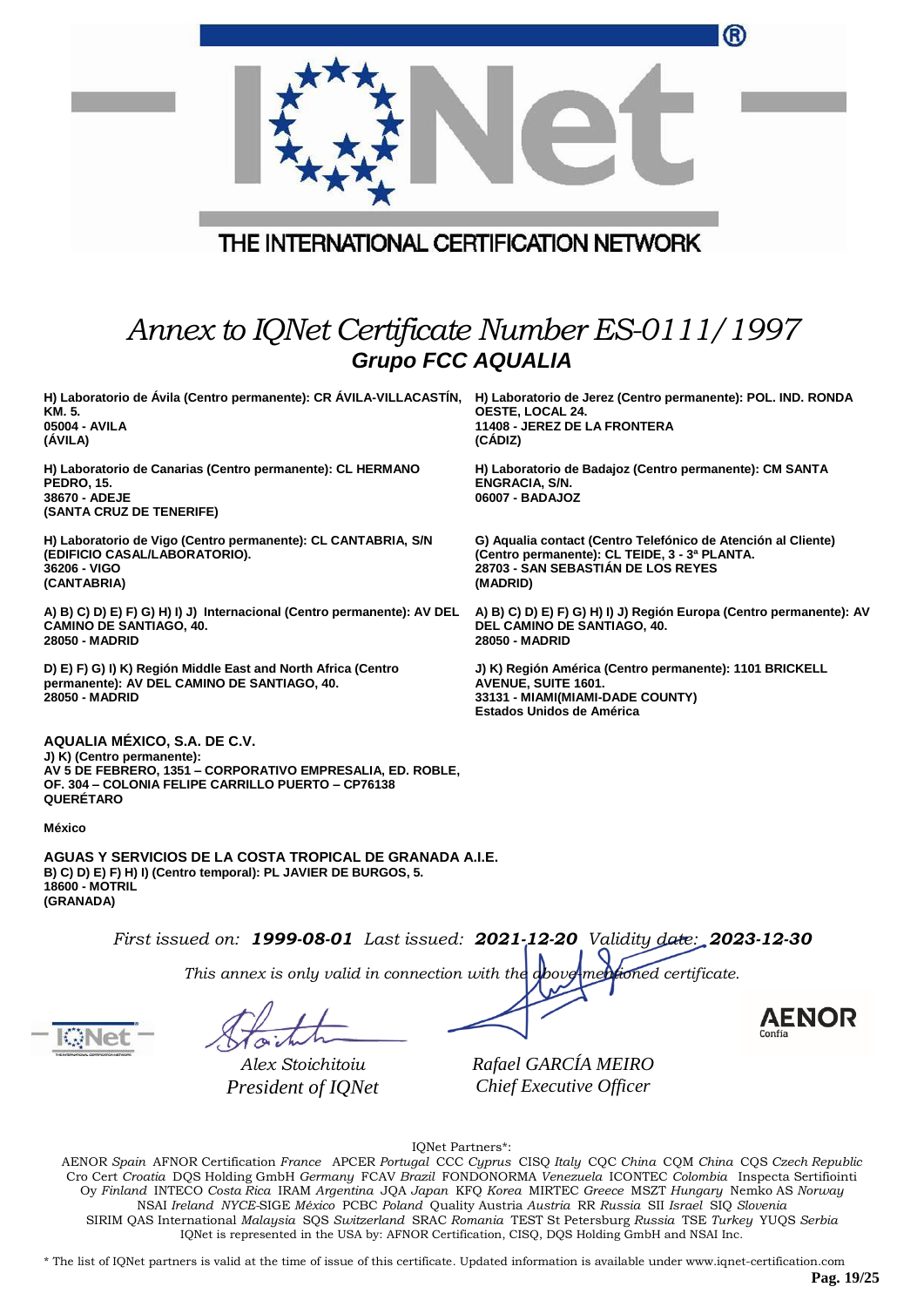|                                                                                                                                                                        | ®                                                                                                                                                                  |
|------------------------------------------------------------------------------------------------------------------------------------------------------------------------|--------------------------------------------------------------------------------------------------------------------------------------------------------------------|
| THE INTERNATIONAL CERTIFICATION NETWORK                                                                                                                                |                                                                                                                                                                    |
|                                                                                                                                                                        |                                                                                                                                                                    |
| Annex to IQNet Certificate Number ES-0111/1997<br><b>Grupo FCC AQUALIA</b>                                                                                             |                                                                                                                                                                    |
| <b>ENTEMANSER, S.A.</b><br>C) D) F) G) Oficinas (Centro temporal):<br>CL HERMANO PEDRO, 15 - EDIFICIO PICASSO I, LOCAL I<br>38670 - ADEJE<br>(S.C. DE TENERIFE)        | C) D) F) G) Contrato de Adeje (Centro temporal): CL HERMANO<br>PEDRO, 15 - EDIFICIO PICASSO I - LOCAL 2.<br><b>38670 - ADEJE CASCO</b><br>(SANTA CRUZ DE TENERIFE) |
| C) D) F) G) Contrato de Granadilla de Abona (Centro temporal): CL<br><b>CRUCE DE LOS LLANOS-CHARCO DE PINO.</b><br>38580 - CHARCO DEL PINO<br>(SANTA CRUZ DE TENERIFE) | C) F) G) Contrato de Guía de Isora (Centro temporal): CL DEL<br>CAMPO, 7.<br><b>38680 - GUIA DE ISORA</b><br>(SANTA CRUZ DE TENERIFE)                              |
| C) F) G) Contrato de Santiago del Teide (Centro temporal): AV DE LA<br>IGLESIA, 13.<br>38436 - SANTIAGO DEL TEIDE<br>(SANTA CRUZ DE TENERIFE)                          |                                                                                                                                                                    |
| AGUAS DE ALCALÁ, U.T.E.<br>B) C) D) F) G) (Centro temporal):<br><b>VIA COMPLUTENSE, 23</b><br>28807 - ALCALA DE HENARES<br>(MADRID)                                    |                                                                                                                                                                    |
| COMPAÑÍA DE SERVICIOS MEDIOAMBIENTALES DO ATLÁNTICO, S.A.<br>C) D) E) F) (Centro temporal):<br><b>CR DE CEDEIRA, KM 1</b><br><b>15570 - NARÓN</b><br>(A CORUÑA)        |                                                                                                                                                                    |
| <b>EMATOXIRIA, S.A.</b><br>B) C) D) F) (Centro temporal):<br><b>CL CRISTOBAL COLON, 104</b><br>23650 - TORREDONJIMENO<br>(JAEN)                                        |                                                                                                                                                                    |
| First issued on: 1999-08-01 Last issued: 2021-12-20 Validity date: 2023-12-30                                                                                          |                                                                                                                                                                    |
| This annex is only valid in connection with the above mentioned certificate.                                                                                           | AEN                                                                                                                                                                |
| Alex Stoichitoiu<br>President of IQNet                                                                                                                                 | Rafael GARCÍA MEIRO<br>Chief Executive Officer                                                                                                                     |

IQNet Partners\*:

AENOR *Spain* AFNOR Certification *France* APCER *Portugal* CCC *Cyprus* CISQ *Italy* CQC *China* CQM *China* CQS *Czech Republic*  Cro Cert *Croatia* DQS Holding GmbH *Germany* FCAV *Brazil* FONDONORMA *Venezuela* ICONTEC *Colombia* Inspecta Sertifiointi Oy *Finland* INTECO *Costa Rica* IRAM *Argentina* JQA *Japan* KFQ *Korea* MIRTEC *Greece* MSZT *Hungary* Nemko AS *Norway*  NSAI *Ireland NYCE-*SIGE *México* PCBC *Poland* Quality Austria *Austria* RR *Russia* SII *Israel* SIQ *Slovenia*  SIRIM QAS International *Malaysia* SQS *Switzerland* SRAC *Romania* TEST St Petersburg *Russia* TSE *Turkey* YUQS *Serbia* IQNet is represented in the USA by: AFNOR Certification, CISQ, DQS Holding GmbH and NSAI Inc.

\* The list of IQNet partners is valid at the time of issue of this certificate. Updated information is available under www.iqnet-certification.com

**Pag. 20/25**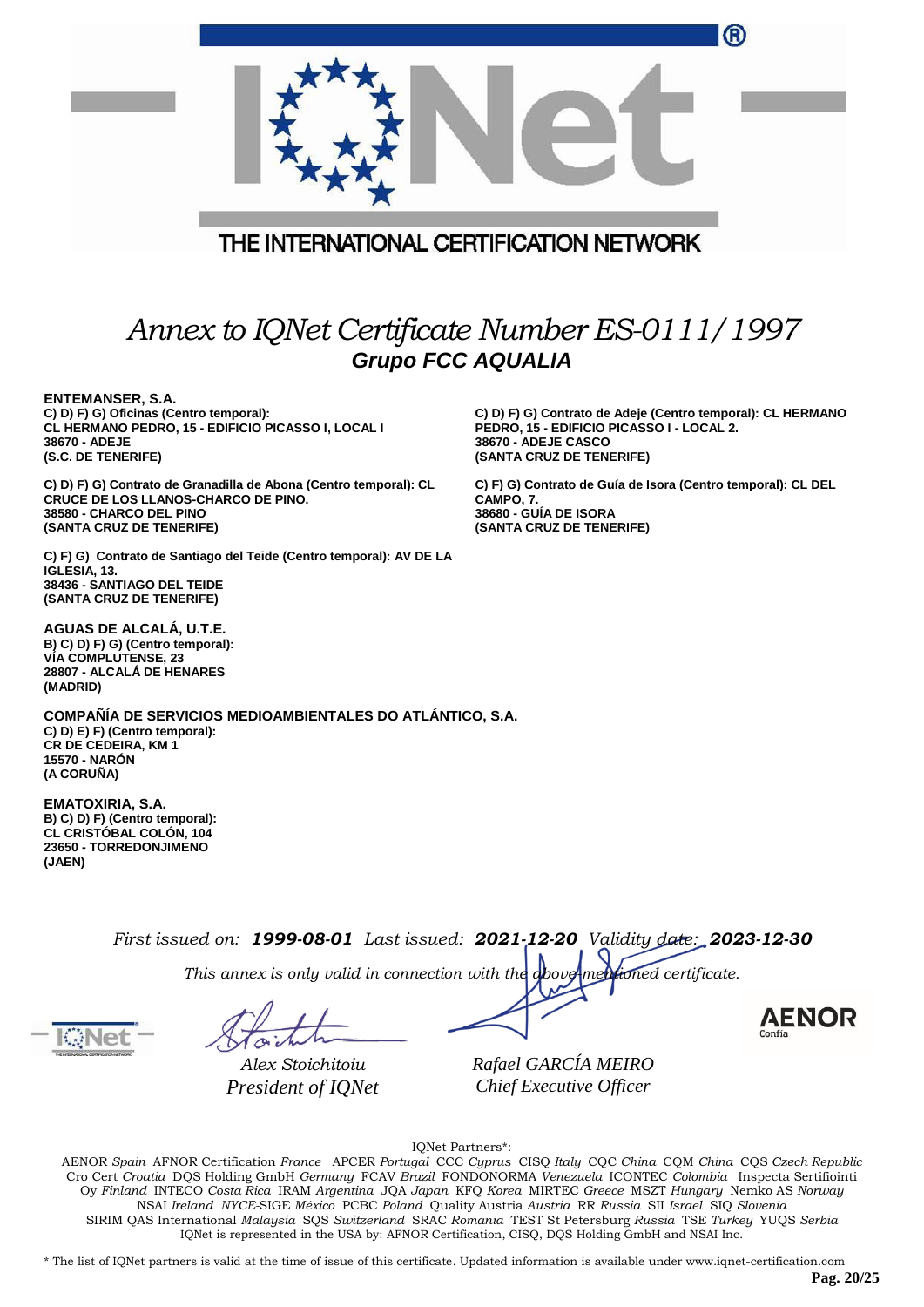| W                                                                          |
|----------------------------------------------------------------------------|
|                                                                            |
| THE INTERNATIONAL CERTIFICATION NETWORK                                    |
| Annex to IQNet Certificate Number ES-0111/1997<br><b>Grupo FCC AQUALIA</b> |

**EMPRESA MUNICIPAL DE AGUAS DE LINARES, S.A. B) C) D) E) F) G) H) I) L) M) (Centro temporal): CL CID CAMPEADOR, 7 23700 - LINARES (JAEN)**

**DEPURACIÓN PONIENTE ALMERIENSE U.T.E. E) (Centro temporal): CL GONZÁLEZ GARBÍN, 32 04001 - EL EJIDO (ALMERIA)**

**AQUA CAMPIÑA, S.A. B) C) D) F) (Centro temporal): PL EUROPA, 18 - LOCAL 41400 - ÉCIJA (SEVILLA)**

**EMPRESA MIXTA DE AGUAS DE UBRIQUE, S.A. B) C) D) E) F) (Centro temporal): CL JUZGADOS, S/N - EDIFICIO DE SERVICIOS MÚLTIPLES 11600 - UBRIQUE (CADIZ)**

**AIGÜES DEL VENDRELL, S.A. B) C) D) F) G) (Centro temporal): PLAZA VELLA, 1 43700 - EL VENDRELL (TARRAGONA)**

**AGUAS DE PRIEGO, S.L. A) C) D) E) F) G) (Centro temporal): CL LA RIBERA, 27 14800 - PRIEGO DE CÓRDOBA (CORDOBA)**

*First issued on: 1999-08-01 Last issued: 2021-12-20 Validity date: 2023-12-30*

*This annex is only valid in connection with the above-mentioned certificate.*

*Alex Stoichitoiu President of IQNet*

*Rafael GARCÍA MEIRO Chief Executive Officer*

AENOR

 $\sim$ 

IQNet Partners\*:

AENOR *Spain* AFNOR Certification *France* APCER *Portugal* CCC *Cyprus* CISQ *Italy* CQC *China* CQM *China* CQS *Czech Republic*  Cro Cert *Croatia* DQS Holding GmbH *Germany* FCAV *Brazil* FONDONORMA *Venezuela* ICONTEC *Colombia* Inspecta Sertifiointi Oy *Finland* INTECO *Costa Rica* IRAM *Argentina* JQA *Japan* KFQ *Korea* MIRTEC *Greece* MSZT *Hungary* Nemko AS *Norway*  NSAI *Ireland NYCE-*SIGE *México* PCBC *Poland* Quality Austria *Austria* RR *Russia* SII *Israel* SIQ *Slovenia*  SIRIM QAS International *Malaysia* SQS *Switzerland* SRAC *Romania* TEST St Petersburg *Russia* TSE *Turkey* YUQS *Serbia* IQNet is represented in the USA by: AFNOR Certification, CISQ, DQS Holding GmbH and NSAI Inc.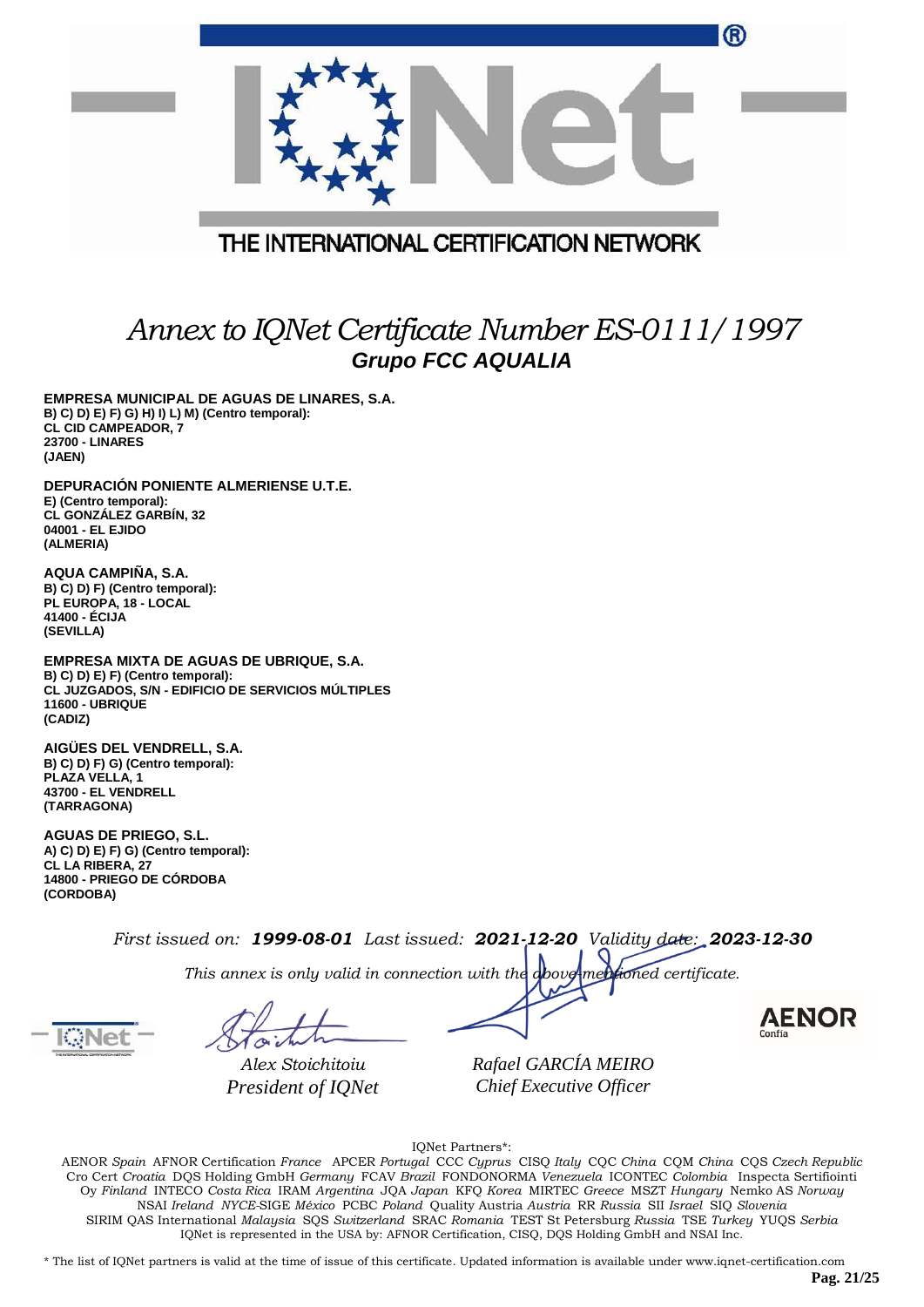| ®                                                                                                                                                                       |
|-------------------------------------------------------------------------------------------------------------------------------------------------------------------------|
|                                                                                                                                                                         |
| THE INTERNATIONAL CERTIFICATION NETWORK                                                                                                                                 |
| Annex to IQNet Certificate Number ES-0111/1997<br><b>Grupo FCC AQUALIA</b>                                                                                              |
| AGUAS DE NARIXA, S.A.<br>A) C) D) F) (Centro temporal):<br>CL MÁLAGA, 11<br>29780 - NERJA<br>(MALAGA)                                                                   |
| EMPRESA MUNICIPAL DE AGUAS DE BENALMÁDENA, S.A.<br>A) C) D) F) (Centro temporal):<br>EXPLANADA DEL TIVOLI, S/N<br>29631 - BENALMADENA<br>(MALAGA)                       |
| EMANAGUA, EMPRESA MIXTA MUNICIPAL DE AGUAS DE NÍJAR, S.A.<br>A) C) D) E) F) G) (Centro temporal):<br>PL DE LA GLORIETA, 1<br>04100 - NIJAR<br>(ALMERIA)                 |
| <b>AGUAS DE LANGREO, S.L.</b><br>B) C) D) E) F) (Centro temporal):<br>CL ALONSO DEL RIESGO, 3, BAJO<br>33900 - SAMA DE LANGREO<br>(ASTURIAS)                            |
| AQUAJEREZ, S.L.<br>B) C) D) E) F) G) I) (Centro temporal):<br>CL MANUEL MARÍA GONZÁLEZ, 2<br>11403 - JEREZ DE LA FRONTERA<br>(CADIZ)                                    |
| AGUAS DE ALCÁZAR DE SAN JUAN, E.M.S.A.<br>A) C) D) E) F) G) H) I) O) (Centro temporal):<br>RONDILLA DE LA CRUZ VERDE, 1<br>13600 - ALCÁZAR DE SAN JUAN<br>(CIUDAD REAL) |

*This annex is only valid in connection with the above-mentioned certificate.*

*Alex Stoichitoiu President of IQNet*

*Rafael GARCÍA MEIRO Chief Executive Officer*

AENOR

IQNet Partners\*:

AENOR *Spain* AFNOR Certification *France* APCER *Portugal* CCC *Cyprus* CISQ *Italy* CQC *China* CQM *China* CQS *Czech Republic*  Cro Cert *Croatia* DQS Holding GmbH *Germany* FCAV *Brazil* FONDONORMA *Venezuela* ICONTEC *Colombia* Inspecta Sertifiointi Oy *Finland* INTECO *Costa Rica* IRAM *Argentina* JQA *Japan* KFQ *Korea* MIRTEC *Greece* MSZT *Hungary* Nemko AS *Norway*  NSAI *Ireland NYCE-*SIGE *México* PCBC *Poland* Quality Austria *Austria* RR *Russia* SII *Israel* SIQ *Slovenia*  SIRIM QAS International *Malaysia* SQS *Switzerland* SRAC *Romania* TEST St Petersburg *Russia* TSE *Turkey* YUQS *Serbia* IQNet is represented in the USA by: AFNOR Certification, CISQ, DQS Holding GmbH and NSAI Inc.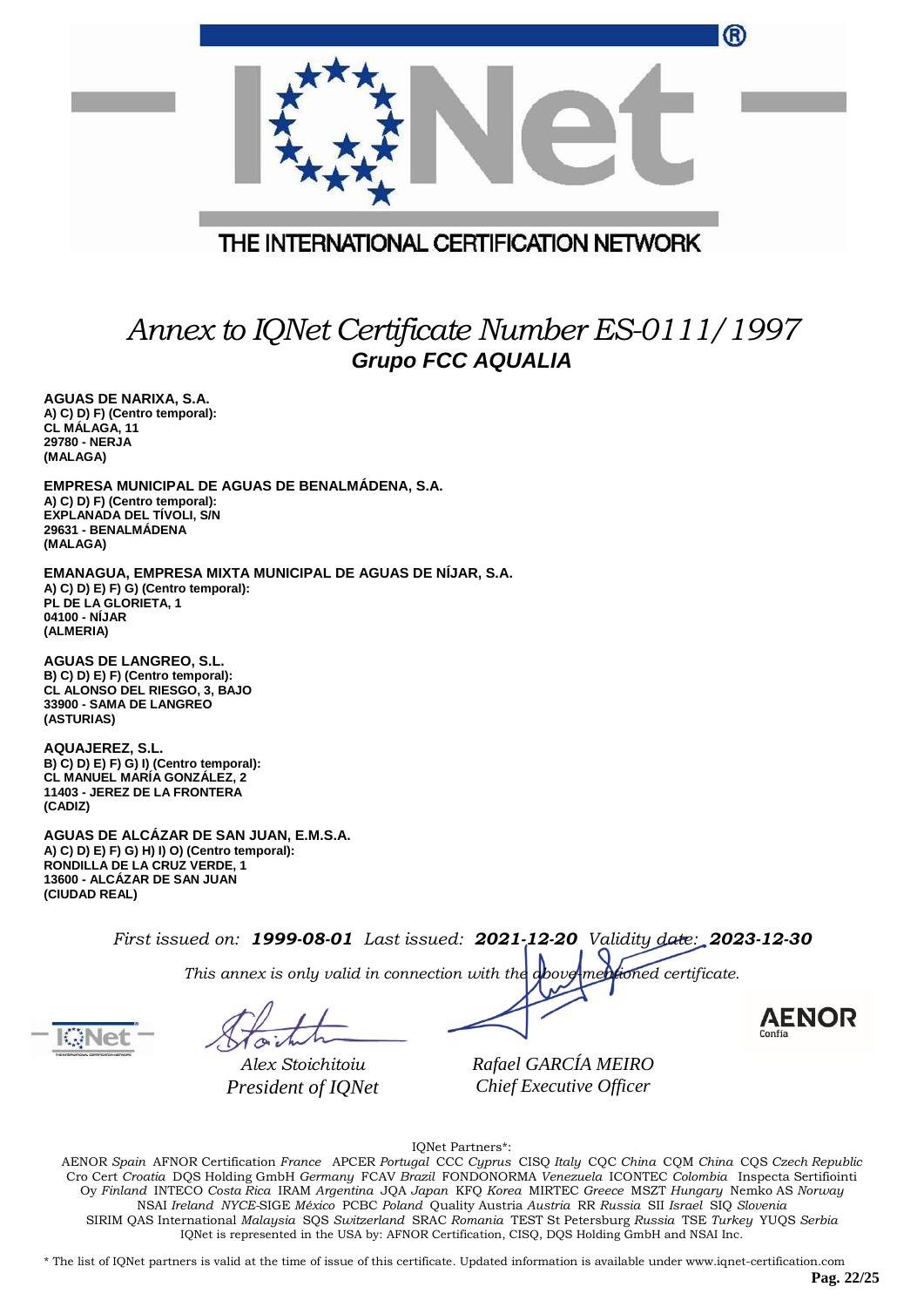|                                                                                                                                                                                                                                                    | ®                                                                                                             |
|----------------------------------------------------------------------------------------------------------------------------------------------------------------------------------------------------------------------------------------------------|---------------------------------------------------------------------------------------------------------------|
|                                                                                                                                                                                                                                                    |                                                                                                               |
| THE INTERNATIONAL CERTIFICATION NETWORK                                                                                                                                                                                                            |                                                                                                               |
|                                                                                                                                                                                                                                                    |                                                                                                               |
| <b>Grupo FCC AQUALIA</b>                                                                                                                                                                                                                           | Annex to IQNet Certificate Number ES-0111/1997                                                                |
| <b>AQUALIA INTECH, S.A.</b><br>B) E) J) (Centro permanente):<br>AV DEL CAMINO DE SANTIAGO, 40<br>28050 - MADRID                                                                                                                                    | B) PTAA Huechún (Centro temporal): TILTIL, REGIÓN<br><b>METROPOLITANA.</b><br>HUECHUN(CHACABUCO)              |
|                                                                                                                                                                                                                                                    | Chile                                                                                                         |
| SOCIEDAD ESPAÑOLA DE AGUAS FILTRADAS, S.A.<br>E) Oficinas (Centro permanente):<br>CL FEDERICO SALMÓN, 13<br>28016 - MADRID                                                                                                                         | E) Contrato de EDAR Navantia Cádiz (Centro temporal): CL RONDA<br>DE VIGILANCIA, S/N.<br>11011 - CÁDIZ        |
| E) Contrato de EDAR Navantia Puerto Real (Centro temporal): CL<br>RONDA DE VIGILANCIA, S/N.<br>11012 - CADIZ                                                                                                                                       | E) Contrato de EDAR Navantia San Fernando (Centro temporal): CL<br>RONDA DE VIGILANCIA, S/N.<br>11012 - CADIZ |
| AGUAS DEL PUERTO, EMPRESA MUNICIPAL, S.A.<br>C) D) E) F) G) I) (Centro temporal):<br>CL AURORA, 1<br>11500 - EL PUERTO DE SANTA MARÍA<br>(CADIZ)                                                                                                   |                                                                                                               |
| <b>CONSERVACIÓN Y SISTEMAS, S.A.</b><br>D) J) (Centro permanente):<br><b>CL FEDERICO SALMÓN, 13</b><br>28016 - MADRID                                                                                                                              |                                                                                                               |
| <b>UTE LOTE 11 SANTILLANA</b><br>D) (CONSERVACIÓN Y SISTEMAS, S.A. Y TRATAMIENTO INDUSTRIAL<br>DEL AGUA, S.A.) Contrato de Explotación y Mto. de Alcantarillado<br>Periférico Lote 11 Santillana<br>(Centro Temporal) CNO. DE LAS HORMIGUERAS, 131 |                                                                                                               |

*This annex is only valid in connection with the above-mentioned certificate.*

**28031 - MADRID**

*Alex Stoichitoiu President of IQNet* *Rafael GARCÍA MEIRO Chief Executive Officer*

IQNet Partners\*:

AENOR *Spain* AFNOR Certification *France* APCER *Portugal* CCC *Cyprus* CISQ *Italy* CQC *China* CQM *China* CQS *Czech Republic*  Cro Cert *Croatia* DQS Holding GmbH *Germany* FCAV *Brazil* FONDONORMA *Venezuela* ICONTEC *Colombia* Inspecta Sertifiointi Oy *Finland* INTECO *Costa Rica* IRAM *Argentina* JQA *Japan* KFQ *Korea* MIRTEC *Greece* MSZT *Hungary* Nemko AS *Norway*  NSAI *Ireland NYCE-*SIGE *México* PCBC *Poland* Quality Austria *Austria* RR *Russia* SII *Israel* SIQ *Slovenia*  SIRIM QAS International *Malaysia* SQS *Switzerland* SRAC *Romania* TEST St Petersburg *Russia* TSE *Turkey* YUQS *Serbia* IQNet is represented in the USA by: AFNOR Certification, CISQ, DQS Holding GmbH and NSAI Inc.

\* The list of IQNet partners is valid at the time of issue of this certificate. Updated information is available under www.iqnet-certification.com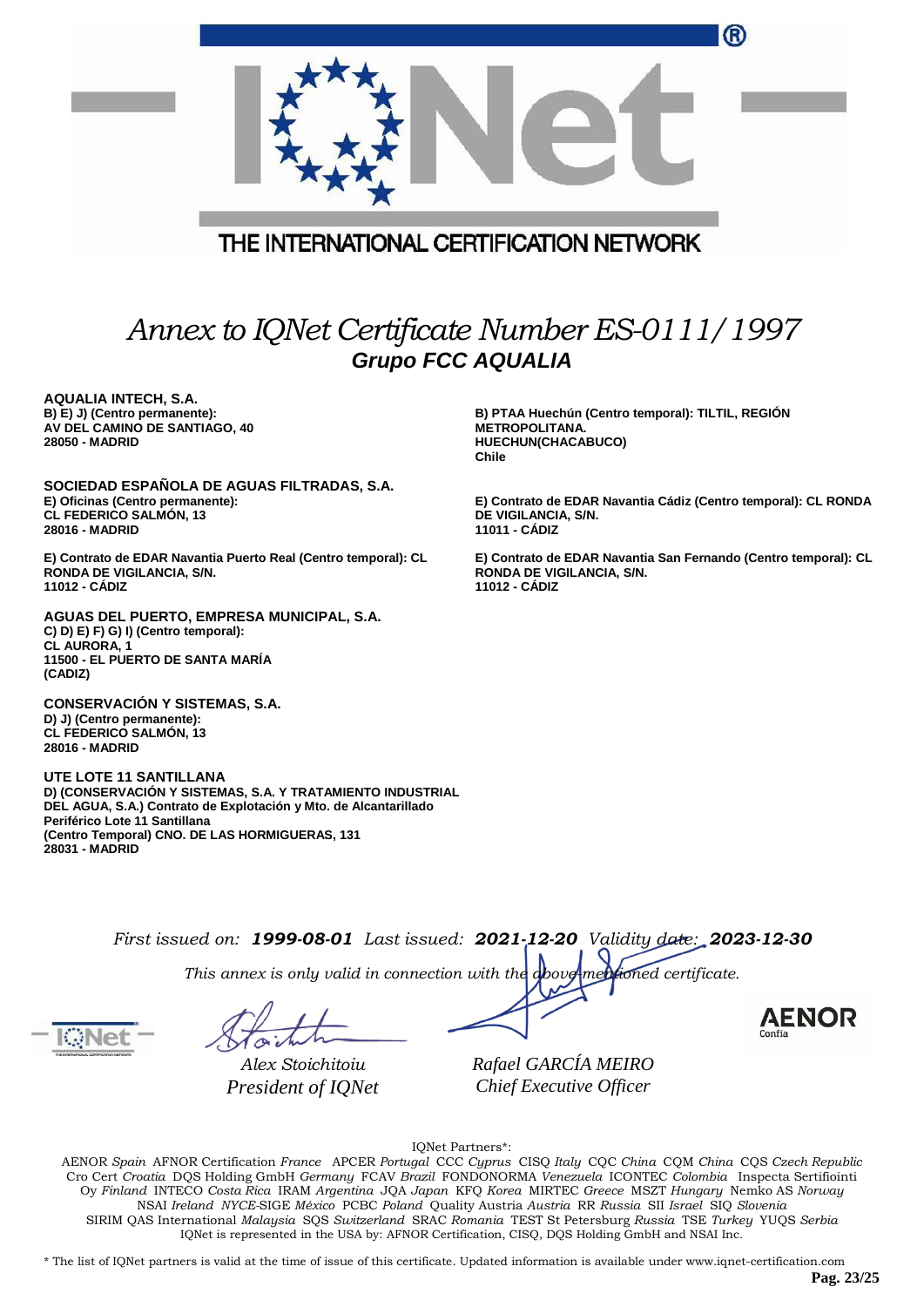| ®                                                                                                                                                                                                                                                             |  |  |
|---------------------------------------------------------------------------------------------------------------------------------------------------------------------------------------------------------------------------------------------------------------|--|--|
|                                                                                                                                                                                                                                                               |  |  |
| THE INTERNATIONAL CERTIFICATION NETWORK                                                                                                                                                                                                                       |  |  |
|                                                                                                                                                                                                                                                               |  |  |
| Annex to IQNet Certificate Number ES-0111/1997<br><b>Grupo FCC AQUALIA</b>                                                                                                                                                                                    |  |  |
| UTE LOTE 9 TORRELAGUNA<br>D) (CONSERVACIÓN Y SISTEMAS, S.A. Y TRATAMIENTO INDUSTRIAL<br>DEL AGUA, S.A.) Contrato de Explotación y Mto. de Alcantarillado<br>Periférico Lote 9 Torrelaguna<br>(Centro Temporal) CNO. DE LAS HORMIGUERAS, 131<br>28031 - MADRID |  |  |
| UTE PERIFÉRICO LOTE 4 CULEBRO A<br>D) Contrato de Alcantarillado Periférico Lote 4. Culebro A (Centro<br>temporal):<br><b>CAMINO DE LAS HORMIGUERAS, 131</b><br><b>28031 - MADRID</b>                                                                         |  |  |
| UTE ALCANTARILLADO MADRID LOTE D<br>D) Contrato de Explotación Red Alcantarillado Madrid Lote D (Centro<br>temporal):<br><b>CAMINO DE LAS HORMIGUERAS, 131</b><br>28031 - MADRID                                                                              |  |  |
| <b>UTE GESTION CANGAS</b><br>A) C) D) E) F) G) (Centro temporal):<br>Calle PUERTO RICO, 18-20, OFICINA 7<br>36204 - VIGO<br>(PONTEVEDRA)                                                                                                                      |  |  |
| <b>UTE FUENTES DE CADIZ</b><br>N) (Centro temporal):                                                                                                                                                                                                          |  |  |

**AGUAS DE GUADIX, S.A. A) C) D) E) F) (Centro temporal): CL CÓRDOBA, 5 BAJO 18500 - GUADIX (GRANADA)**

**CL RONDA DE LA VIGILANCIA, S/N**

*First issued on: 1999-08-01 Last issued: 2021-12-20 Validity date: 2023-12-30*

*This annex is only valid in connection with the above-mentioned certificate.*

**11011 - CÁDIZ**

*Alex Stoichitoiu President of IQNet*

*Rafael GARCÍA MEIRO Chief Executive Officer*

**AENOR** 

IQNet Partners\*:

AENOR *Spain* AFNOR Certification *France* APCER *Portugal* CCC *Cyprus* CISQ *Italy* CQC *China* CQM *China* CQS *Czech Republic*  Cro Cert *Croatia* DQS Holding GmbH *Germany* FCAV *Brazil* FONDONORMA *Venezuela* ICONTEC *Colombia* Inspecta Sertifiointi Oy *Finland* INTECO *Costa Rica* IRAM *Argentina* JQA *Japan* KFQ *Korea* MIRTEC *Greece* MSZT *Hungary* Nemko AS *Norway*  NSAI *Ireland NYCE-*SIGE *México* PCBC *Poland* Quality Austria *Austria* RR *Russia* SII *Israel* SIQ *Slovenia*  SIRIM QAS International *Malaysia* SQS *Switzerland* SRAC *Romania* TEST St Petersburg *Russia* TSE *Turkey* YUQS *Serbia* IQNet is represented in the USA by: AFNOR Certification, CISQ, DQS Holding GmbH and NSAI Inc.